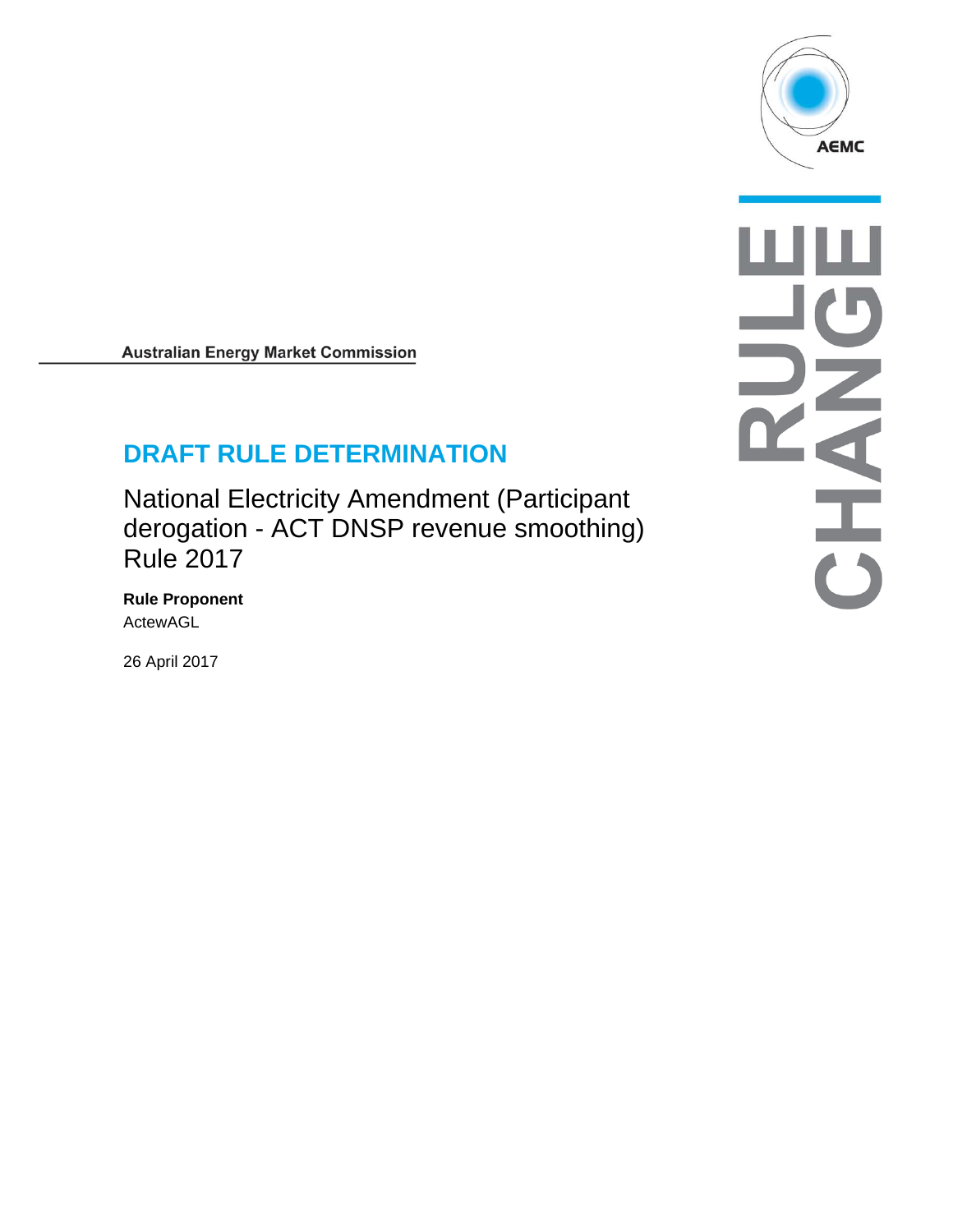#### **Inquiries**

Australian Energy Market Commission PO Box A2449 Sydney South NSW 1235

**E**: aemc@aemc.gov.au **T**: (02) 8296 7800 **F**: (02) 8296 7899

Reference: ERC0216

#### **Citation**

AEMC 2017, Participant derogation - NSW DNSPs revenue smoothing, Draft Rule Determination, 26 April 2017, Sydney

#### **About the AEMC**

The AEMC reports to the Council of Australian Governments (COAG) through the COAG Energy Council. We have two functions. We make and amend the national electricity, gas and energy retail rules and conduct independent reviews for the COAG Energy Council.

This work is copyright. The Copyright Act 1968 permits fair dealing for study, research, news reporting, criticism and review. Selected passages, tables or diagrams may be reproduced for such purposes provided acknowledgement of the source is included.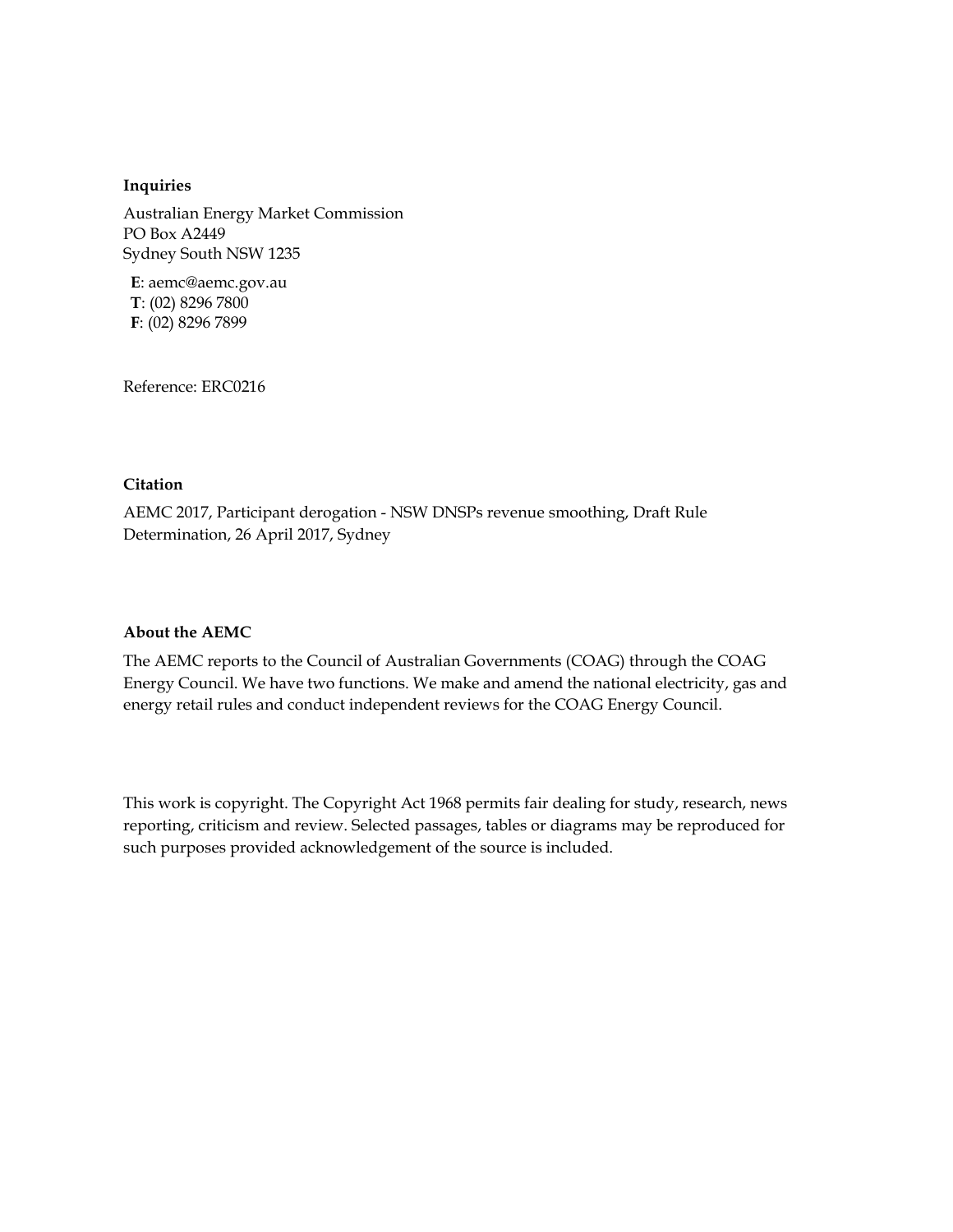# **Summary**

The Australian Energy Market Commission (Commission) has made a draft rule in response to a request for a participant derogation from ActewAGL. The rule change request has sought to minimise price volatility for ActewAGL customers that may occur as a result of the outcome of the judicial review proceedings in relation to ActewAGL's 2014-19 distribution determination.<sup>1</sup>

The draft rule, which is a more preferable rule, provides a process that allows for any increased or decreased revenue as a result of the outcome of the judicial review proceedings to be recovered over the current regulatory control period<sup>2</sup> and the subsequent regulatory control period.<sup>3</sup> The process provides a mechanism that:

- minimises price volatility for consumers that may occur as a result of the outcome of the judicial review proceedings
- allows the proponents to recover the revenue that they are entitled to for the current regulatory control period.

The Commission invites submissions on this draft determination and draft more preferable rule by **20 June 2017**.

## **Overview of the draft rule**

 $\overline{a}$ 

The draft rule incorporates elements of the proposed rule, and is designed to achieve the same outcome of minimising price volatility for ActewAGL customers. The key features of the draft rule are:

- The draft rule allows the proponent to recover any increased or decreased revenue as a result of the outcome of the judicial review proceedings over the current regulatory control period and/or the subsequent regulatory control period. The draft rule is designed to allow the proponent to recover only the revenue that it is entitled to recover, and not derive any windfall gains or losses as a result of the application of the draft rule.
- The draft rule provides the Australian Energy Regulator (AER) with the discretion to determine whether any revenue adjustments should be made in order to smooth revenue across the current regulatory control period and the subsequent regulatory control period, $4$  including the allocation of amounts between the two periods.

<sup>1</sup> ActewAGL applied to the Australian Competition Tribunal (Tribunal) for merits review of the 2014-19 distribution determinations under s.71B of the NEL. On 26 February 2016, the Tribunal set aside the determination and remitted them to the AER. The AER subsequently sought judicial review in the Full Federal Court of the Tribunal's decision. At the time of this draft determination's publication, the Full Federal Court has yet to decide on the matter.

<sup>2</sup> This is the period between 1 July 2014 to 30 June 2019.

 $3$  This period will start on 1 July 2019. The length of the regulatory control period will be determined as part of the AER's distribution determination. The AER is currently consulting on the framework and approach for this distribution determination.

 $4$  This is applicable where the timing of the judicial review outcome provides the opportunity for revenue adjustment to be smoothed across two regulatory control periods.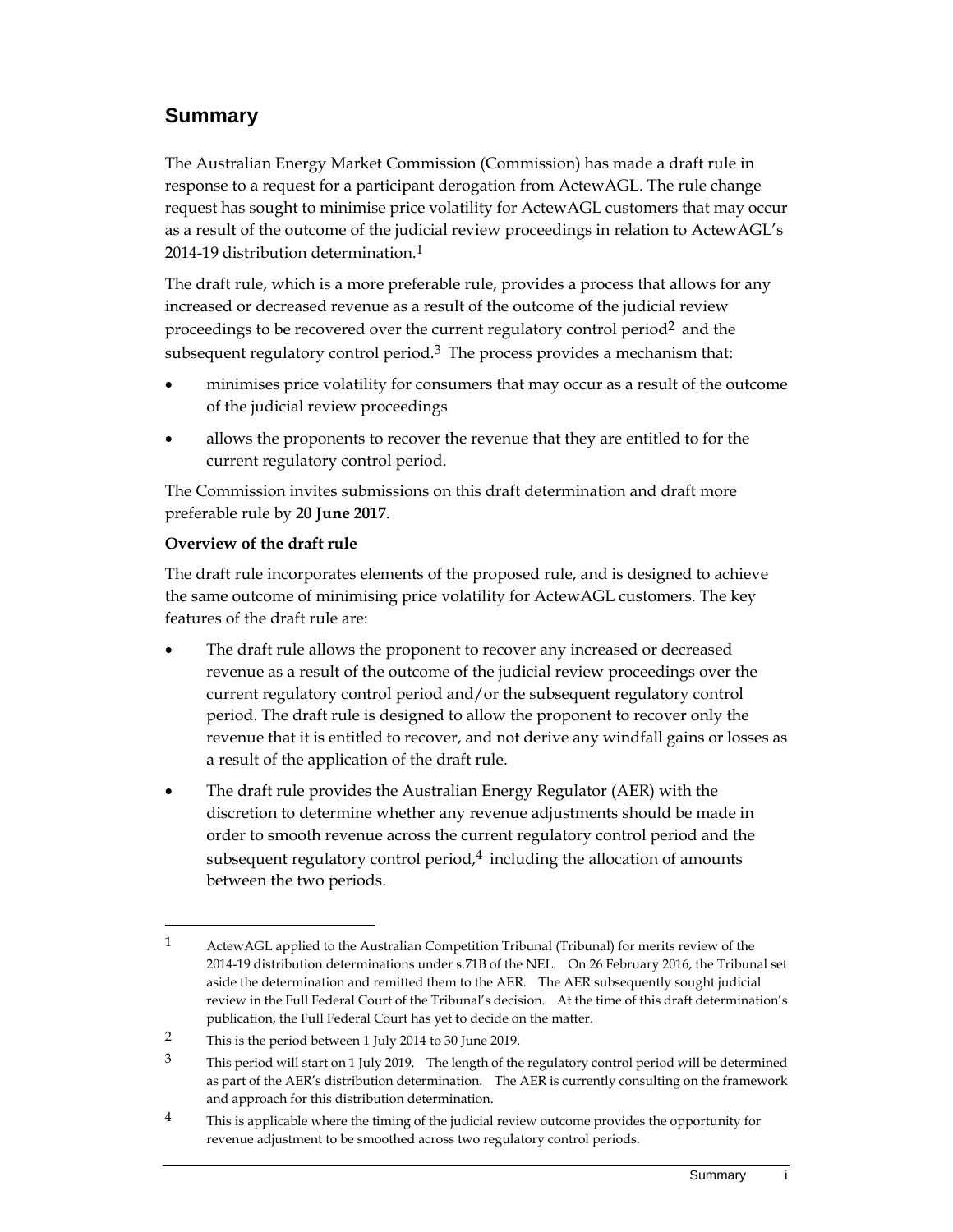The AER is required to make a separate decision on revenue smoothing. The decision will be given effect through the pricing proposal and distribution determination processes. The AER's determination on revenue smoothing will not affect the remaking of the 2015 distribution determination (if remaking is required), or the terms of the 2015 distribution determination (if it is affirmed or varied by the Tribunal), or the terms of the subsequent distribution determination (other than to include the variation amount).

The main differences between the proponent's proposed rule and the draft rule are as follows:

- The draft rule gives the AER greater discretion to decide how any revenue adjustments are made.
- The draft rule distinguishes more clearly between the processes that need to apply based on:
	- o the outcome of the judicial review proceedings
	- o the timeframe for the outcome of the judicial review proceedings.

The draft rule also sets out a process to be followed if the AER is required to reopen the distribution determination for the subsequent regulatory control period. This would be required if the outcome of the judicial review proceedings is not known in time to be incorporated when the distribution determination for the subsequent regulatory control period is issued.

#### **Reasons for the Commission's draft determination**

The Commission considers that the draft rule is in the long term interest of consumers, because it provides stable prices for consumers, outlines a mechanism that best minimises price volatility and enables ActewAGL to recover the efficient costs of providing network services.

#### *Providing stable prices*

The need for this draft rule is brought about by a set of circumstances that the National Electricity Rules (NER) do not contemplate. Significant price volatility in a short period of time has the potential to distort consumers' budgetary decisions on energy spending, as well as investment decisions on energy usage. This distortion could lead to long term inefficient outcomes for consumers.

A process that smooths any revenue increase or decrease as a result of the outcome of the judicial review proceedings is likely to lead to more stable prices which would allow consumers to make better informed decisions. The Commission considers that this is in the long term interests of consumers.

#### *Outlining a mechanism that best minimises price volatility*

The Commission considers that the draft rule is better able to minimise price volatility than the proposed rule. The draft rule avoids prescribing an adjustment process that may not be flexible enough in responding to uncertain outcomes from the judicial review proceedings.

The Commission considers that the AER, in consultation with the proponents and other relevant stakeholders, is in the best position to make informed decisions as to how to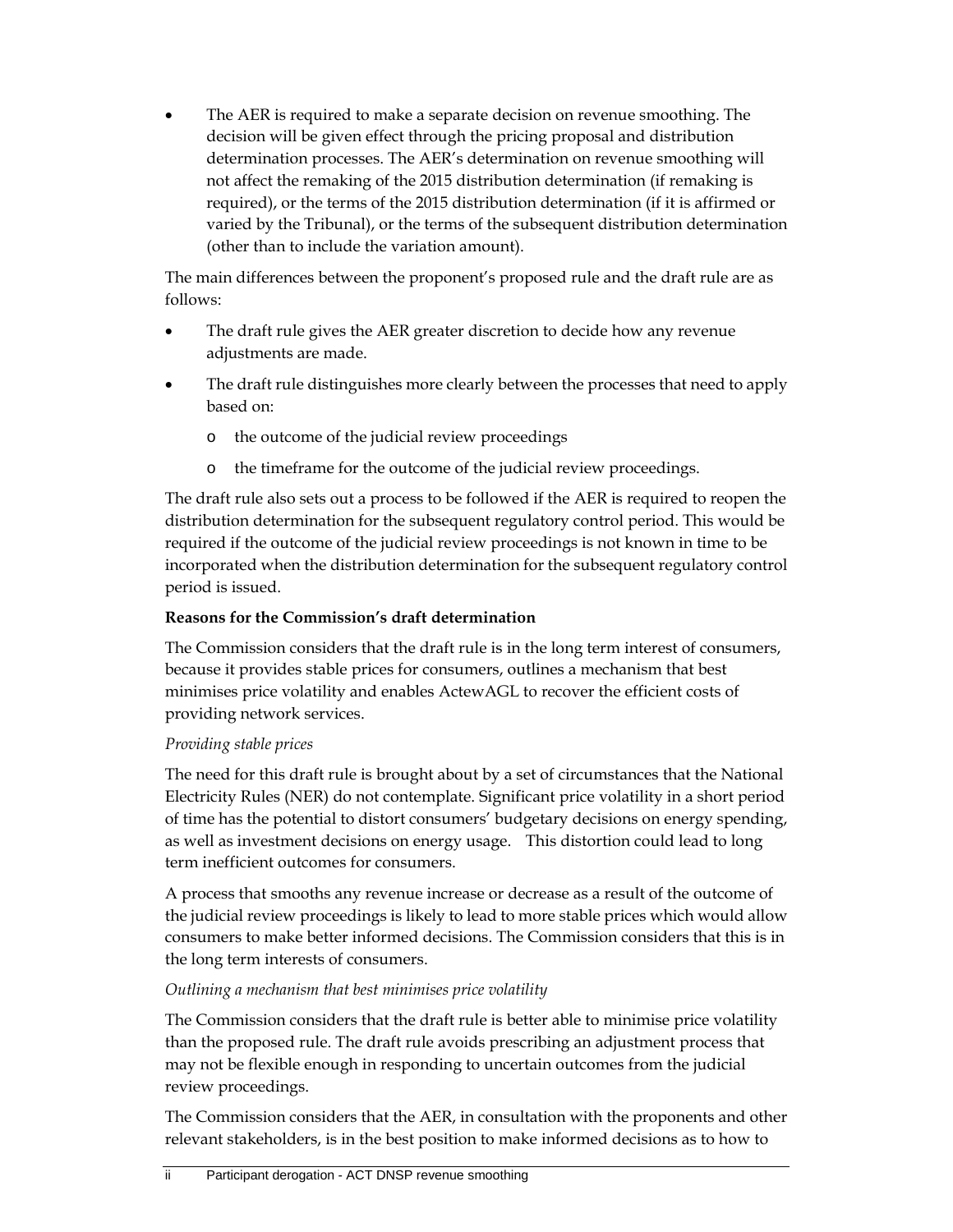smooth revenue across two regulatory control periods to minimise price volatility. The draft rule provides the AER with the discretion to make these decisions in accordance with a set of requirements on net present value neutrality and consultation with the proponent and stakeholders the AER considers relevant..

#### *Enabling ActewAGL to recover the efficient costs of providing network services*

As the outcome of the judicial review proceedings may not be known until after the current regulatory control period ends, the draft rule provides a reasonable opportunity for the proponents to recover the efficient costs of providing network services during the current regulatory control period and subsequent regulatory control period. The proponents will not derive any windfall gains or losses through the smoothing of revenue across two regulatory control periods.

## **Related rule change**

 $\overline{a}$ 

Ausgrid, Endeavour Energy and Essential Energy (NSW DNSPs)submitted a joint rule change request seeking a participant derogation to provide a mechanism to similarly minimise price volatility for their customers. The draft determination in relation to NSW DNSPs' rule change request was published on the same date as this draft determination, and is available on the Commission's website.<sup>5</sup>

<sup>5</sup> www.aemc.gov.au/Rule-changes/Participant -derogation-NSW-DNSPs-Revenue-Smoothing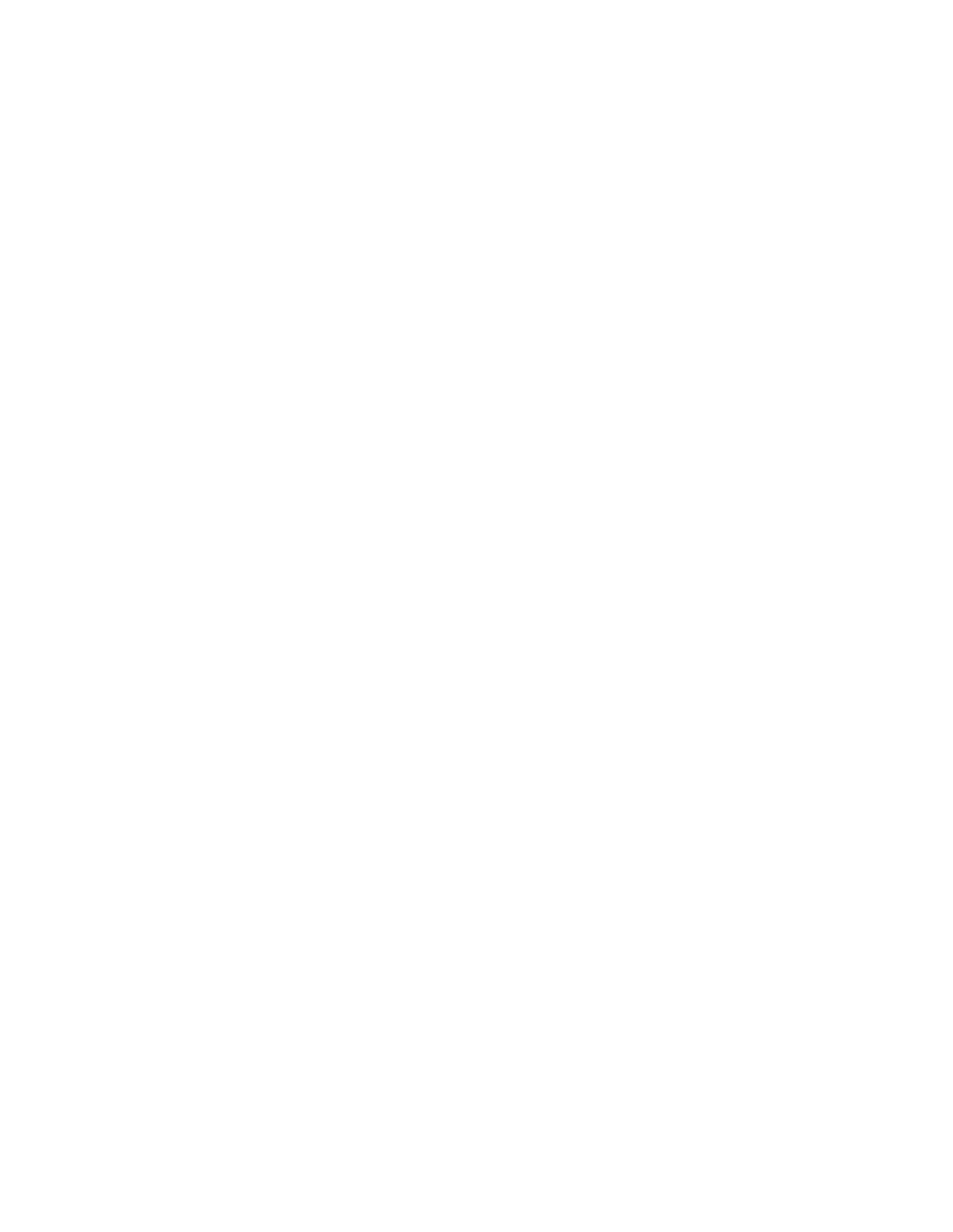# **Contents**

| $\mathbf{1}$   |            |                                                                                                                                                                        |  |  |  |
|----------------|------------|------------------------------------------------------------------------------------------------------------------------------------------------------------------------|--|--|--|
|                | 1.1        |                                                                                                                                                                        |  |  |  |
|                | 1.2        |                                                                                                                                                                        |  |  |  |
|                | 1.3        |                                                                                                                                                                        |  |  |  |
|                | 1.4        |                                                                                                                                                                        |  |  |  |
|                | 1.5        |                                                                                                                                                                        |  |  |  |
|                | 1.6        |                                                                                                                                                                        |  |  |  |
| $\overline{2}$ |            |                                                                                                                                                                        |  |  |  |
|                | 2.1        |                                                                                                                                                                        |  |  |  |
|                | 2.2        |                                                                                                                                                                        |  |  |  |
|                | 2.3        |                                                                                                                                                                        |  |  |  |
|                | 2.4        |                                                                                                                                                                        |  |  |  |
|                | 2.5        |                                                                                                                                                                        |  |  |  |
| 3              |            |                                                                                                                                                                        |  |  |  |
|                | 3.1        |                                                                                                                                                                        |  |  |  |
|                | 3.2        |                                                                                                                                                                        |  |  |  |
|                | 3.3        |                                                                                                                                                                        |  |  |  |
| 4              |            |                                                                                                                                                                        |  |  |  |
|                | 4.1        |                                                                                                                                                                        |  |  |  |
|                | 4.2        |                                                                                                                                                                        |  |  |  |
|                | 4.3        |                                                                                                                                                                        |  |  |  |
|                | 4.4        | Operation of the draft rule under scenario 1 - recovery of revenue in both current<br>regulatory control period and the subsequent regulatory control period26         |  |  |  |
|                | 4.5        | Operation of the draft rule under scenario 2 - recovery of revenue in the subsequent<br>regulatory control period only and no reopening of the subsequent distribution |  |  |  |
|                | 4.6        | Operation of the draft rule under scenario 3 - recovery of revenue in the subsequent<br>regulatory control period only and reopening of distribution determination is  |  |  |  |
|                |            |                                                                                                                                                                        |  |  |  |
| $\mathbf{A}$   |            |                                                                                                                                                                        |  |  |  |
| B              |            |                                                                                                                                                                        |  |  |  |
|                | B.1        |                                                                                                                                                                        |  |  |  |
|                | B.2        |                                                                                                                                                                        |  |  |  |
|                | B.3        |                                                                                                                                                                        |  |  |  |
|                | B.4        |                                                                                                                                                                        |  |  |  |
|                | B.5        |                                                                                                                                                                        |  |  |  |
|                | <b>B.6</b> |                                                                                                                                                                        |  |  |  |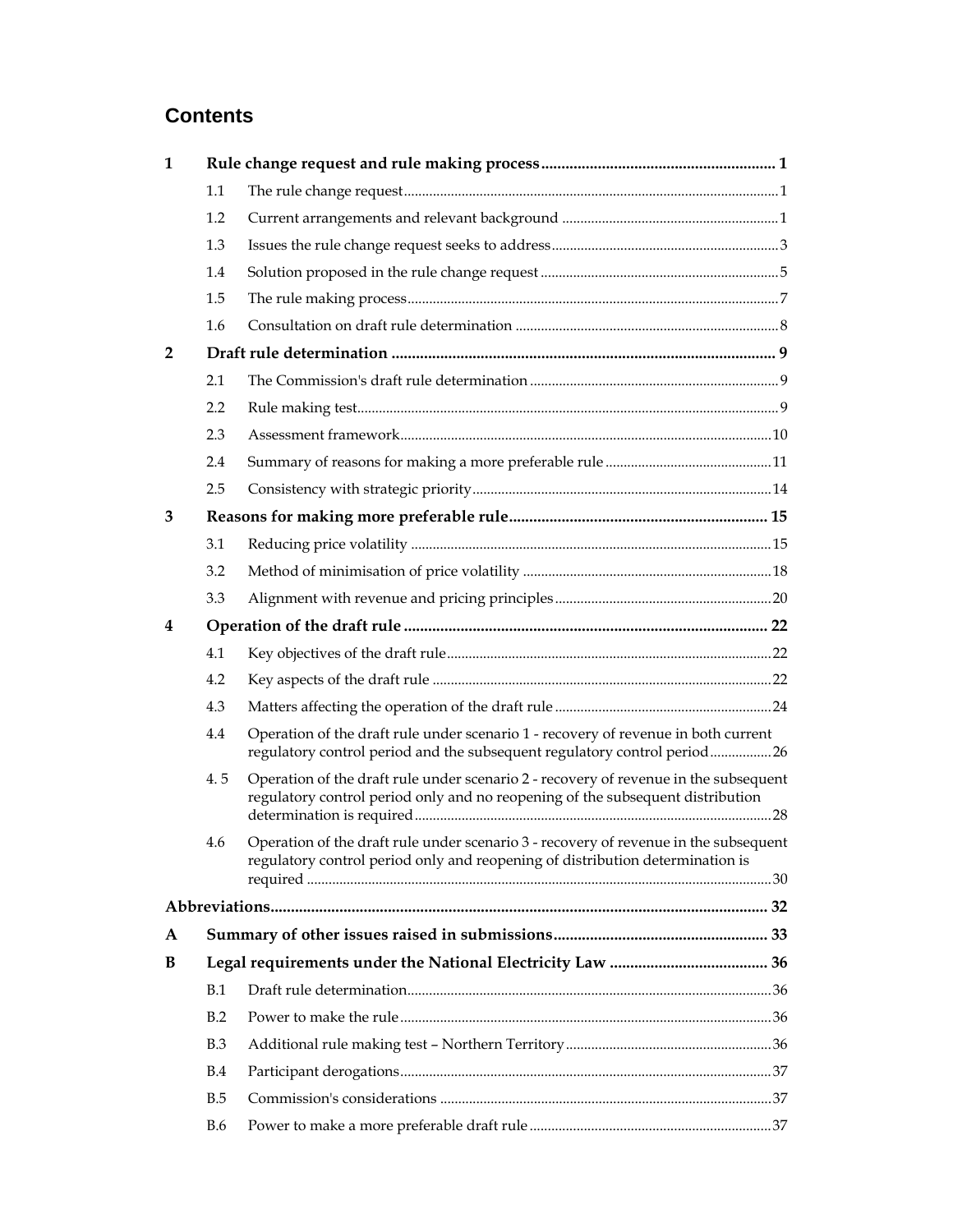| B.7 |  |  |
|-----|--|--|
|-----|--|--|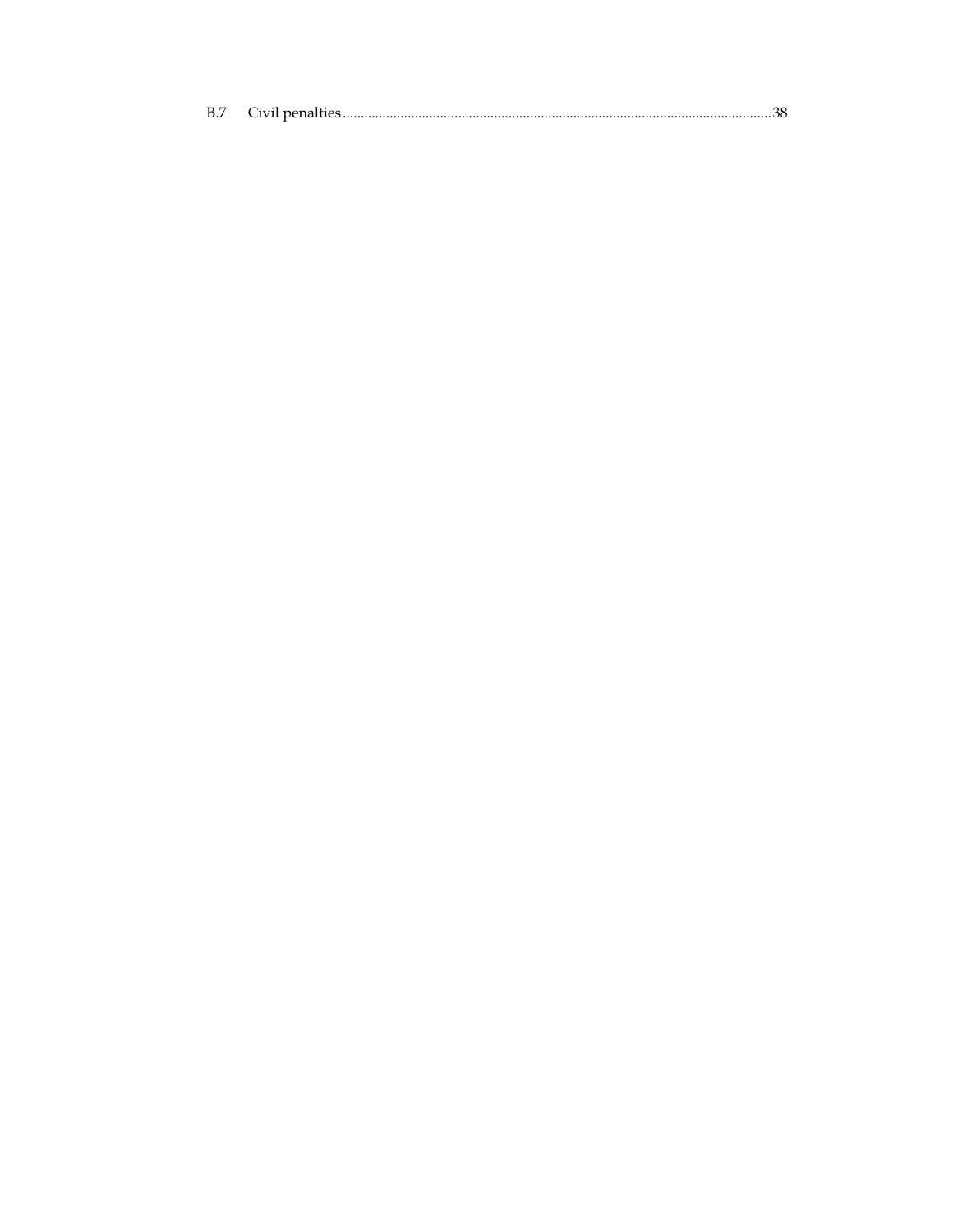# **1 Rule change request and rule making process**

## **1.1 The rule change request**

On 23 September 2016, ActewAGL submitted a rule change request to the Australian Energy Market Commission (Commission) seeking a participant derogation to amend the National Electricity Rules (NER).<sup>6</sup> The rule change request has sought to provide a mechanism to minimise price volatility for ActewAGL customers that may occur at the conclusion of the judicial review proceedings in relation to the ActewAGL's 2014-19 distribution determinations.7 The rule change request proposes to allow any required adjustments to ActewAGL's revenues for the 2014-19 regulatory control period to be recovered over two regulatory control periods.

Ausgrid, Endeavour Energy and Essential Energy (NSW DNSPs)submitted a joint rule change request seeking a participant derogation to provide a mechanism to similarly minimise price volatility for their customers on 18 July 2016. The draft determination in relation to NSW DNSPs' rule change request was published on the same date as this draft determination and is available on the Commission's website.<sup>8</sup>

## **1.2 Current arrangements and relevant background**

## **1.2.1 Regulation of distribution network service provider revenue**

As monopoly service provider, the revenue of distribution network service providers, such as ActewAGL, is regulated by the Australian Energy Regulator (AER). The AER regulates the distribution network service provider's revenue through the making of distribution determinations.<sup>9</sup> A distribution determination covers a regulatory control period, which is usually a five year period.

A distribution determination is a 'reviewable regulatory decision' under the National Electricity Law (NEL).<sup>10</sup> Parties that are affected<sup>11</sup> by the AER's distribution

 $^6$  A participant derogation is a rule made at the request of a person who is conferred a right, or is subject to an obligation, under the NER that exempts that person or a class of person of which that person is a member, from complying with a provision of the NER; or modifies or varies the application of a provision of the NER to that person or that class of person. Refer to section 91(5) of the NEL.

<sup>7</sup> ActewAGL applied to the Australian Competition Tribunal (Tribunal) for merits review of the 2014-19 distribution determinations under s.71B of the NEL. On 26 February 2016, the Tribunal set aside the determination and remitted them to the AER. The AER subsequently sought judicial review in the Full Federal Court of the Tribunal's decision. At the time of this Draft Determination's publication, the Full Federal Court has yet to decide on the matter.

<sup>8</sup> www.aemc.gov.au/Rule-changes/Participant-derogation-NSW-DNSPs-Revenue-Smoothing

<sup>9</sup> The AER's duty to make distribution determinations is set out in clause 6.2.4 of the NER.

<sup>10</sup> Refer to section 71A of the NEL.

<sup>11</sup> Section 71A of the NEL provides the definition of 'affected or interested person or body' for the purposes of a reviewable regulatory decision. The definition includes: the network service provider to which the decision applies; a network service provider, network service user, prospective network service user or end user whose commercial interest are materially affected by the decision; a user or consumer association; and a reviewable regulatory decision process participant (e.g. stakeholders who have provided submission to the determination process).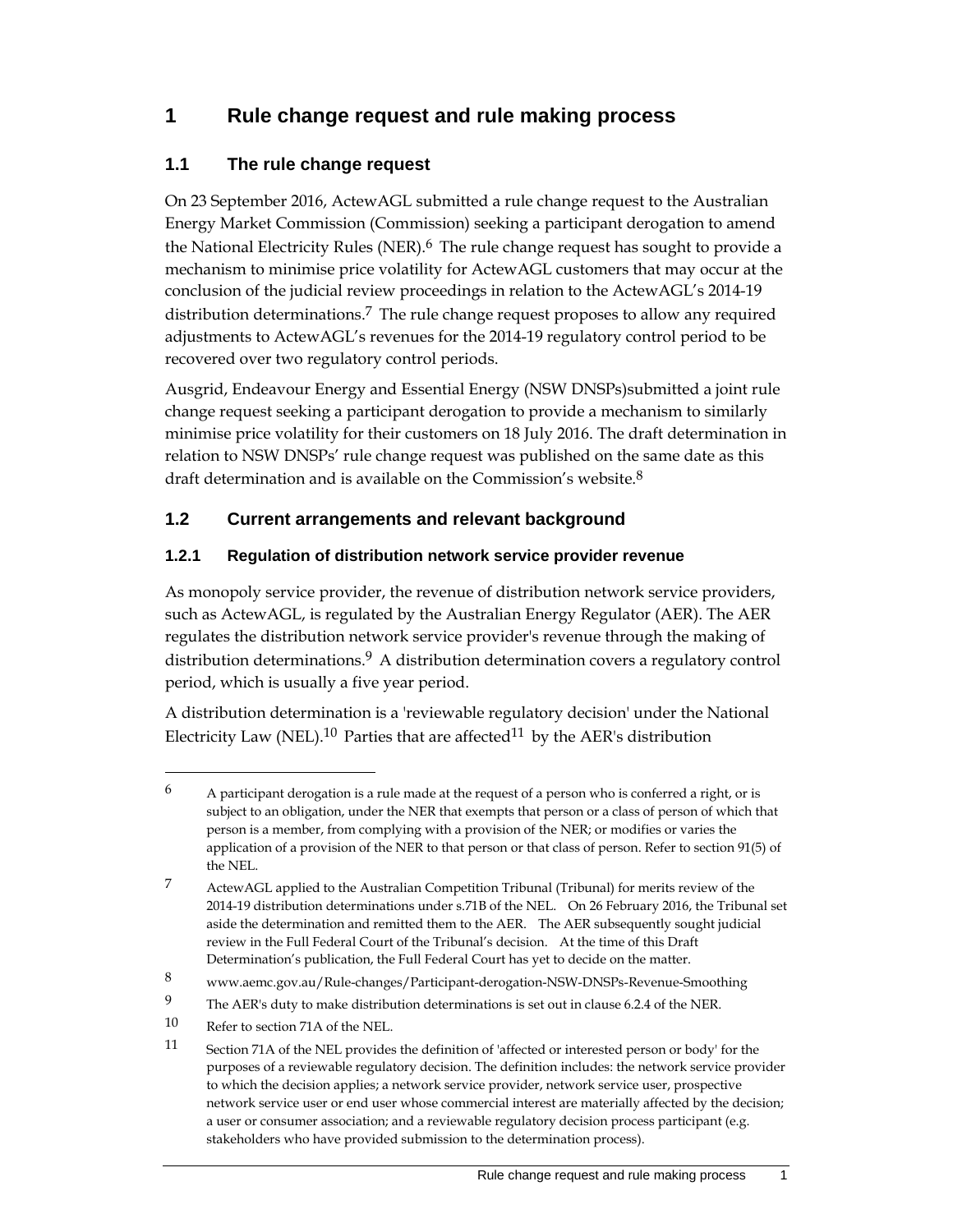determination can apply to the Australian Competition Tribunal (Tribunal) for a review of the decision under the limited merits review framework in Division 3A of the NEL. In general terms, the applicant must demonstrate an error of fact, incorrect exercise of discretion, or unreasonableness by the AER in respect of the distribution determination.12 In addition, the applicant must demonstrate why the Tribunal varying or setting aside that decision on the basis of one or more of those grounds would, or is likely to, result in a decision that is materially preferable to the existing decision in terms of making a contribution to the achievement of the national electricity objective (NEO). If the affected party or the AER is not satisfied with the decision of the Tribunal, it may apply to the Federal Court of Australia for judicial review of the Tribunal's decision.

#### **1.2.2 Distribution determinations and undertakings relevant to this rule change request**

#### **Status of determinations and reviews**

The final distribution determination relevant to the rule change request was made by the AER in April 2015. This distribution determinations is referred to as the 2015 distribution determination by ActewAGL in its rule change request and it covers the period from July 2015 to June 2019.13

ActewAGL applied for merits review of the AER's final determinations in May 2015. The Tribunal made its decision on 26 February 2016 to set aside the AER's decisions.14 The decision required the AER to remake its final determination in accordance with the Tribunal's directions. Subsequent to the Tribunal's decision, the AER has applied to the Federal Court for judicial review of the Tribunal's decision. The judicial review proceedings are still ongoing.

#### **Undertakings provided to the AER by ActewAGL**

 $\overline{a}$ 

On 16 May 2016, ActewAGL gave an undertaking<sup>15</sup> to the AER under section 59A of the NEL that sets out how network prices will be determined in 2016/17. The

<sup>12</sup> The grounds for review available under the limited merits review framework are: (a) the AER made an error (or more than one error) of fact in its findings and that error of fact (or, if more than one error, those errors in combination) was material to the making of the decision; (b) the exercise of the AER's discretion was incorrect, having regard to all the circumstances; (c) the AER's decision was unreasonable, having regard to all the circumstances. Refer to s. 71C of the NEL.

<sup>13</sup> There are two distribution determinations covering the 2014-19 period. The first covers the 'transitional regulatory control period' of 2014-15 and the second covers the 'subsequent regulatory control period' of 2015-19. The requirement to have two distribution determinations for the 2014-19 period is set out in Part ZW, Division 2 of Chapter 11. This is to allow the AER and DNSPs to transition to changes made to Chapter 6 of the NER under the Commission's 2012 rule change on the economic regulation of network service providers. The 2015 distribution determinations as referred to by the proponents are the distribution determinations covering the 2015-19 period. Refer to s. 71A of the NEL.

<sup>14</sup> The application for review made by the NSW DNSPs and ActewAGL were heard together by the Tribunal.

<sup>15</sup> The ActewAGL undertaking provides for the 2016/17 network use of system (NUOS) charges to be set as 2015/16 approved prices adjusted to include changes in consumer price index in 2015/16.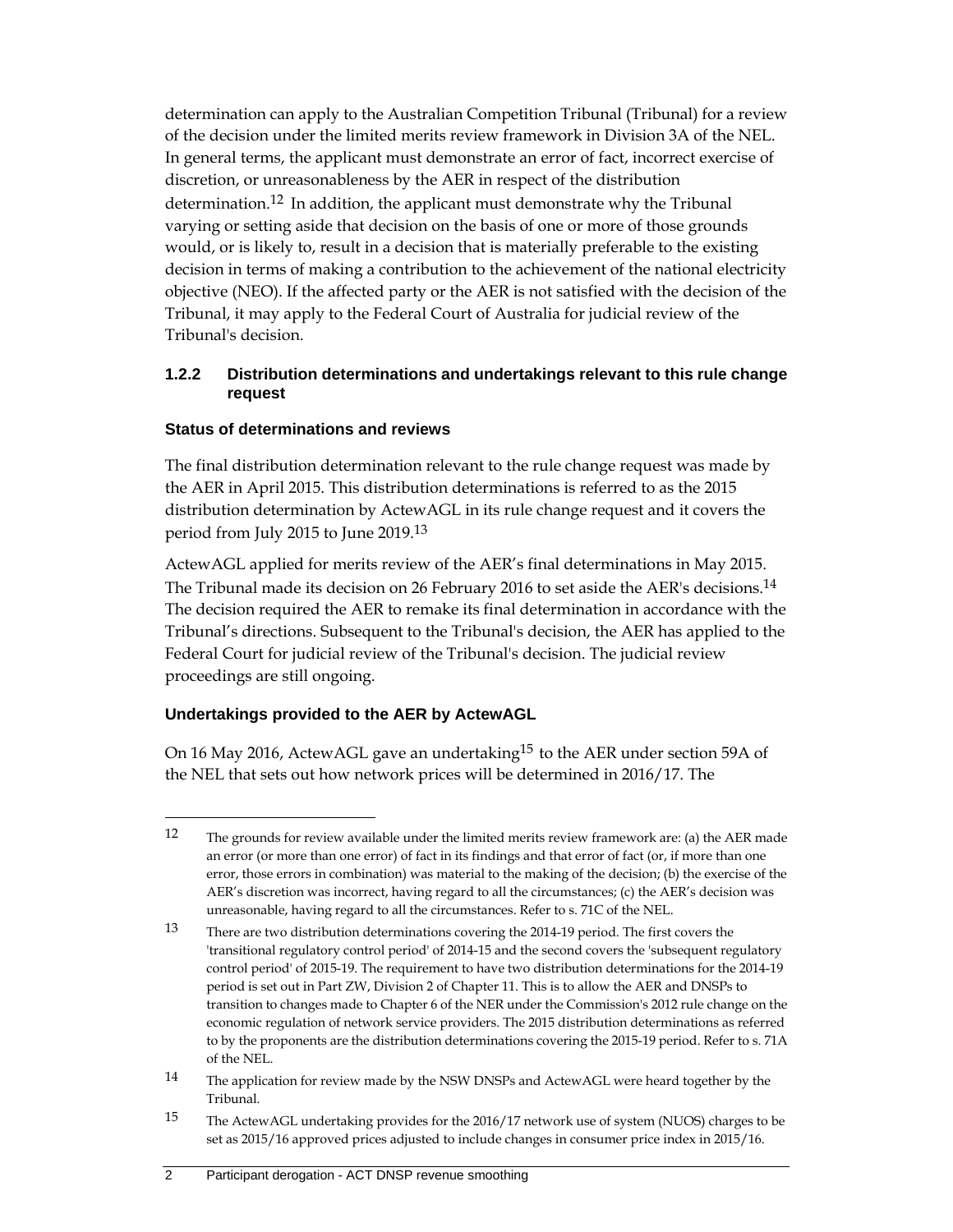undertaking means that the revenue recovered by the proponent during 2016/17 is likely to be different from the amount it is entitled to recover once the outcomes of the judicial review proceedings are known, and the processes of finalising the distribution determination is completed (if the AER remakes the final determination). The Commission understands that ActewAGL is expected to provide an undertaking for 2017/18 network prices.

## **1.3 Issues the rule change request seeks to address**

### **1.3.1 Potential for significant price volatility in the absence of a rule change**

ActewAGL submits that when the judicial review proceedings conclude, similarly to NSW DNSP customers<sup>16</sup>, ActewAGL's customers may experience a price shock in the final year of the current regulatory control period<sup>17</sup>in the absence of a rule change.

The reasons for this potential price shock are explained below. In summary, ActewAGL considers that under current NER provisions, it is likely that the outcome of the judicial review proceedings will result in customers facing either one of the following:

- large price increase in 2018/19, followed by a large price decrease in 2019/20; or
- large price decrease in in 2018/19, followed by a large price increase in 2019/20.

ActewAGL considers that either of these outcomes is not in the long term interests of consumers. ActewAGL considers that it is preferable to instead smooth out any price increase or decrease over a longer period.

The rule change request further explains this issue under the two possible outcomes of the judicial review proceedings:

• **The AER is required to remake the 2015 determination.**18 Under the current rules, any adjustment to total revenue requirements as a result of the AER's remaking of the 2015 distribution determination must be recovered within the regulatory control period.<sup>19</sup> As it is unlikely that the remade 2015 distribution determinations will be in place until the fifth year of the current regulatory control period,<sup>20</sup> any adjustment to total revenue requirements would need to be fully recovered in the 2018/19 regulatory year. This is likely to lead to significant network price volatility. ActewAGL submits that in the absence of a rule change, it is unclear whether the significant price volatility that results from the change in

<sup>16</sup> ActewAGL has referenced the NSW DNSP rule change request for this part of the rule change request – refer to ActewAGL, *Request for participant derogation to minimize pricing volatility following Tribunal determination*, Attachment 1, pars 3-5.

<sup>17</sup> The rule change request defines the current regulatory control period as the period between 1 July 2014 to 30 June 2019.

<sup>18</sup> This situation could arise as a consequence of Tribunal's decisions. Refer to ActewAGL, *Request for participant derogation to minimize pricing volatility following Tribunal determination*, Attachment 1, p. 5.

<sup>19</sup> ActewAGL, *Request for participant derogation to minimize pricing volatility following Tribunal determination*, Attachment 1, p. 2.

<sup>&</sup>lt;sup>20</sup> The fifth year is the final year of the 2014-19 regulatory control period.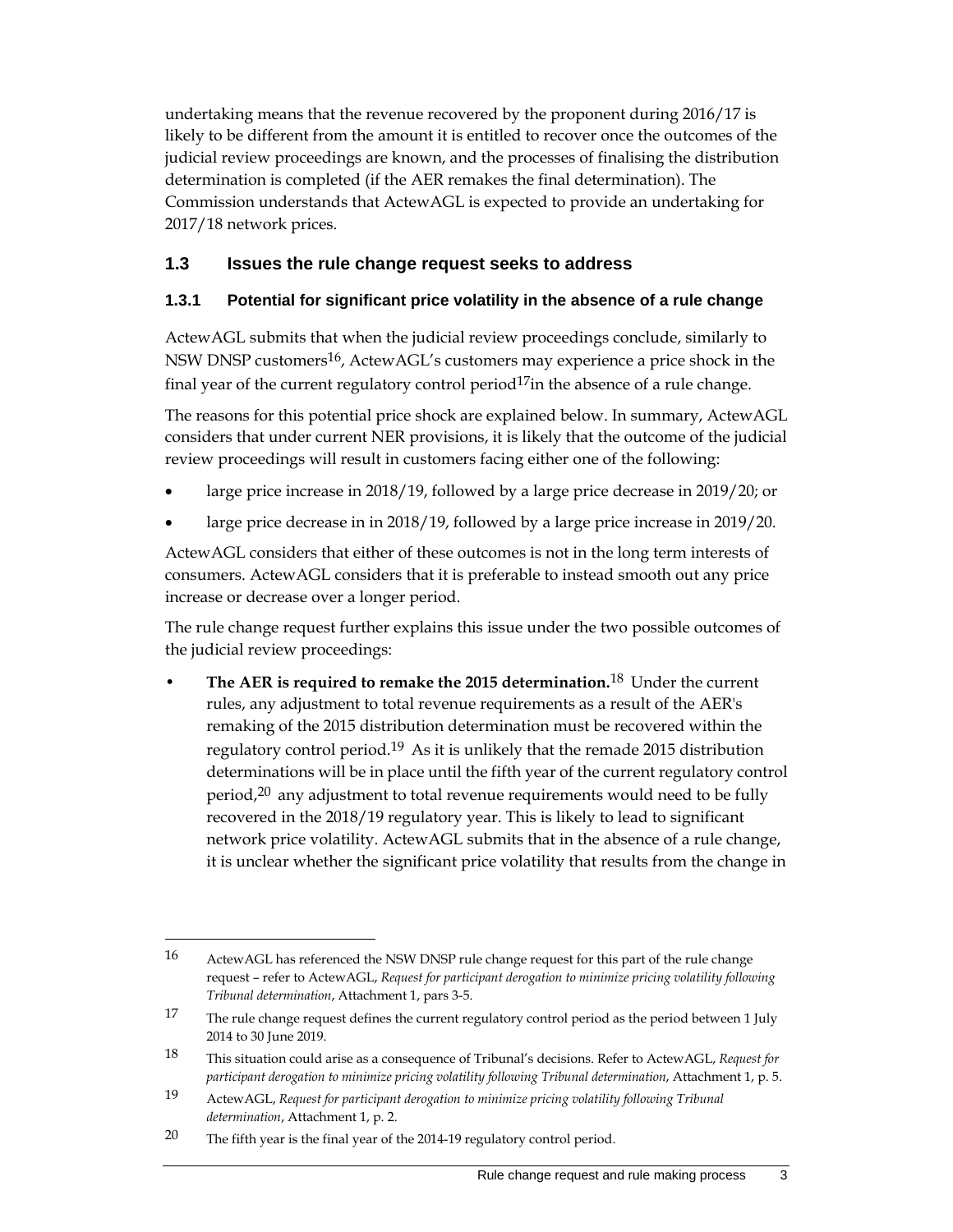the revenue requirement can be managed by spreading the revenue impact over a longer period.<sup>21</sup>

• **The AER is not required to remake the 2015 distribution determinations.**22 The rule change request states that price volatility may occur even if the AER is not required to remake the 2015 determination, for example, if the AER is successful on all grounds in the judicial review. The price volatility results from a combination of the undertakings for 2015/16 and the average revenue cap form of regulation. The allowed revenue for the fifth year of the current regulatory control period will need to be reduced or increased to meet the revenue requirement allowed by the AER in the 2015 distribution determination. This creates the potential for volatile network prices.

Figure 1.1 illustrates the potential for a price shock in the absence of a rule change. This figure indicates the potential revenue change that would have a direct flow on effect to 2018/19 prices.



## **Figure 1.1 Potential for price shock without a rule change**

Source: Ausgrid, Endeavour Energy and Essential Energy, *Request for a rule change relating to derogation for the current regulatory control period and subsequent regulatory control period to minimize pricing volatility following the Australian Competition Tribunal's decision*, p.5

-

<sup>21</sup> ActewAGL, *Request for participant derogation to minimize pricing volatility following Tribunal determination*, Attachment 1, p. 2.

<sup>22</sup> This situation could arise if the Full Federal Court finds in favour of the AER in its judicial review application. Refer to ActewAGL, *Request for participant derogation to minimize pricing volatility following Tribunal determination*, Attachment 1, p.17.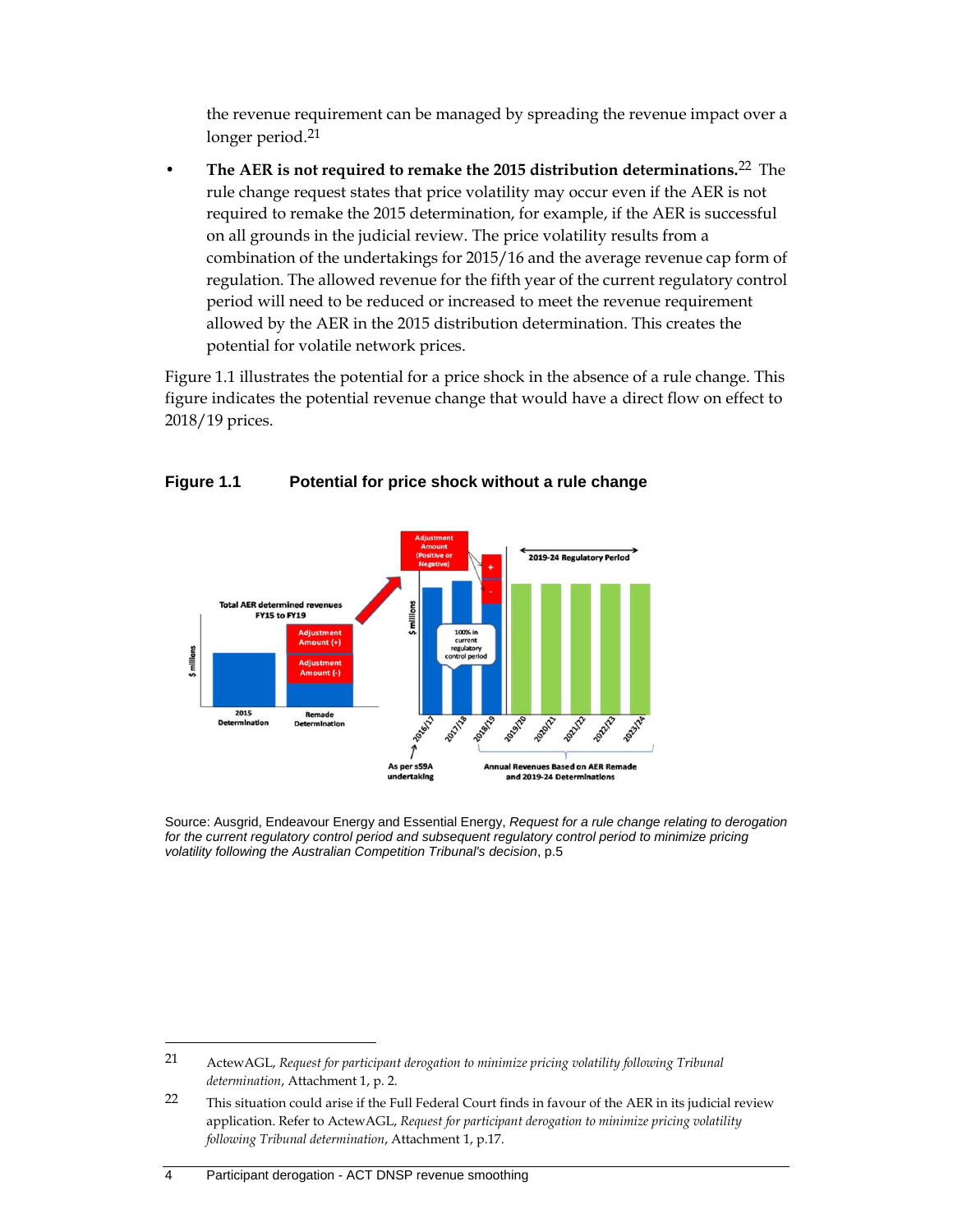#### **1.3.2 NER does not address the issue**

The rule change request states that the NER does not contemplate the implications of extended judicial review proceedings on the recovery of revenue within and between regulatory control periods.<sup>23</sup> Two clauses were identified as limiting the proponent's ability to reduce price volatility by allowing adjustments to revenue to be recovered over two regulatory control periods. These clauses are:

- **Clause 6.5.9 The X factor**. The X factor is set by the AER for each regulatory year to determine a smooth price path over a regulatory control period. Clause 6.5.9 requires X factors to be set so that the total revenue requirement for a distribution network service provider for a regulatory control period is recovered within that regulatory control period. ActewAGL contends that allowable revenue in the remade AER determination may be significantly different from the allowable revenue in the 2015 determination and prices set under the ActewAGL undertaking. In this case, and in the absence of a participant derogation, ActewAGL considers that AER would be required to provide that ActewAGL recover or return the full impact of the adjustment in year 5 of the current regulatory control period.24
- **Clause 6.4.3 Building block approach.** This clause allows revenue increments and decrements from the previous regulatory control period to be included in the revenue building blocks of a subsequent determination. ActewAGL contends that such inclusion is limited to amounts arising from the operation of a control mechanism, but that there would be no revenue increments or decrements arising from the application of ActewAGL's control mechanism.25

## **1.4 Solution proposed in the rule change request**

As have the NSW DNSPs, ActewAGL has sought to resolve the issues discussed above by proposing a rule that allows it to recover any increase in its annual revenue requirements for the current regulatory control period over two regulatory control periods.26

The proponent considers that the proposed rule would:

- allow the proponent to recover the revenue that it is entitled to recover, by providing a reasonable opportunity to recover at least its efficient costs (as determined by the AER)
- avoid price shocks for consumers

<sup>23</sup> ActewAGL, *Request for participant derogation to minimize pricing volatility following Tribunal determination*, pars 24-32 &45-51.

<sup>24</sup> ActewAGL, *Request for participant derogation to minimize pricing volatility following Tribunal determination*, pars 27 & 47.

<sup>25</sup> ActewAGL, *Request for participant derogation to minimize pricing volatility following Tribunal determination*, par 48.

<sup>26</sup> ActewAGL, *Request for participant derogation to minimize pricing volatility following Tribunal determination*, pars 61-95.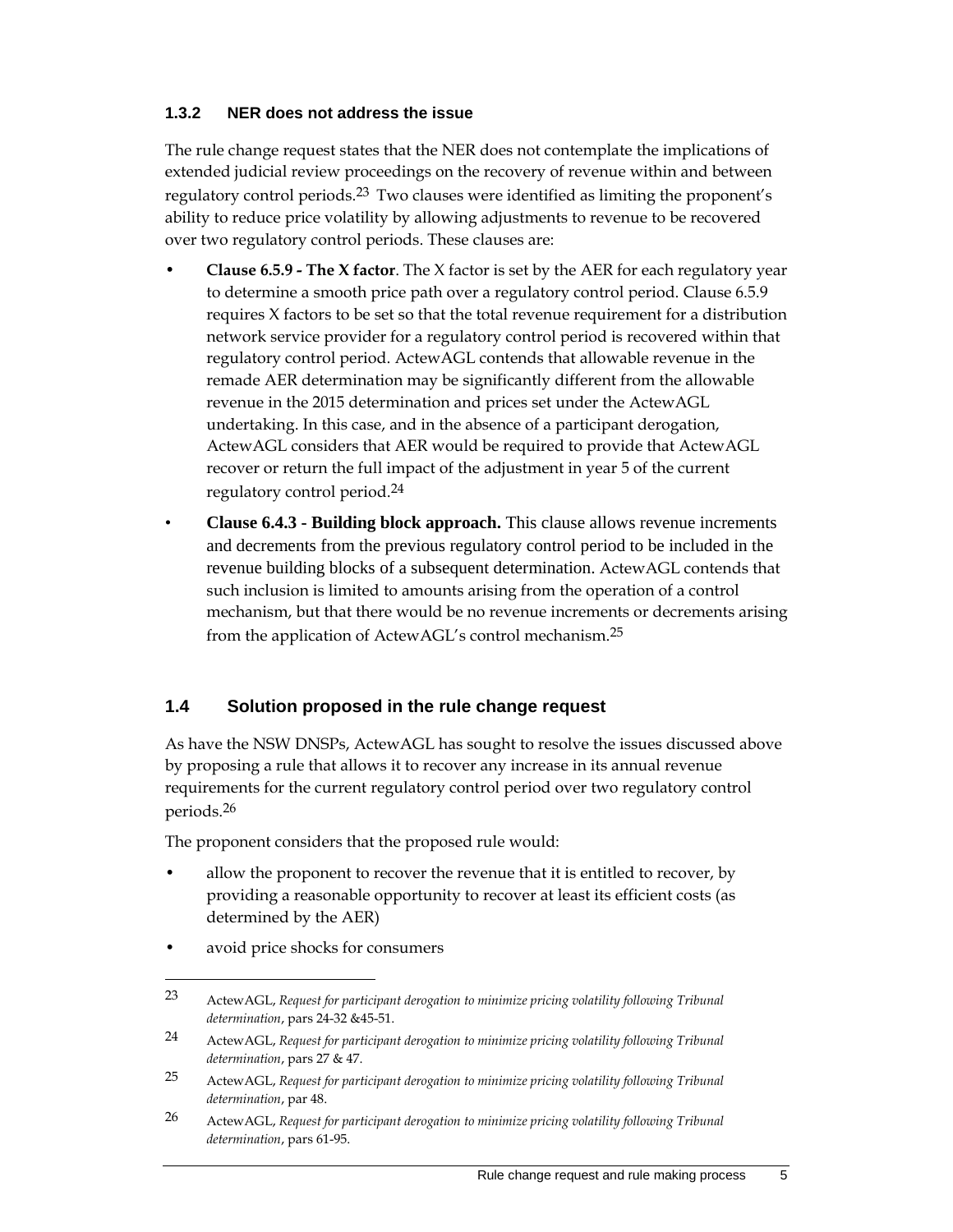- increase regulatory certainty
- enable efficient investment in, and efficient use of, electricity services.

The proponent outlined the following process for revenue recovery in the rule change request, under the assumption that the AER will remake the distribution determination for the current regulatory control period as a result of the judicial review proceedings before 1 March 2018:27

- Step 1 AER determines the adjustment amount and the allocation between regulatory control periods:
	- determine the "adjustment amount" in respect of distribution standard control services, annual metering services and transmission standard control services for the current regulatory control period, which is the change in the sum of the annual revenue requirements approved by the AER in the remade 2015 determinations compared to the sum of the annual revenue requirements approved by the AER in the 2015 determination for the current regulatory control period
	- determine the "subsequent adjustment amount" in respect of distribution standard control services, annual metering services and transmission standard control services for the subsequent regulatory control period
	- determine the "annual adjustment amount" for each remaining year of the current regulatory control period
	- determine the aggregate change in STPIS award or penalty under the remade 2015 determination compared to the STPIS award or penalty under the 2015 determination/ActewAGL undertaking  $(S_t$  adjustment amount)
	- $\bullet$  determine the annual  $S_t$  adjustment amount for each remaining year of the current regulatory control period.
- Step 2 AER and ActewAGL adjust revenues for the current regulatory control period through the pricing proposal process:
	- ActewAGL may propose to revise, or the AER may revise, the annual adjustment amounts through varying the average revenue cap, which would be adjusted under the derogation for distribution revenue and STPIS adjustments.
- Step 3 AER includes the subsequent adjustment amount in the subsequent determination:
	- AER includes the subsequent adjustment amount as a building block for the first regulatory year of the subsequent regulatory control period.

The proponent considered that the outlined process would still apply if the AER ceased to be under an obligation to remake the 2015 determination. In this case, adjustment amounts under the outlined process would be zero. However, ActewAGL could

6 Participant derogation - ACT DNSP revenue smoothing

<sup>27</sup> ActewAGL, *Request for participant derogation to minimize pricing volatility following Tribunal determination*, pars 61-88.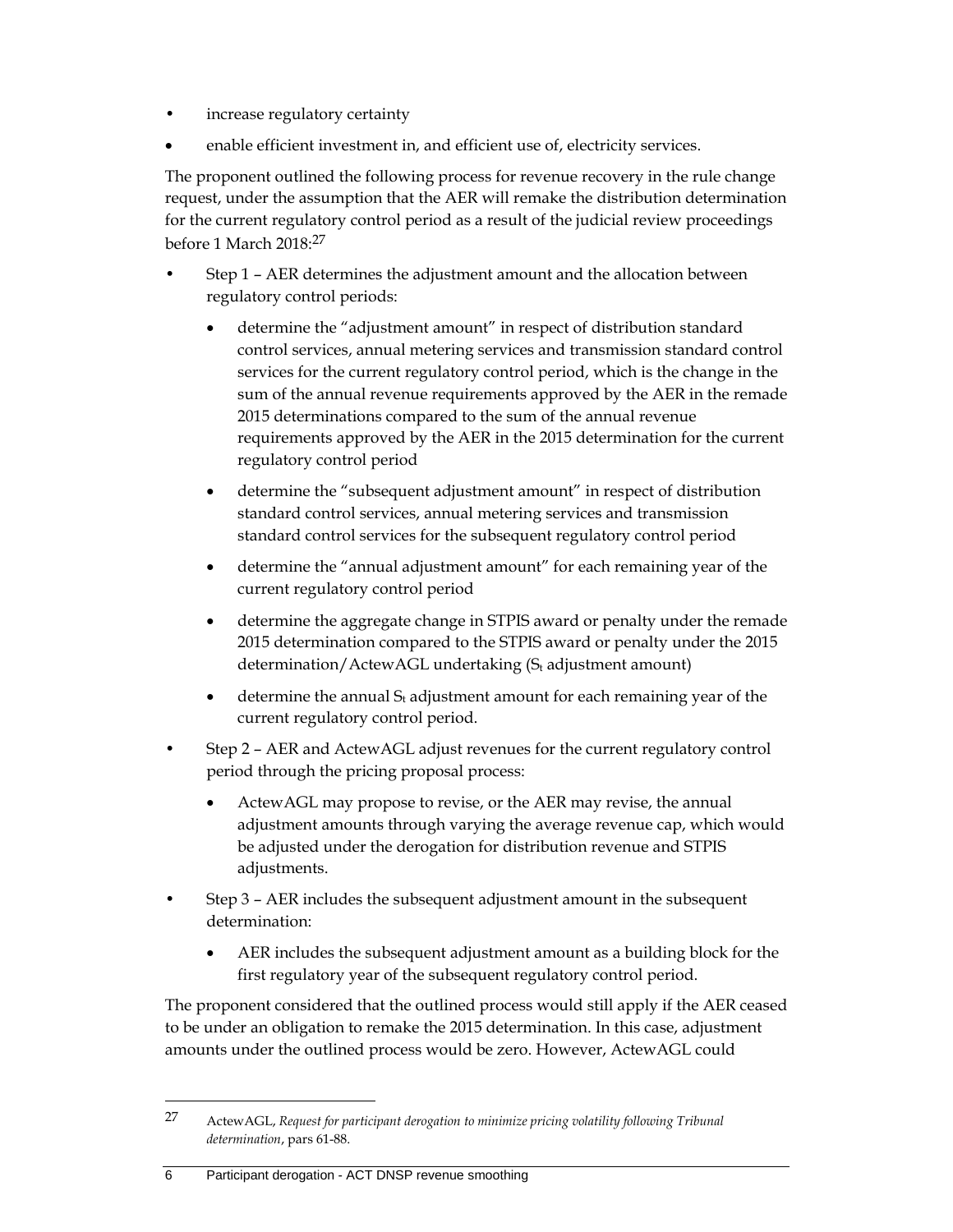propose to revise, or the AER could revise, the annual adjustment amounts for a regulatory year in the pricing proposal to minimise price volatility.28

The proponent considered that the outlined process would still apply if the AER were to remake the distribution determination for the current regulatory control period as a result of the judicial review on or after 1 March 2018.<sup>29</sup> In this case, the proponent considered that:

- adjustment amounts would also cover transmission standard control services and annual metering services
- the AER could include the full adjustment amount as a building block for the first regulatory year of the subsequent regulatory control period.

The proponent considered that the proposed participant derogation would have limited administrative costs.30

## **1.5 The rule making process**

On 17 November 2016, the Commission published a notice advising of its commencement of the rule making process and consultation in respect of the rule change request.<sup>31</sup> The Commission also published a consultation paper that identified specific issues for consultation. Submissions closed on 15 December 2016. On 7 February 2017, the Commission extended the deadline for the draft determination to 27 April 2017.

The Commission received seven submissions as part of the first round of consultation. The Commission has considered all issues that have been raised by stakeholders in submissions, and key issues are discussed throughout the draft determination. Appendix A sets out a summary of all the other issues that the submissions have raised, in addition to the Commission's response to each issue.

<sup>28</sup> ActewAGL, *Request for participant derogation to minimize pricing volatility following Tribunal determination*, pars 86-88.

<sup>29</sup> ActewAGL, *Request for participant derogation to minimize pricing volatility following Tribunal determination*, pars 89-95.

<sup>30</sup> ActewAGL, *Request for participant derogation to minimize pricing volatility following Tribunal determination*, pars 99-101.

<sup>31</sup> This notice was published under section 95 of the NEL.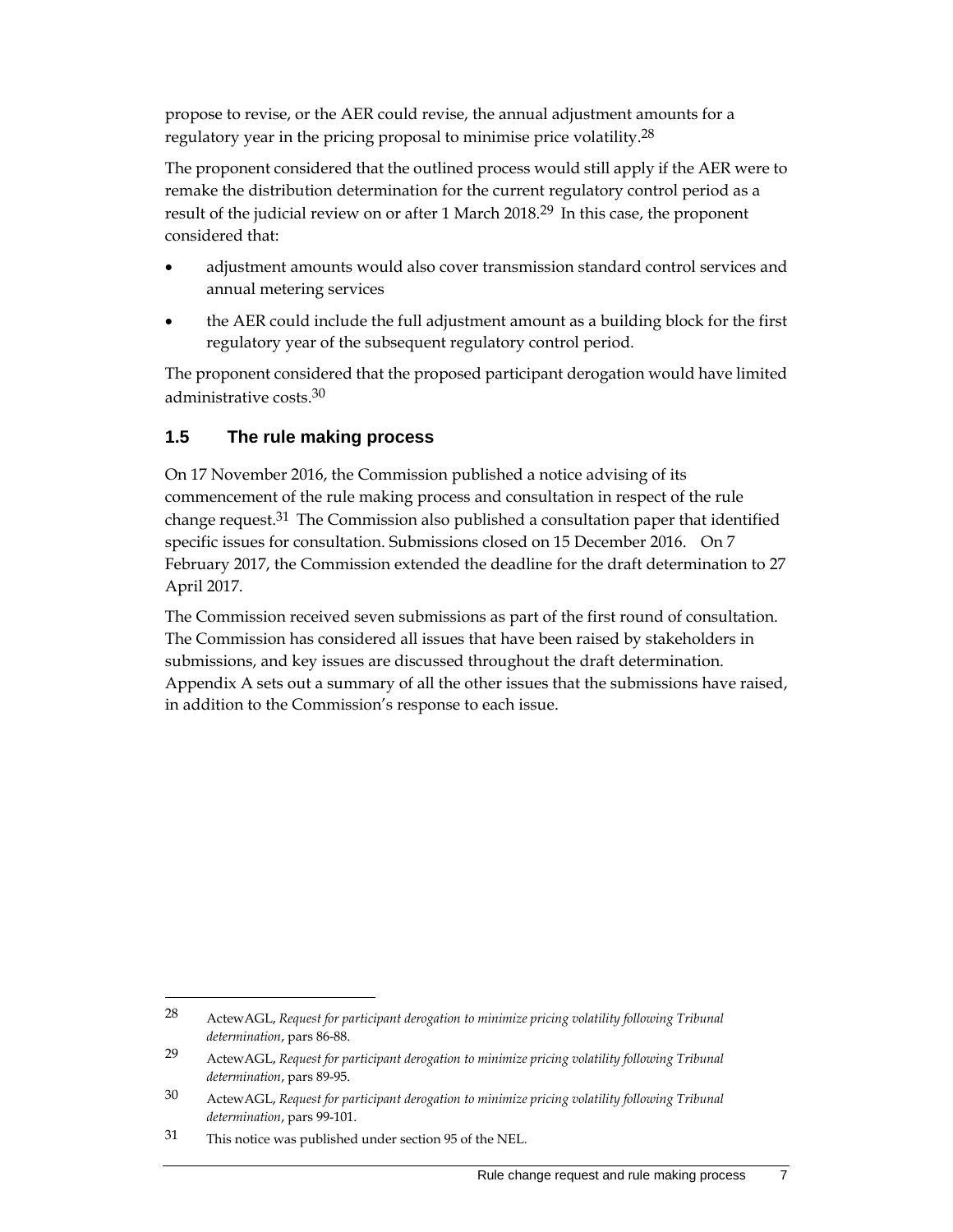## **1.6 Consultation on draft rule determination**

The Commission invites submissions on this draft rule determination by 20 June 2017.

Any person or body may request that the Commission hold a hearing in relation to the draft rule determination. Any request for a hearing must be made in writing, and must be received by the Commission no later than 3 May 2017.

Submissions and requests for a hearing should quote project number ERC0216, and may be lodged online at www.aemc.gov.au or by mail to:

Australian Energy Market Commission PO Box A2449 SYDNEY SOUTH NSW 1235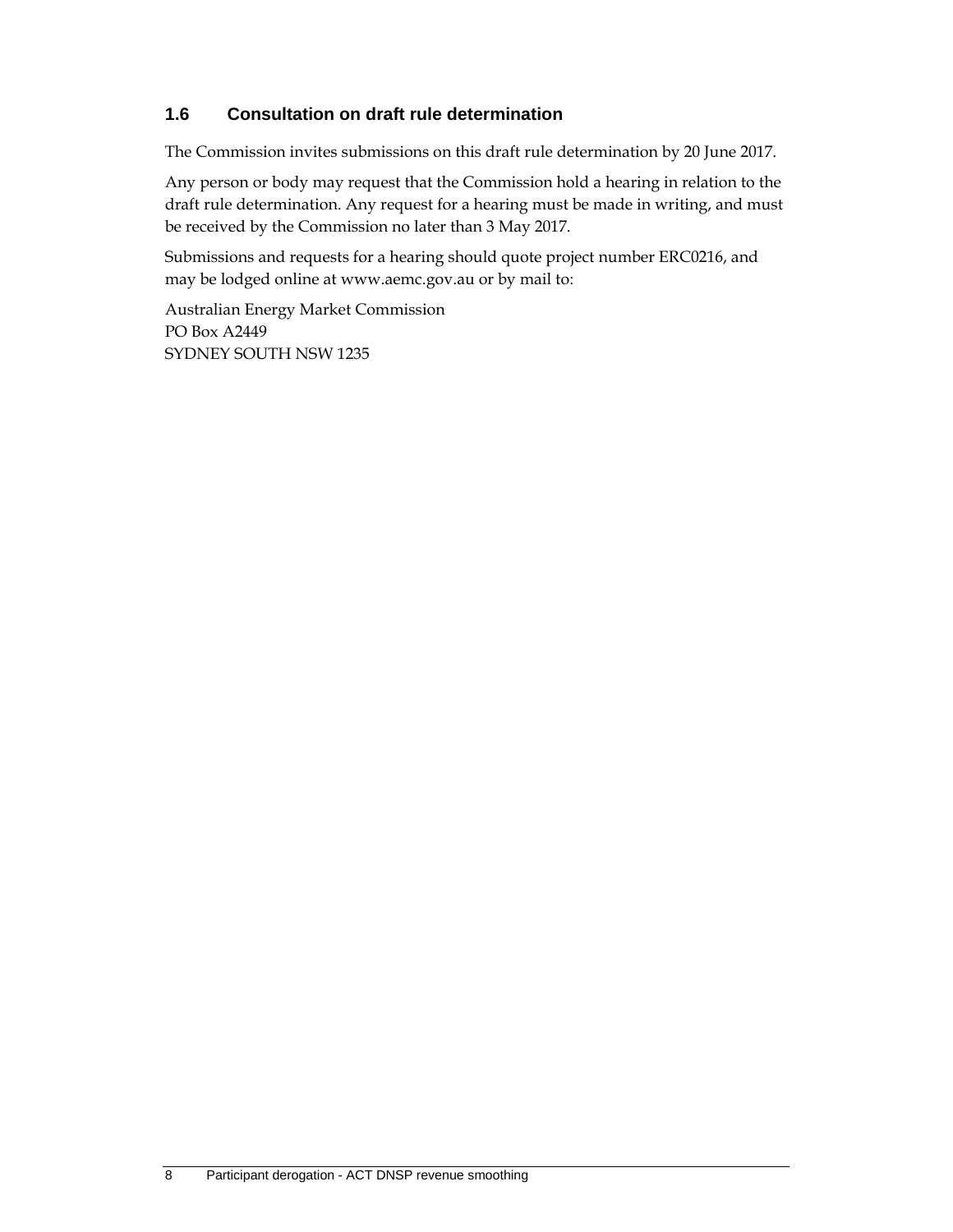# **2 Draft rule determination**

## **2.1 The Commission's draft rule determination**

The Commission's draft rule determination is to make a more preferable draft rule, under which:

- the AER may determine that the revenue ActewAGL is entitled to recover in the current regulatory control period as a result of the judicial review proceedings, be recovered over the current regulatory control period and the subsequent regulatory control period in a way that minimises price volatility for consumers<sup>32</sup>
- the AER may determine that the revenue ActewAGL is entitled to recover for the current regulatory control period as a result of the judicial review proceedings (but which it has not been able to recover during that period), be included in the revenue allowance of ActewAGL for the subsequent regulatory control period.<sup>33</sup>

The Commission's reasons for making this draft determination are set out in Chapter 3.

This chapter outlines:

- the rule making test for changes to the NER and Commission's consideration of the draft rule against the national electricity objective (NEO)
- the assessment framework for considering the rule change request
- the Commission's consideration of the draft rule against its strategic priorities.

#### **2.2 Rule making test**

#### **2.2.1 Achieving the national electricity objective (NEO)**

Under the NEL, the Commission may only make a rule if it is satisfied that the rule will, or is likely to, contribute to the achievement of the  $NEO<sup>34</sup>$ . This is the decision making framework that the Commission must apply.

#### The NEO is:

 $\overline{a}$ 

"to promote efficient investment in, and efficient operation and use of, electricity services for the long term interests of consumers of electricity with respect to:

- (a) price, quality, safety, reliability and security of supply of electricity; and
- (b) the reliability, safety and security of the national electricity system." $35$

<sup>32</sup> Sections 4.1.2 and 4.2.2 of this draft determination provides further details on the circumstances under which the AER may determine the allocation of revenue across the two regulatory control periods.

<sup>33</sup> Sections 4.2.2, 4.4 and 4.5 provides further details on the circumstance in which a revenue increment or decrement is made in respect of the subsequent regulatory control period.

<sup>34</sup> Refer to section 88 of the NEL.

<sup>35</sup> Refer to section 7 of the NEL.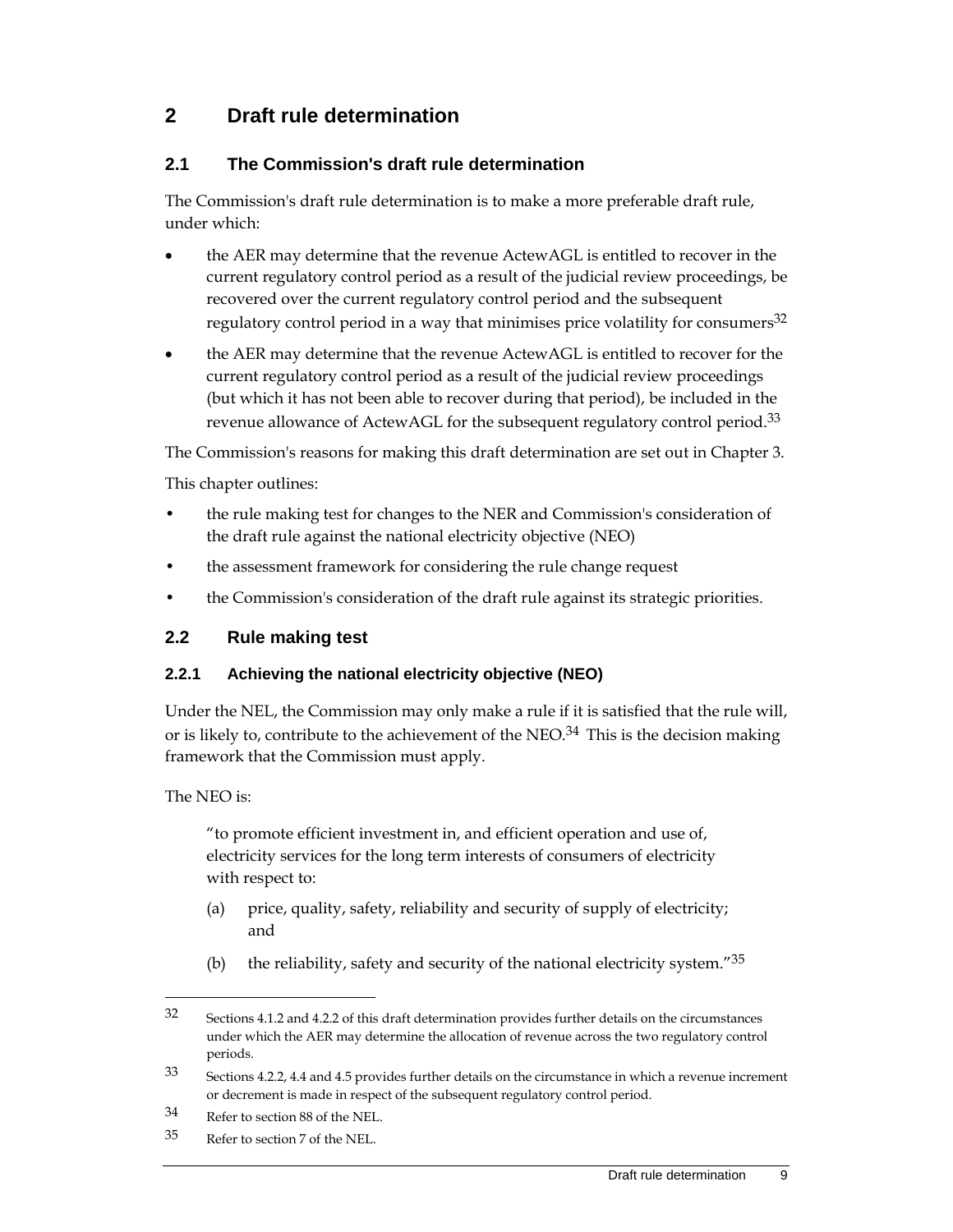The Commission considers that the most relevant aspects of the NEO are the efficient operation and use of electricity services with respect to the price of electricity.

## **2.2.2 Revenue and pricing principles**

In addition to having regard to the NEO, the Commission must take into account the revenue and pricing principles in making a rule with respect to (amongst other things) the regulation of revenue earned, or that may be earned, by DNSPs from provision of services that are the subject of a distribution determination.<sup>36</sup>

## **2.3 Assessment framework**

In assessing the rule change request against the NEO, the Commission has considered the following criteria:

• **Is reducing price volatility in the long term interests of consumers?**

A significant revenue adjustment could result from the outcome of the judicial review proceedings. This may lead to consumers experiencing a large network price increase or decrease between 2018/19 and 2019/20.<sup>37</sup> This price volatility may lead some consumers to make inefficient budgetary decisions on energy spending, or inefficient investment decisions on the use of electricity services. The Commission has considered whether minimising price volatility would be in the long term interests of consumers in this case.

## • **If so, what is the best method to minimise price volatility?**

If minimising price volatility is in the long term interests of consumers, the Commission has assessed the best method to achieve minimisation of price volatility.

## • **Is enabling the proponents to recover the revenue that they are entitled to aligned with the revenue and pricing principles?**

The Commission has considered whether the draft rule is consistent with the following revenue and pricing principles:38

- A regulated network service provider should be provided with a reasonable opportunity to recover at least the efficient costs of providing direct control services.
- A regulated network service provider should be provided with effective incentives in order to promote economic efficiency with respect to its direct control services.
- A price or charge for the provision of a direct control service should allow for a return commensurate with the regulatory and commercial risks involved in providing the service to which that price or charge relates.

<sup>36</sup> Refer to section 88B and Items 25-26J of Schedule 1 of the NEL. The revenue and pricing principles are set out in section 7A of the NEL.

<sup>37 2018/19</sup> is the final year in the current regulatory period and 2019/20 is the first year of the next regulatory period.

<sup>38</sup> Refer to section 7A of the NEL.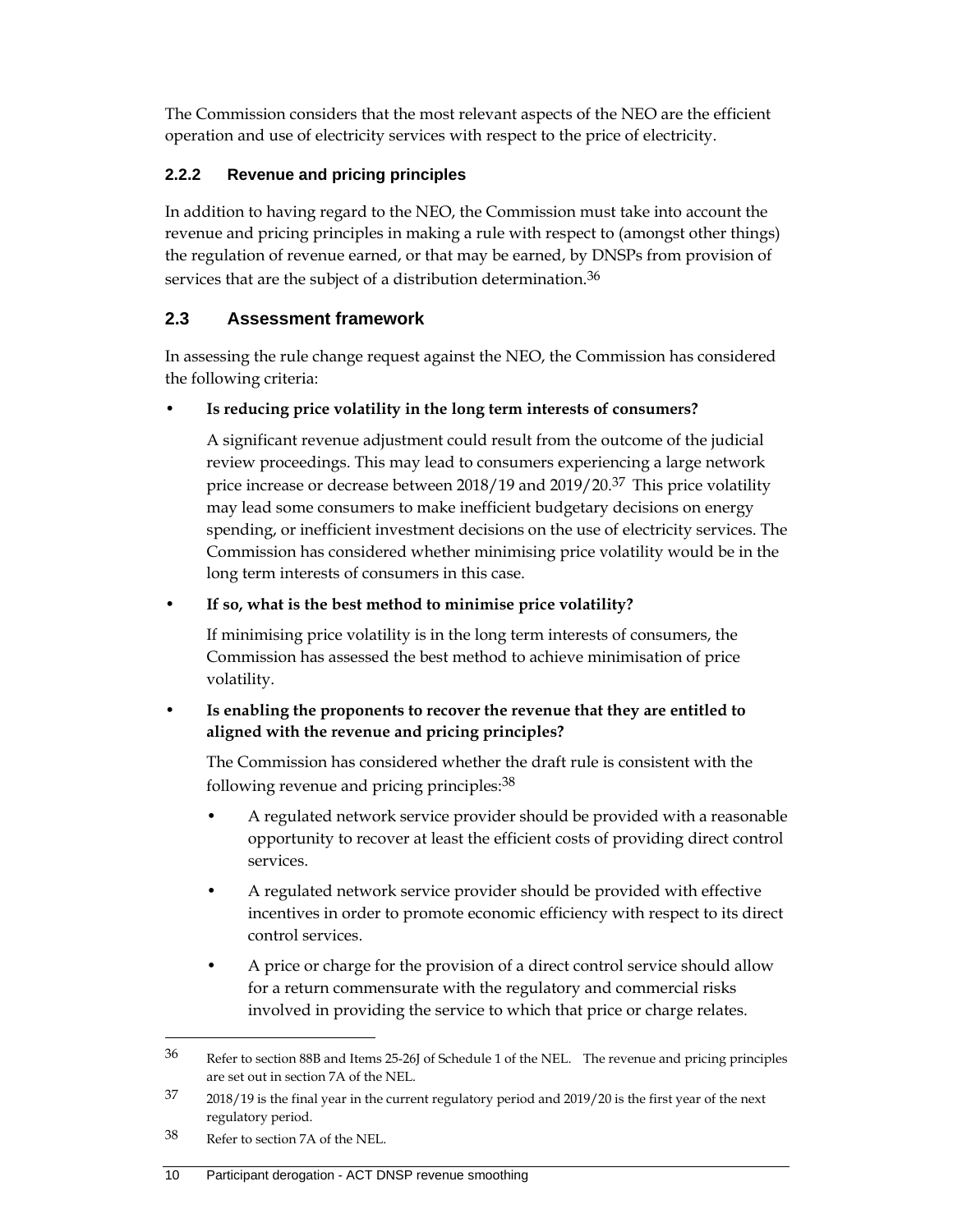## **2.4 Summary of reasons for making a more preferable rule**

## **2.4.1 Key features of the draft rule**

Having considered the rule change request against the assessment framework set out in section 2.3, the Commission has decided to make a draft rule. The draft rule is published with this draft determination. The key features of the draft rule are:

- The draft rule allows the proponents to recover any increased or decreased revenue as a result of the outcome of the judicial review proceedings over the current regulatory control period and/or subsequent regulatory control period. The draft rule is designed to allow each proponent to recover only the revenue that it is entitled to recover, and not derive any windfall gains or losses as a result of the application of the draft rule.
- The draft rule provides the AER with the discretion to determine whether any revenue adjustments should be made in order to smooth revenue across the current regulatory control period and the subsequent regulatory control period,  $39$ including the allocation of amounts between the two periods.
- The AER determination under the draft rule will be finalised and issued separately. The AER determination will be given effect through the pricing proposal and distribution determination processes. The AER determination will not affect the remaking of the 2015 distribution determination (if remaking is required), or the terms of the 2015 distribution determination (if it is affirmed or varied by the Tribunal), or the terms of the 2020 determination (other than to include the variation amount).

The Commission is satisfied that the draft rule will, or is likely to, contribute to the achievement of the NEO.

#### **2.4.2 How the draft rule compares with the proposed rule**

Under section 91A of the NEL, the Commission may make a rule that is different (including materially different) from a proposed rule if it is satisfied that, having regard to the issues raised by the rule change request, the more preferable rule will, or is likely to, better contribute to the achievement of the NEO than the proposed rule.

The Commission is satisfied that the draft rule, which is a more preferable rule, will, or is likely to, better contribute to the achievement of the NEO for the following reasons:

 The draft rule incorporates elements of ActewAGL's proposed rule and is designed to achieve the same outcome of minimising price volatility for consumers. The main difference between the proposed rule and the draft rule is that the draft rule gives the AER greater discretion to decide whether smoothing should occur between the current regulatory control period and the subsequent regulatory control period. If the AER decides to smooth revenue across periods, the draft rule provides the AER discretion as to how to make any necessary revenue adjustments. The draft rule also sets out a process to be followed if the

<sup>&</sup>lt;sup>39</sup> This is applicable where the timing of the judicial review outcome provides the opportunity for revenue adjustment to be smoothed across two regulatory control periods.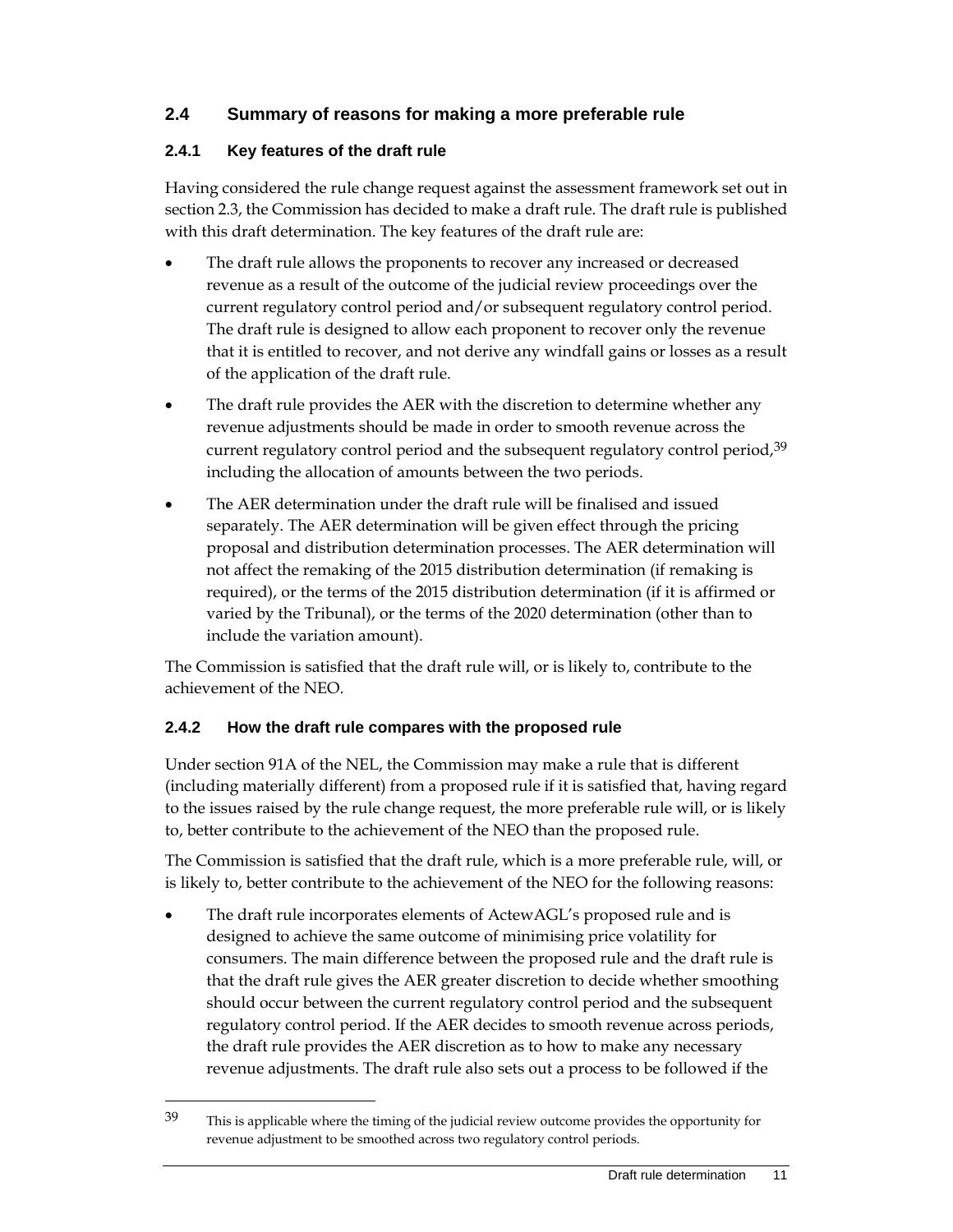AER is required to reopen the subsequent distribution determination to incorporate adjustment to revenue for that period.40

 The draft rule also more clearly distinguishes between the different processes that need to apply depending on when the final outcome of the judicial review proceedings is known.

## **2.4.3 Key reasons for this decision**

This section outlines the reasons for the Commission's decision.

## **Reducing price volatility**

The Commission considers that the smoothing of any increase or decrease in revenue across two regulatory control periods will minimise price volatility. The Commission also considers that the minimisation of price volatility is in the long term interest of consumers.

In the absence of a rule change, prices could:

- rise significantly in the final year of the current regulatory control period followed by a sharp decrease in the first year of the subsequent regulatory control period; or
- fall significantly in the final year of the current regulatory control period followed by a sharp increase in the first year of the subsequent regulatory control period.<sup>41</sup>

Under these circumstances, consumers may incorrectly make the assumption that the price increase/decrease in the final year of the current regulatory control period will continue and act accordingly. The assumption may lead consumers to inefficient long term outcomes:

- consumers may spend more or less money on electricity with inefficient long term budgetary outcomes; and/or
- make/refrain from making investments in alternative energy sources or technologies based on a temporary price rise/drop.

The Commission considers that stable prices allow consumers to make informed decisions as to their energy spending and usage. If revenue recovery occurs over a longer period and the adjustment amount is smoothed over two regulatory control periods, prices would be more stable. The Commission considers that, in this case, the benefits of smoothing revenue across two regulatory control periods outweigh any costs of revenue recovery over a longer period.

## **Method of minimisation**

 $\overline{a}$ 

The Commission considers that the draft more preferable rule is better able to minimise price volatility than the proposed rule for the following reasons:

#### 12 Participant derogation - ACT DNSP revenue smoothing

 $40$  This is the distribution determination of the subsequent regulatory control period.

<sup>&</sup>lt;sup>41</sup> Price trajectory would depend on the outcome of the judicial review proceedings in relation to the distribution determination for the current regulatory control period, and the distribution determination for the subsequent regulatory control period.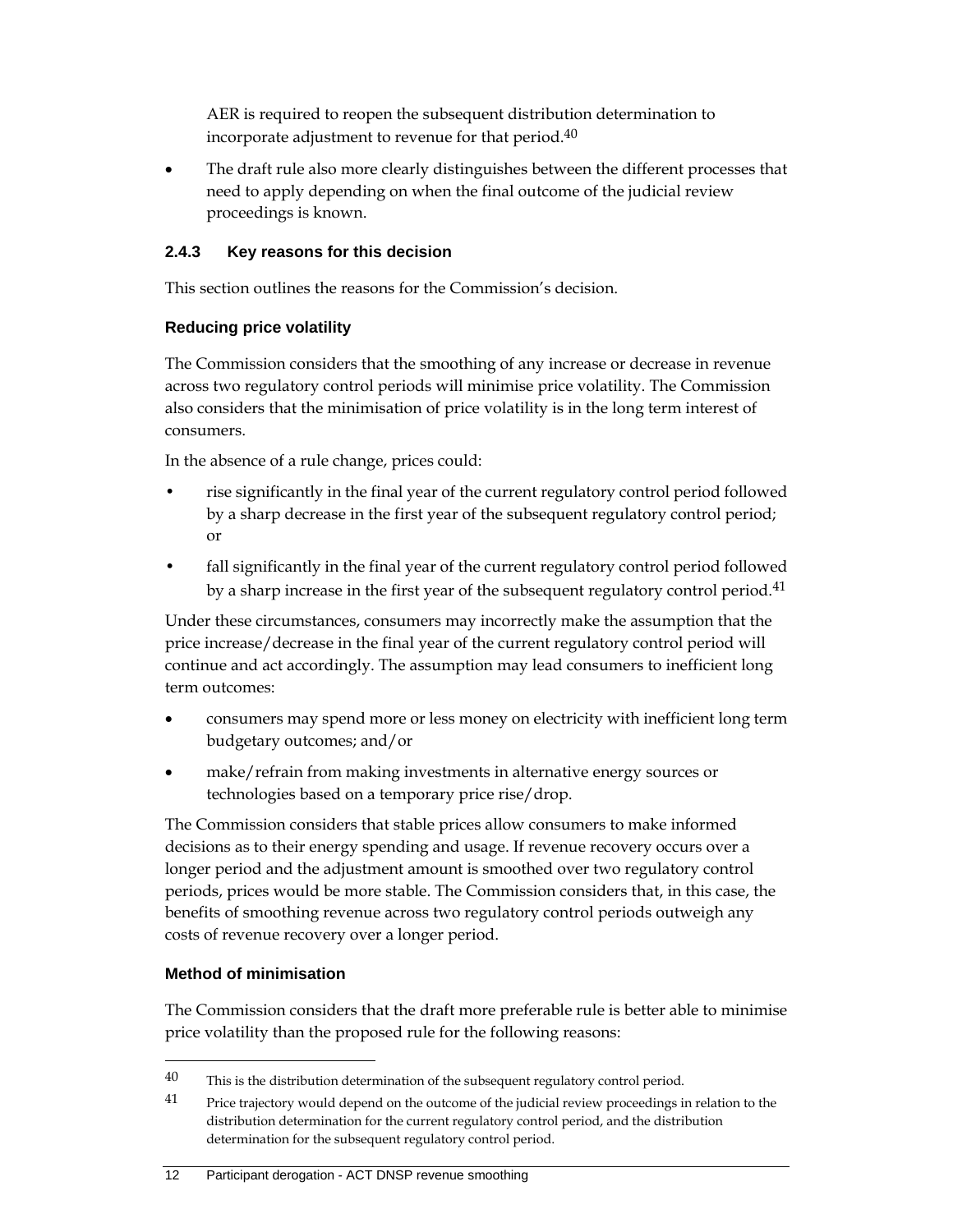- The proponent set out a detailed revenue smoothing mechanism in its rule change request. However, as the outcome of the judicial review proceedings is uncertain, a variety of potential scenarios could eventuate. Therefore, the Commission considers that the use of a prescriptive mechanism, as outlined in the proposed rule, is unlikely to provide sufficient flexibility to provide an efficient outcome for consumers.
- The Commission considers that the AER, in consultation with the proponent and other relevant stakeholders, is in the best position to make informed decisions as to whether and how to smooth revenue across periods to minimise price volatility. The draft rule provides the AER with the discretion to make these decisions in accordance with the requirements of the draft rule:
	- The AER must set out in its determination on revenue smoothing the amount that is to be carried over across two regulatory control periods, where relevant.
	- The impact of the AER's determination under the draft rule must be neutral in terms of net present value.
	- The AER may only decide to smooth revenue across two regulatory control periods if it is satisfied that doing so is reasonably likely to minimise the variance in Network Use of System charges between regulatory years and regulatory control periods.
	- The AER must consult with ActewAGL and any stakeholders that it considers appropriate, as part of its decision making process.

## **Alignment with revenue and pricing principles**

The Commission considers that the draft rule is compatible with the application of the following relevant revenue and pricing principles:

- A regulated network service provider should be provided with a reasonable opportunity to recover at least the efficient costs of providing direct control services.
- A regulated network service provider should be provided with effective incentives in order to promote economic efficiency with respect to its direct control services.
- A price or charge for the provision of a direct control service should allow for a return commensurate with the regulatory and commercial risks involved in providing the service to which that price or charge relates.

The Commission considers that allowing the AER discretion to determine any revenue adjustment across two regulatory control periods in accordance with the requirements set out in the draft rule would:

- provide the proponents with a reasonable opportunity to recover their efficient costs, as well as
- achieve the most efficient outcomes for consumers.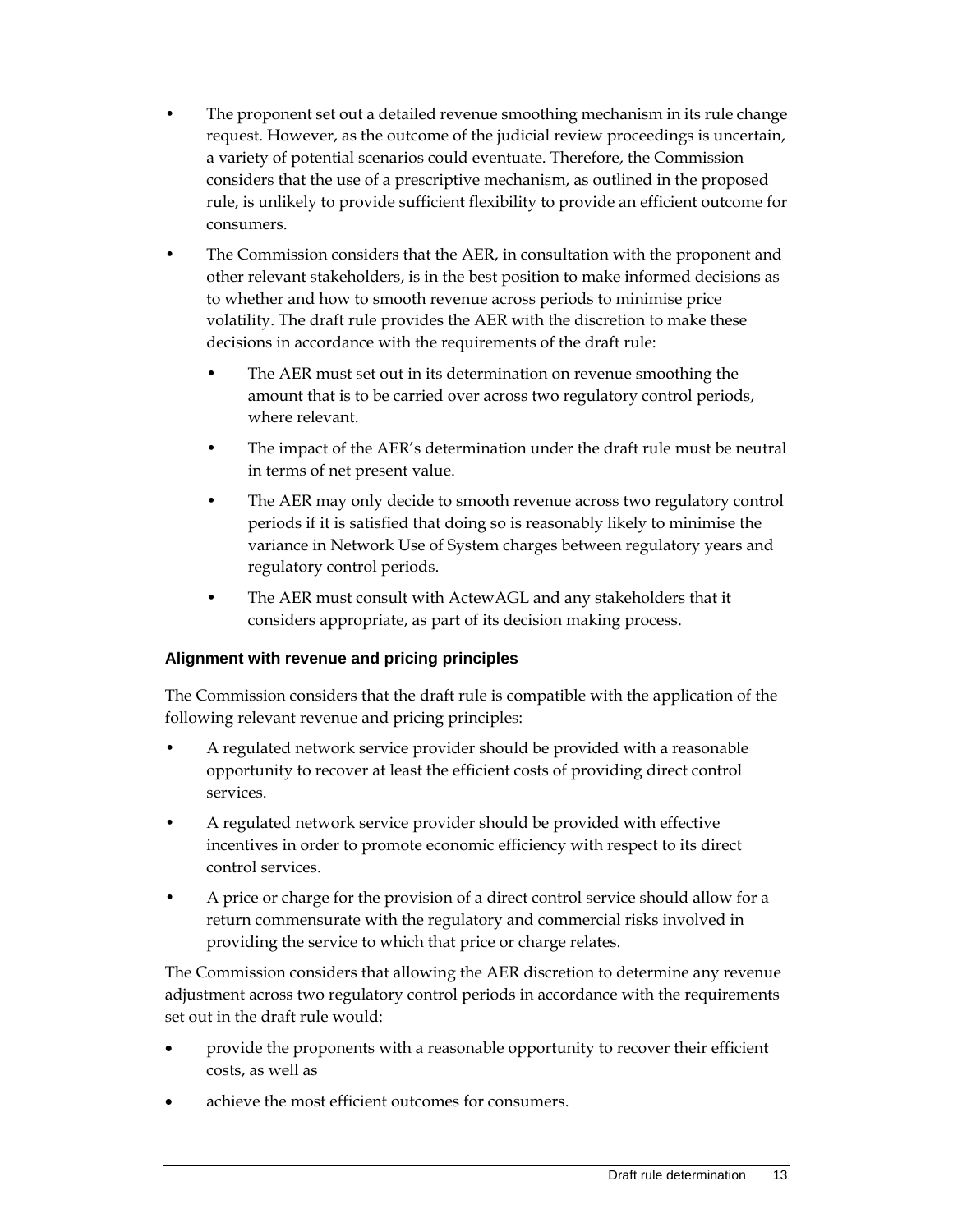## **2.5 Consistency with strategic priority**

This rule change request is relevant to the Commission's strategic priority relating to market and network arrangements that encourage efficient investment and flexibility. The draft more preferable rule would allow the proponent to recover its efficient costs, which consequently encourages efficient investment. In addition, allowing revenue to be recovered over two regulatory control periods will mitigate against price volatility for consumers. The draft more preferable rule would also provide an appropriate level of flexibility to adapt to changing circumstances.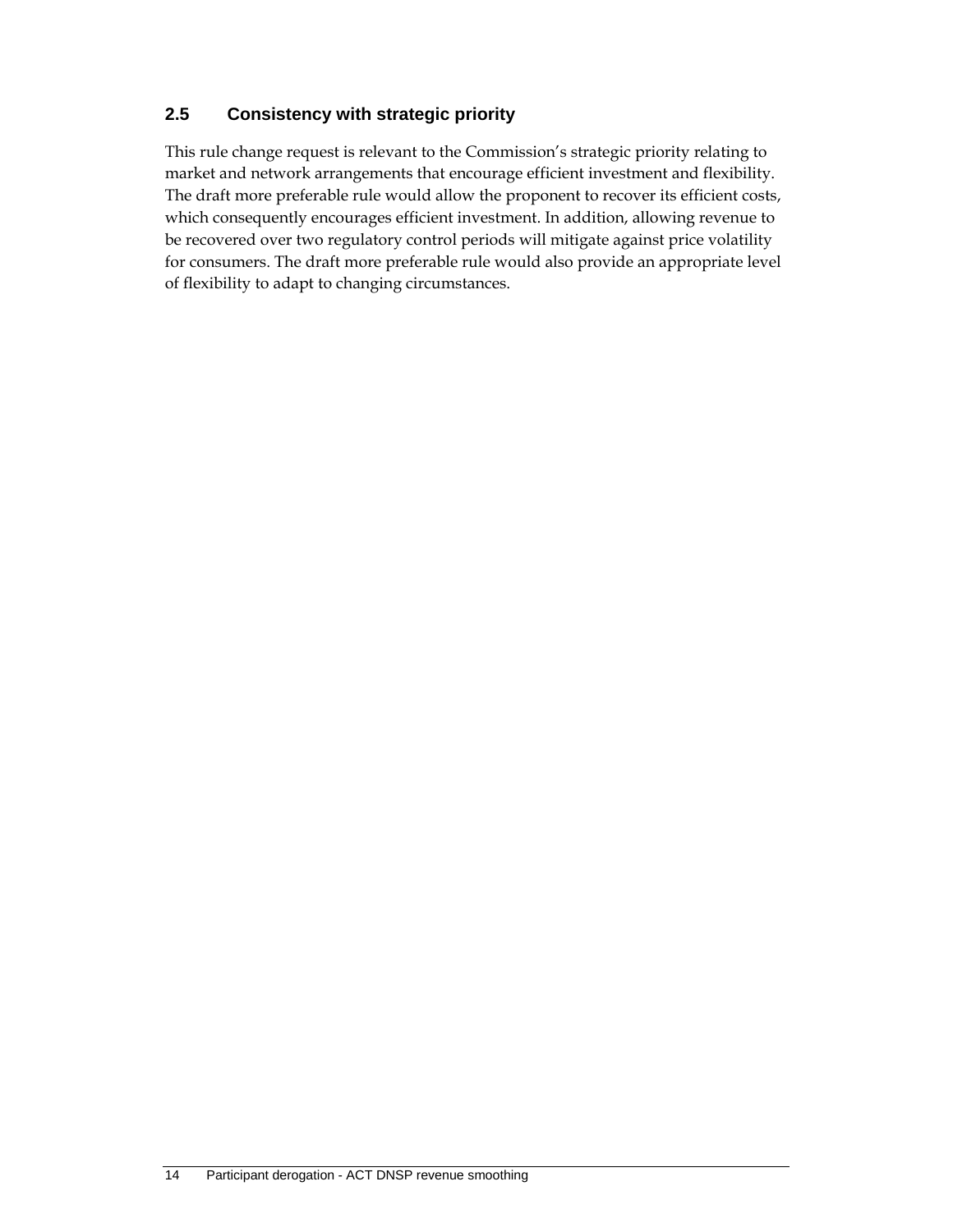## **3 Reasons for making more preferable rule**

This chapter outlines the rationale for the Commission's draft more preferable rule to allow the proponent to recover adjusted revenue across the current regulatory control period and the subsequent regulatory control period. The chapter is structured to discuss the Commission's reasoning on the following key issues:

- reducing price volatility
- method of minimisation of price volatility
- alignment with revenue and pricing principles

## **3.1 Reducing price volatility**

#### **3.1.2 Proponent's views**

As discussed in section 1.3, the proponent submits that the outcome of the judicial review proceedings could lead to significant adjustment to the revenue that it is entitled to recover in the current regulatory control period. The proponent also submits that under the current rules, any revenue adjustment can only be recovered in the current regulatory control period. In the absence of a rule change, ActewAGL customers could experience a significant price shock. This could occur regardless of whether or not the AER is required to remake the 2015 determination.

The proponent has sought to resolve this issue by proposing a mechanism that allows the recovery of revenue across the current regulatory control period and the subsequent regulatory control period. The proposed mechanism is described in section 1.4.

The proponent considers that the proposed rule promotes the NEO and is consistent with the revenue and pricing principles as it:

- allows the proponent to recover the revenue that it is entitled to, thus providing a reasonable opportunity to recover at least its efficient costs (as determined by the AER)
- avoids price shocks for consumers
- increases regulatory certainty

 $\overline{a}$ 

enables efficient investment in, and efficient use of, electricity services.

The proponent also agrees with the analysis of NSW DNSPs on the impact of setting revenues above or below efficient costs.<sup>42</sup> Boxes 3.1 and 3.2 set out these considerations. NSW DNSPs submitted that their proposed rule achieves a balance between the objectives of minimising pricing volatility and the setting of efficient prices to encourage efficient spending and usage.<sup>43</sup>

<sup>42</sup> ActewAGL, *Request for participant derogation to minimize pricing volatility following Tribunal determination*, Attachment 1.

<sup>43</sup> ActewAGL, *Request for participant derogation to minimize pricing volatility following Tribunal determination*, Attachment 1, p. 29.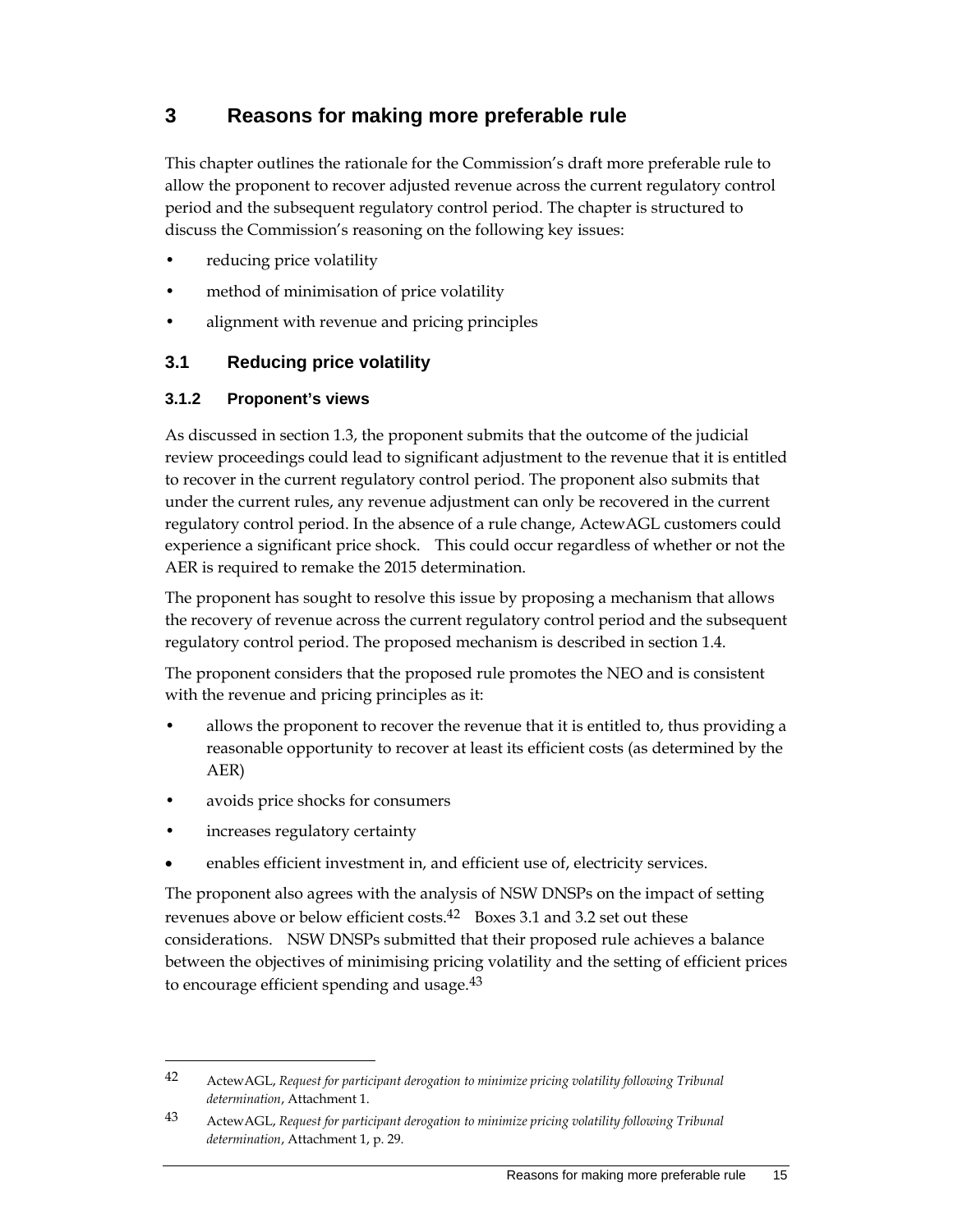### **Box 3.1. Impacts of revenue set above efficient level**

The proponents consider that the main impacts arising from revenues that are set above efficient levels for a short period include lower usage and network under-utilisation. This could lead to:

- increased uptake by consumers of other energy sources, such as gas or renewable energy, based on comparisons of network charges that are above efficient levels in the short term
- purchase of equipment by consumers, such as battery storage / load control, based on inefficient short term pricing arrangements that could lead to consumers not receiving the expected payback on their investment
- future network price increases to meet the requirements of the AER's revenue cap form of price control if the networks are under-utilised.

Source: ActewAGL, *Request for participant derogation to minimize pricing volatility following Tribunal determination*, Attachment 1pp. 28-29

## **Box 3.2 Impacts of revenue set below efficient level**

The proponents consider that the main impacts arising from revenues that are set below efficient levels for a short period include higher usage and network over-utilisation. This could lead to:

- reduced uptake by consumers of other energy sources that may be efficient in the long term, based on inefficient short term price comparisons
- lack of investment by consumers in equipment, such as battery storage/load control, that could otherwise lead to efficient avoidance of future network charges
- increased capital investment to meet increased demand growth and corresponding future network price increases for customers.

Source: ActewAGL, *Request for participant derogation to minimize pricing volatility following Tribunal determination*, Attachment 1pp. 28-29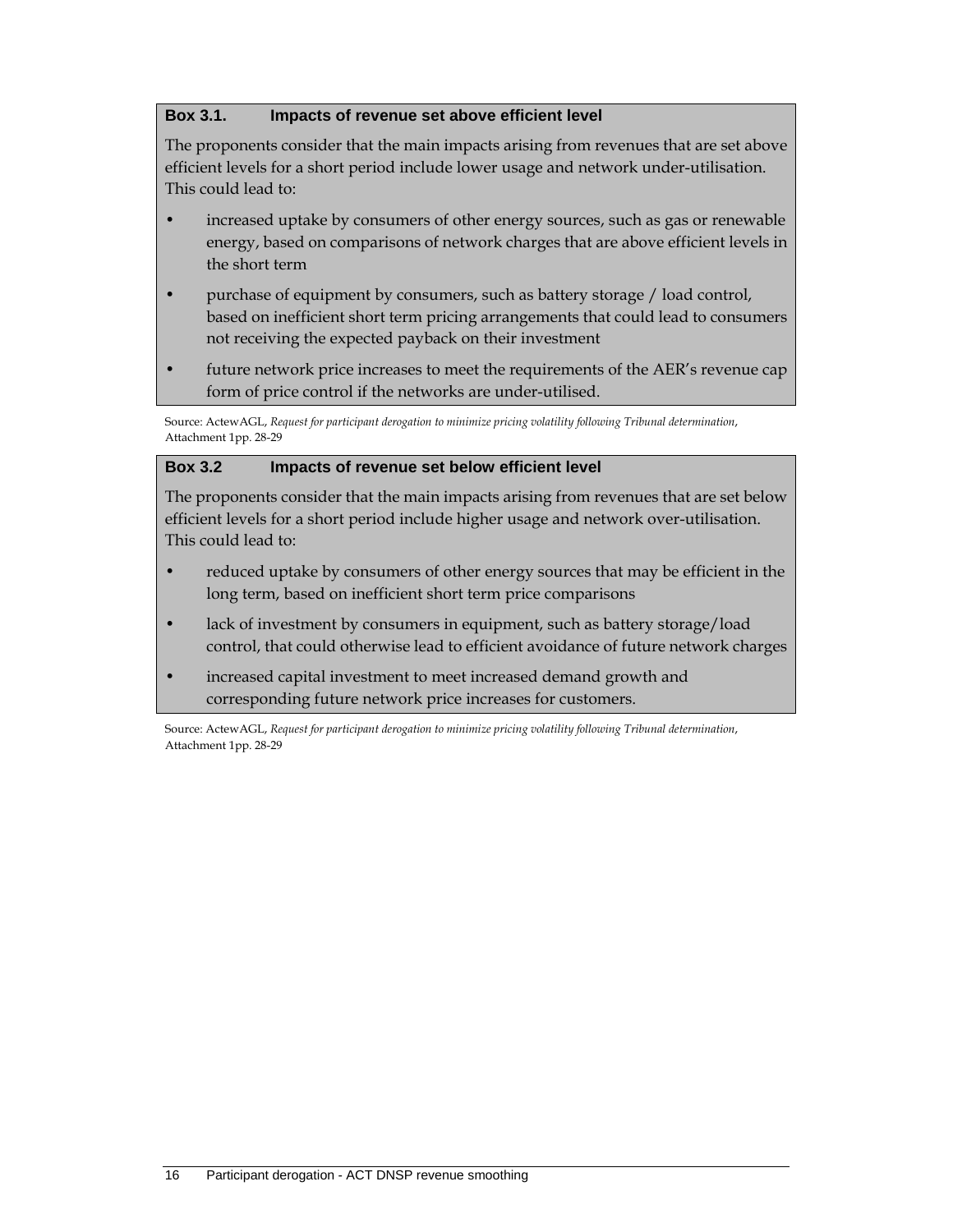#### **3.1.3 Stakeholders' views**

Ausgrid and Energy Networks Australia supported the rule change request. Energy Networks Australia considered that the rule change would increase regulatory certainty and promote efficient investment decisions by decreasing price volatility.<sup>44</sup> Ausgrid considered that minimising price volatility between regulatory years and regulatory control periods aligns with the intent of the regulatory framework.<sup>45</sup>

Red and Lumo Energy agreed with the importance of reducing price volatility, but considered that the Commission should wait for the judicial review outcome before making a rule change.46

Energy Consumers Australia agreed with the proponent's intent to reduce price volatility, and considered that electricity consumers look for predictability in order to manage their budgets. Energy Consumers Australia also stated that price volatility would cause consumers to further lose confidence in the electricity market.<sup>47</sup>

The Ethnic Communities Council of NSW (ECCNSW) commented that it is not clear what the result of significant price volatility would be on consumer behaviour. ECCNSW also noted the lack of significant research $48$  to establish what consumer attitudes and behaviour might be around rapid and significant price variation.<sup>49</sup>

The AER recognised the potential for price shocks if a rule was not made. The AER also agreed with the proponent that price shocks would lead consumers to make inefficient decisions. The AER further elaborated that the minimisation of price shocks was a key driver of the regulatory framework, as evident in:<sup>50</sup>

- requirement for tariffs to move towards efficient structures
- application of side constraints

 $\overline{a}$ 

revenue smoothing through the X factor.

<sup>44</sup> Energy Networks Australia, *Response to Consultation Paper – NSW and ACT DNSPs revenue smoothing*, 15 December 2016.

<sup>45</sup> Ausgrid, *Re:ERC0210 – Participant derogation – NSW DNSPs revenue smoothing*, 12 December 2016, p.1.

<sup>46</sup> Red and Lumo Energy, *Re: National Electricity Amendment (Participant derogation - NSW DNSPs revenue smoothing) Rule 2016 (ERC0201)*, 15 December 2016.

<sup>47</sup> Energy Consumers Australia, *Submission to NSW and ACT Distribution Network Service Providers' (DNSP) revenue smoothing participant derogations (ERC0210)*, 23 December 2016.

<sup>48</sup> Ethnic Communities' Council of NSW clarified this statement with Commission staff during informal consultation after submission to the consultation paper closed. This statement is intended to say that no such research has been conducted by industry participants.

<sup>49</sup> Ethnic Communities' Council of NSW, *Submission on The National Electricity Amendment (Participant derogation - NSW DNSPs Revenue Smoothing) Rule 2016*, 15 December 2016, p. 4.

<sup>50</sup> AER, *NSW and ACT revenue smoothing rule change: AER submission to Australian Energy Market Commission consultation paper*, December 2016, p.16.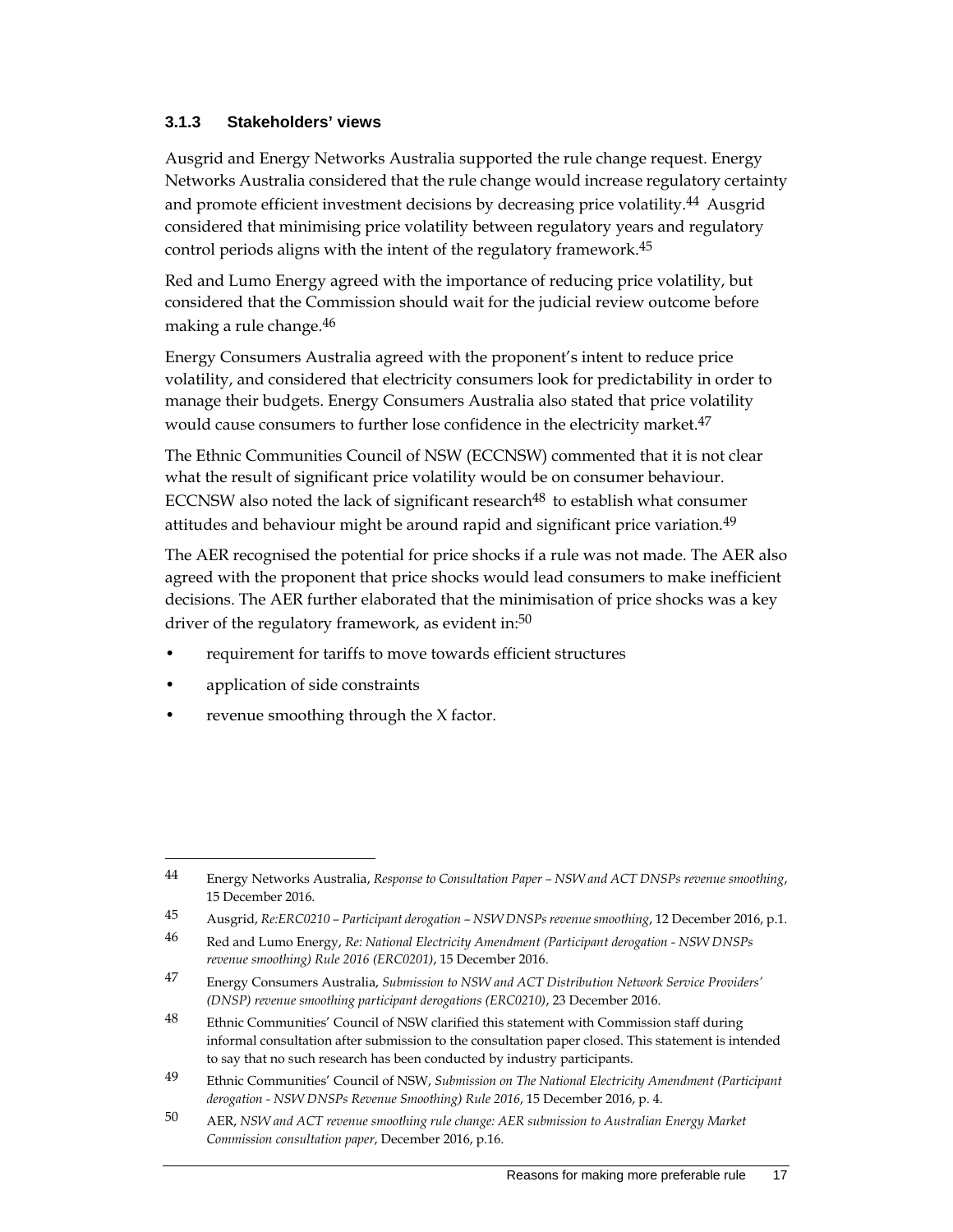## **3.1.4 Analysis and conclusions**

The Commission's research suggests that consumer preferences generally display a present bias.51 Consumers place more weight on costs and benefits in the present than on costs and benefits at any point in the future. If a significant fall in prices were to occur, consumers would prefer to experience this benefit immediately. However, given the nature of a regulatory control period, this benefit is likely to be a one-off occurrence. This may ultimately result in a significant price rise the following year, which consumers would prefer not to experience.

This research has also suggested that consumers' preferences are often time inconsistent. Consumers' interest in energy is sporadic and typically triggered by certain events, for example a sudden price shock. This supports the view that distorted price signals through price shocks could result in inefficient outcomes for consumers.

Taking into account research undertaken by the Commission and stakeholders' comments, the Commission has concluded that a mechanism that reduces price volatility by smoothing the recovery of adjustment revenue across two regulatory control periods is less likely to result in inefficient outcomes for customers. The Commission therefore considers such a mechanism to be in the long term interests of consumers.

## **3.2 Method of minimisation of price volatility**

## **3.2.1 Proponent's views**

The rule change request proposed a detailed mechanism that allows the recovery of revenue across the current regulatory control period and the subsequent regulatory control period. The proposed mechanism is summarised in section 1.4.

#### **3.2.2 Stakeholders' views**

 $\overline{a}$ 

The AER provided a detailed submission on the operation of the proponents' suggested smoothing mechanism. The AER outlined a set of considerations for the draft rule: <sup>52</sup>

- **Allowing the proponent or the AER to vary the revenue smoothing through the pricing proposals would increase uncertainty**. The NER requires the AER to approve and publish a pricing proposal within 30 business days of receipt. The AER considers that this timeframe would not allow for stakeholder consultation on departures from the default allocation in the AER determination on adjustment amount allocation under the participant derogation. This timeframe also does not allow the AER to assess and make a decision on such a departure from the default allocation.
- **Proposed derogation creates unnecessary duplication of the regulatory process**. The proposed rule splits the decision making process on the smoothing of revenue across two separate processes: determination of revenue adjustment and

<sup>51</sup> Oxera, *Behavioural insights into Australian retail energy markets, report prepared for the AEMC*, March 2016.

<sup>52</sup> AER, *NSW and ACT revenue smoothing rule change: AER submission to Australian Energy Market Commission consultation paper*, December 2016, pp. 4-5.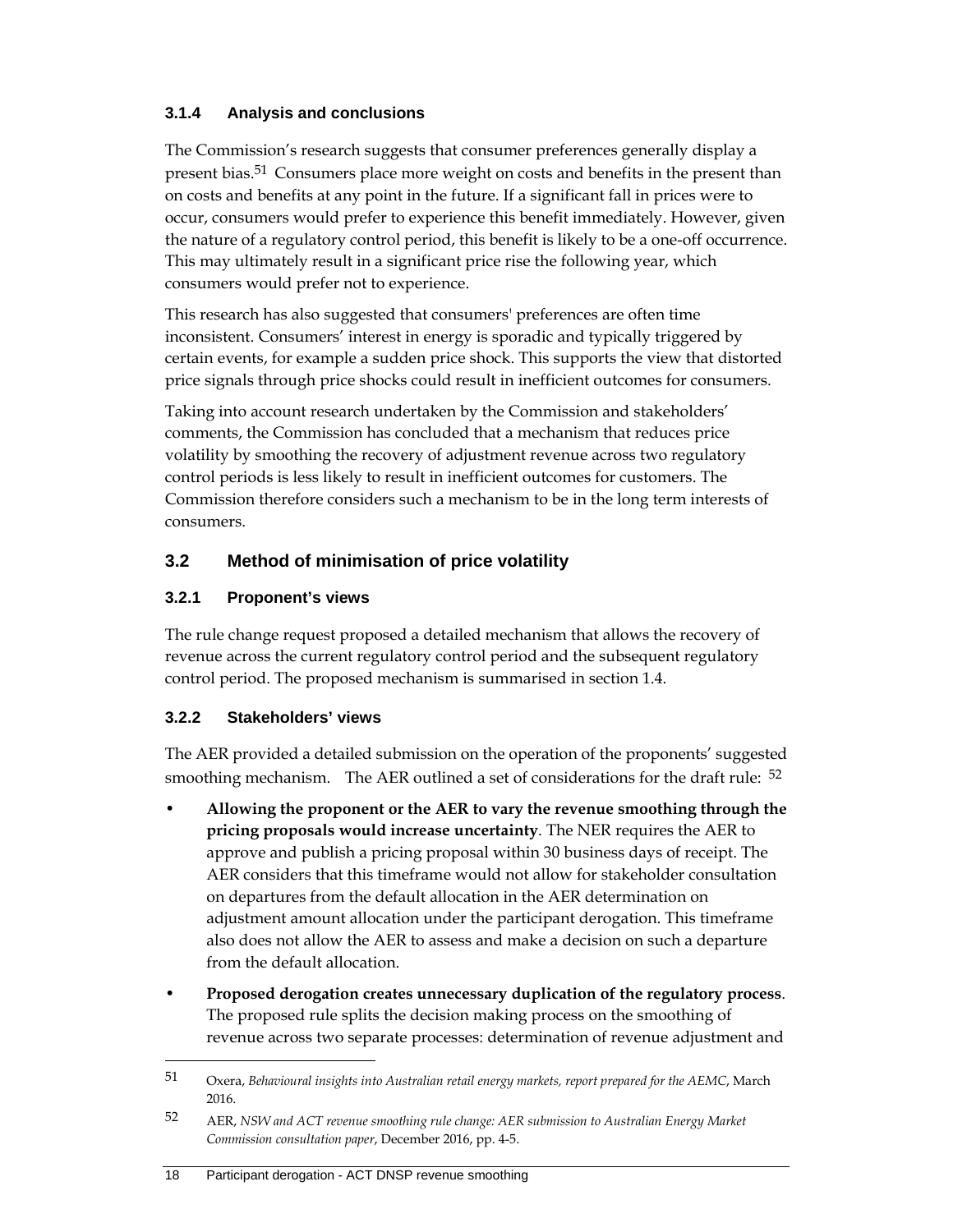allocation across regulatory control periods. This would increase the administrative burden for the AER and the proponents. The AER considers that it is preferable to finalise the allocation of revenue adjustments across regulatory control periods within the AER determination on revenue smoothing.

• **Allocation of the revenue adjustment having regard to high level principles rather than a prescribed calculation**. The AER considers that it may or may not need to remake the 2015 determinations. Moreover, the proponents may be under recovering or over recovering revenues in the current regulatory control period.

## **3.2.3 Analysis and conclusions**

The Commission agrees with each of the AER's comments above.

The Commission considers that the smoothing mechanism in the rule change request is too prescriptive. While the mechanism does provide certainty, it is not sufficiently flexible to respond to a range of possible outcomes from the judicial review proceedings. The Commission reached this conclusion after conducting extensive consultation with ActewAGL, NSW DNSPs and the AER after submissions closed on the consultation paper. The additional consultation provided the Commission with a better understanding of the objectives that ActewAGL and NSW DNSPs are trying to achieve, and the AER's concerns regarding the proposed mechanism.

The Commission's draft more preferable rule is better able to resolve the proponent's aim of minimising price volatility by balancing the need to provide regulatory certainty, with the flexibility to respond to uncertain outcomes from the judicial review proceedings.

The draft rule takes into account the impact of the timing of the judicial review outcome on the pricing proposal and distribution determination processes. The draft rule also provides the AER with discretion to determine whether smoothing should occur between the current regulatory control period and the subsequent regulatory control period. Where the AER decides to smooth across the two periods, the draft rule also provides the AER the discretion to determine the amount allocated to the respective periods.

Importantly, the draft rule does not change the NER's application to the remaking of the 2015 determination (if the AER is required to remake it). Figure 3.4 below illustrates the framework within which the decision will operate.

A detailed explanation of the draft rule's operation can be found in chapter 4.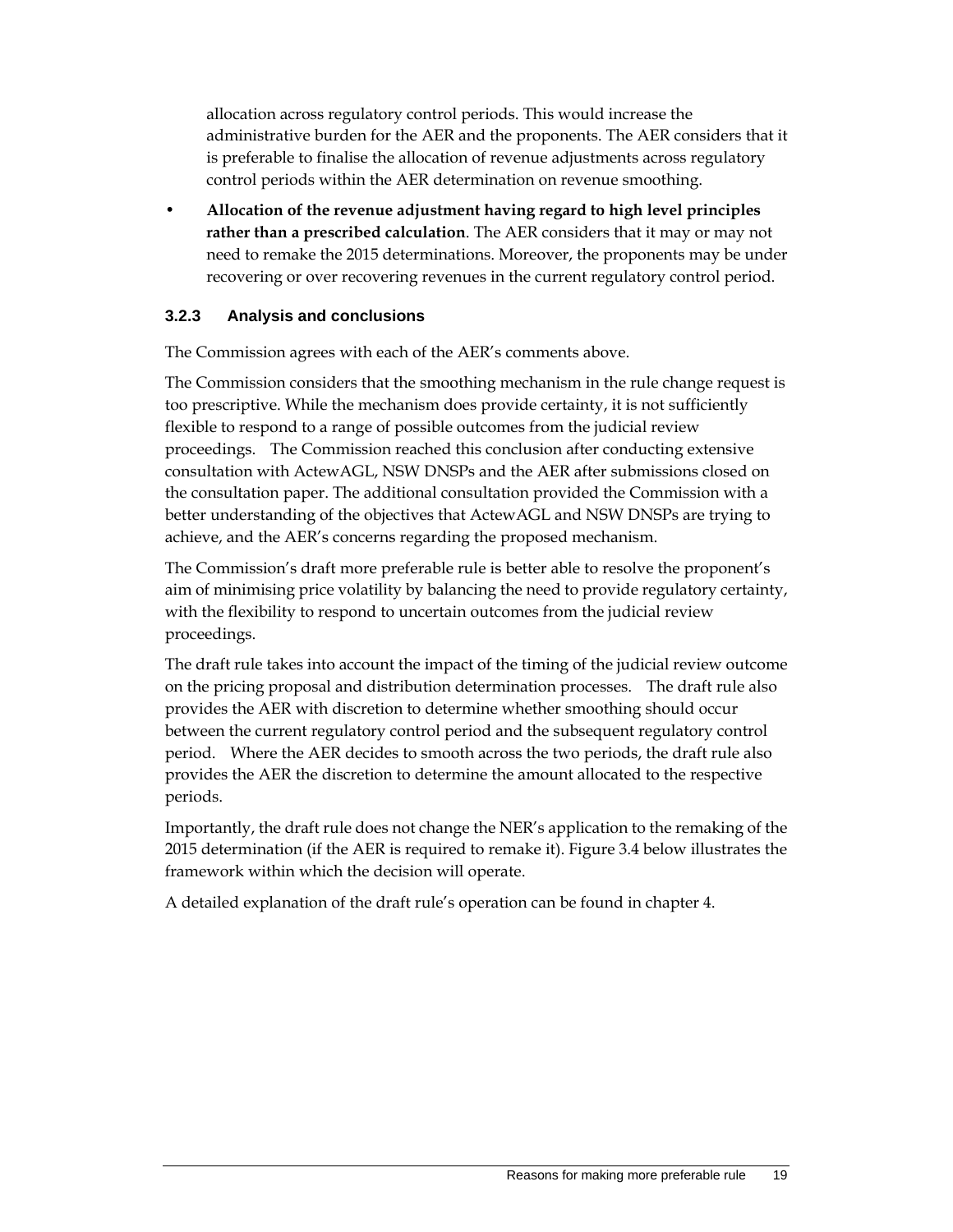## **Figure 3.4 Analysis and conclusions: Participant derogation**

| <b>Undertakings (assumed)</b>                                                                                              | current<br>requiatory control period                                  | <b>Revenue Determination for Revenue Determination for B</b><br>subsequent regulatory<br>control period                                   | <b>Participant Derogation</b>                                                                  |
|----------------------------------------------------------------------------------------------------------------------------|-----------------------------------------------------------------------|-------------------------------------------------------------------------------------------------------------------------------------------|------------------------------------------------------------------------------------------------|
| $\blacksquare$ AER and NSP<br>agreements on revenue<br>allowances for years in<br>the current control<br>regulatory period | • Revenue determination<br>for NSPs resulting from<br>judicial review | • Revenue determination<br>for NSPs as part of<br>regulatory proposal and<br>determination for<br>subsequent regulatory<br>control period | • Rule change that will<br>allow revenue smoothing<br>across two regulatory<br>control periods |
|                                                                                                                            | <b>Scope of Rule Change</b>                                           |                                                                                                                                           |                                                                                                |

## **3.3 Alignment with revenue and pricing principles**

## **3.3.1 Revenue and pricing principles**

As discussed in the consultation paper, the Commission is required to consider whether the proposed rule is consistent with the revenue and pricing principles set out in section 7A of the NEL. The following revenue and pricing principles are most relevant in the context of this rule change request:

- a network service provider should be provided with a reasonable opportunity to recover at least the efficient costs the operator incurs in providing direct control network services and complying with regulatory obligations
- a network service provider should be provided with effective incentives to promote economic efficiency with respect to direct control network services
- price or charge for the provision of a direct control network service should allow for a return commensurate with the regulatory and commercial risks involved in providing the direct control network service to which that price or charge relates.

#### **3.3.2 Proponent's views**

 $\overline{a}$ 

The proponent agrees with NSW DNSPs that the proposed participant derogation is consistent with the revenue and pricing principles, as it:<sup>53</sup>

- minimises price volatility for consumers, in the case where price volatility is not be a result of cost volatility
- provides ActewAGL with a reasonable opportunity to recover at least its efficient costs of providing the direct control services, as determined by the AER
- enhances certainty of revenue and price outcomes, which results in more efficient investment and consumption decisions
- minimises administrative costs for the AER and ActewAGL.

<sup>53</sup> ActewAGL, *Request for participant derogation to minimize pricing volatility following Tribunal determination*, Attachment 1, p.2 and pp.26-30.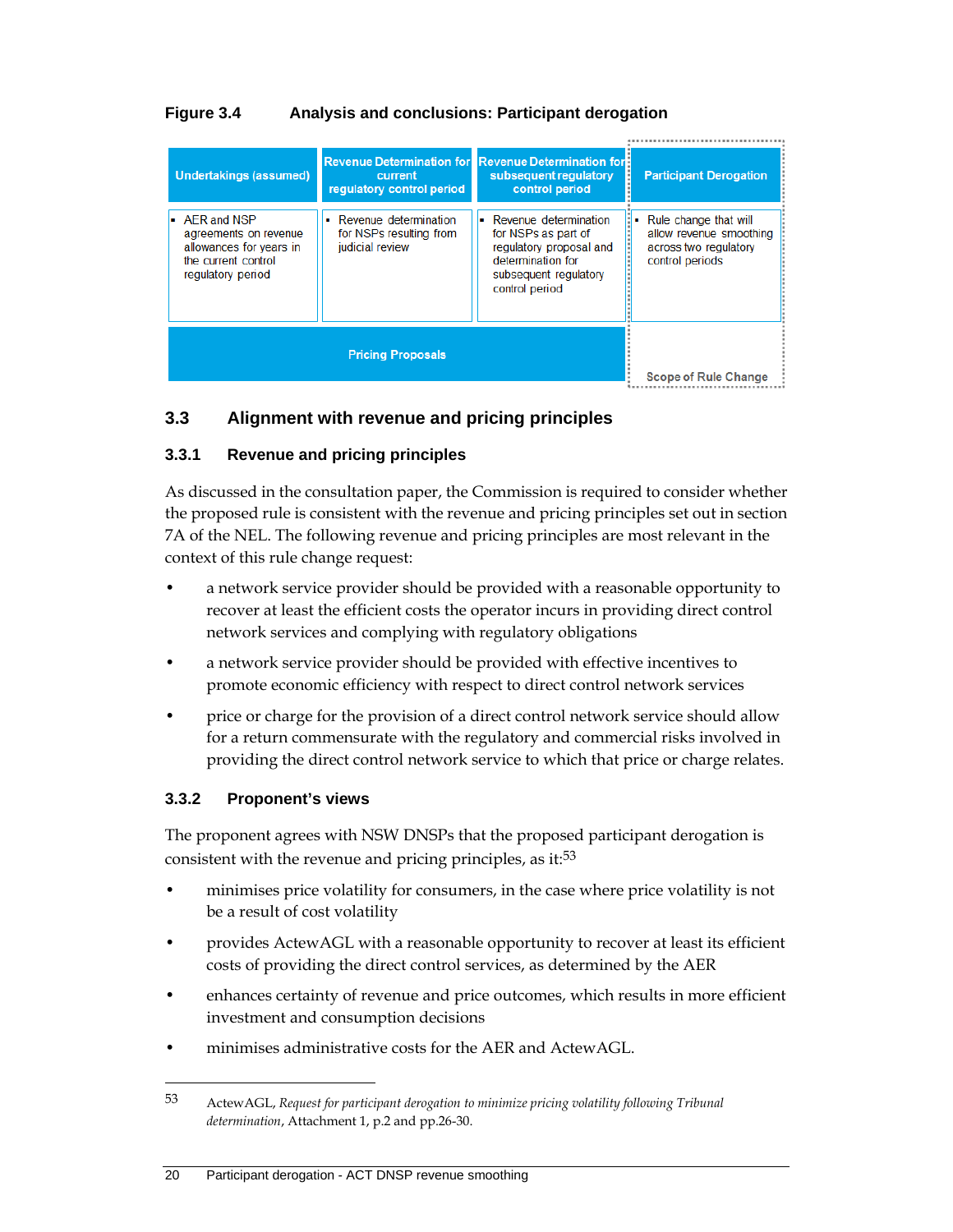### **3.3.3 Stakeholder views**

Red and Lumo Energy considered that the rule change could breach the first and third revenue and pricing principles referred to in section 3.3.1 above.<sup>54</sup> They consider that a one-off full adjustment to network charges would be more consistent with these principles. Red and Lumo Energy considered that a one-off adjustment would:

- allow the proponents to recover their efficient costs immediately, if the outcome of the judicial review proceedings leads to an increase in revenue requirement; or conversely
- allow network charges to readjust to their efficient levels, if the outcome of the judicial review leads to a decrease in revenue requirements.

Public Interest Advocacy Centre considered that the Commission should:<sup>55</sup>

- consider the adequacy of the suite of existing side constraints
- assess whether the main effect of the derogation would be to increase potential network revenues from a positive adjustment amount
- undertake further consideration of the interaction between the network pricing objective and the pricing principles
- consider adopting temporary rules that prescribe variances to the method for revenue smoothing normally adopted by the AER.

## **3.3.4 Analysis and conclusions**

 $\overline{a}$ 

The Commission considers that the draft more preferable rule is consistent with the revenue and pricing principles discussed in section 3.3.1. The uncertainty in the timeframe of the outcome of the judicial review proceedings means that there is a possibility that an outcome may not be known until after the current regulatory control period has passed. In the absence of a rule change, ActewAGL may be prevented from recovering the efficient costs of providing network services. The draft rule therefore provides certainty that the proponenthas a reasonable opportunity to recover their efficient costs between two regulatory control periods.

As discussed in section 3.1, the draft rule balances the need for regulatory certainty with the desire to minimise price volatility between regulatory years and regulatory control periods. This promotes efficient decision making by consumers by minimising price volatility in a short period of time. Therefore, the draft rule satisfies the principle that a network service provider should promote economic efficiency with respect to direct control network services.

<sup>54</sup> Red and Lumo Energy, *Re: National Electricity Amendment (Participant derogation - NSW DNSPs revenue smoothing) Rule 2016 (ERC0201)*, 15 December 2016.

<sup>55</sup> Public Interest Advocacy Centre, *Submission in response to the AEMC consultation paper on the DNSP proposed revenue smoothing derogation*, 15 December 2016.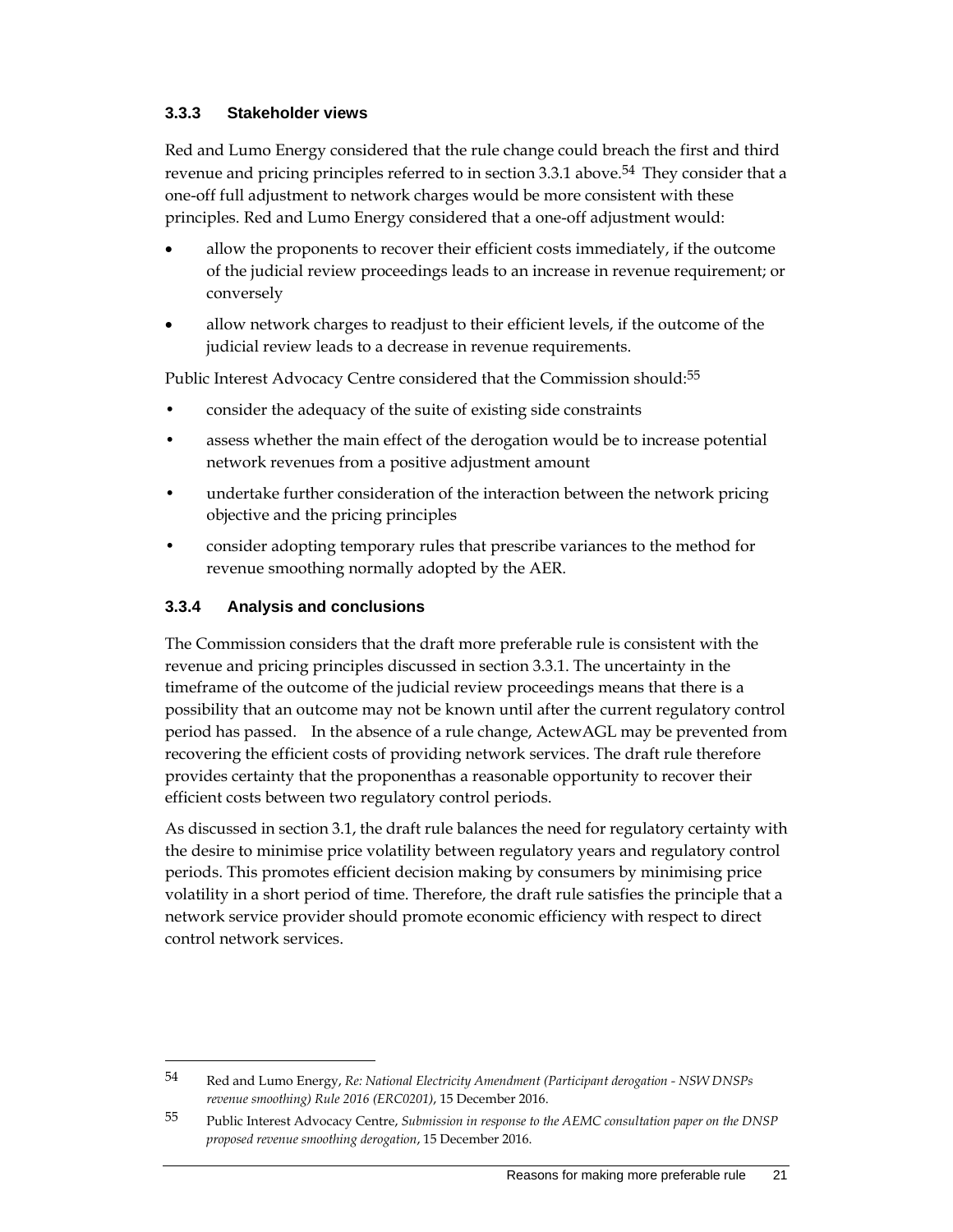# **4 Operation of the draft rule**

Whilst allowing the smoothing of revenue across two regulatory control periods is a relatively simple concept, the draft rule needs to include a level of detail as it involves processes that relate to the making (and potential remaking by the AER, or affirming or varying by the Tribunal) of distribution determinations as well as the pricing proposal processes. 56 This chapter therefore provides an explanation of the intended operation of the draft rule.

This chapter is structured as follows:

- section 4.1 provides a summary of the key aspects of the draft rule
- section 4.2 outline the key factors affecting the operation of the draft rule
- sections 4.3, 4.4 and 4.5 details the operation of the draft rule under each of the three scenarios that the Commission has considered.

## **4.1 Key objectives of the draft rule**

The key objectives of the draft rule are:

- **Provide a mechanism to minimise price volatility.** The draft rule provides a mechanism to minimise price volatility that may occur as a result of the outcome of the judicial review proceedings. As discussed in sections 2.4.3 and 3.1.4, the Commission considers that stable prices allow consumers to make efficient decisions. The Commission also considers that allowing revenue smoothing across the current regulatory control period and subsequent regulatory control period would result in more efficient outcomes for consumers.
- **Provide ActewAGL with an opportunity to recover efficient costs.** The outcome of the judicial review proceedings may not be known until after the current regulatory control period ends. The Commission considers that the draft rule provides ActewAGL with a reasonable opportunity to recover the efficient costs of providing direct control services, over the current regulatory control period and subsequent regulatory control period. The draft rule is designed so that ActewAGL does not derive any windfall gains or losses through the smoothing of revenue across the current regulatory control period and/or the subsequent regulatory control period.

## **4.2 Key aspects of the draft rule**

 $\overline{a}$ 

#### **4.2.1 The draft rule does not change the application of the NER to any remaking of the 2015 determination**

This draft rule does not change the application of the NER to any making of a 2015 distribution determination. If, at the conclusion of the judicial review proceedings, the AER is required to remake the 2015 distribution determination, it must do so in

#### 22 Participant derogation - ACT DNSP revenue smoothing

<sup>56</sup> The key processes are ActewAGL's preparation and the AER's subsequent review and approval of annual pricing proposals under Part I of Chapter 6 of the NER.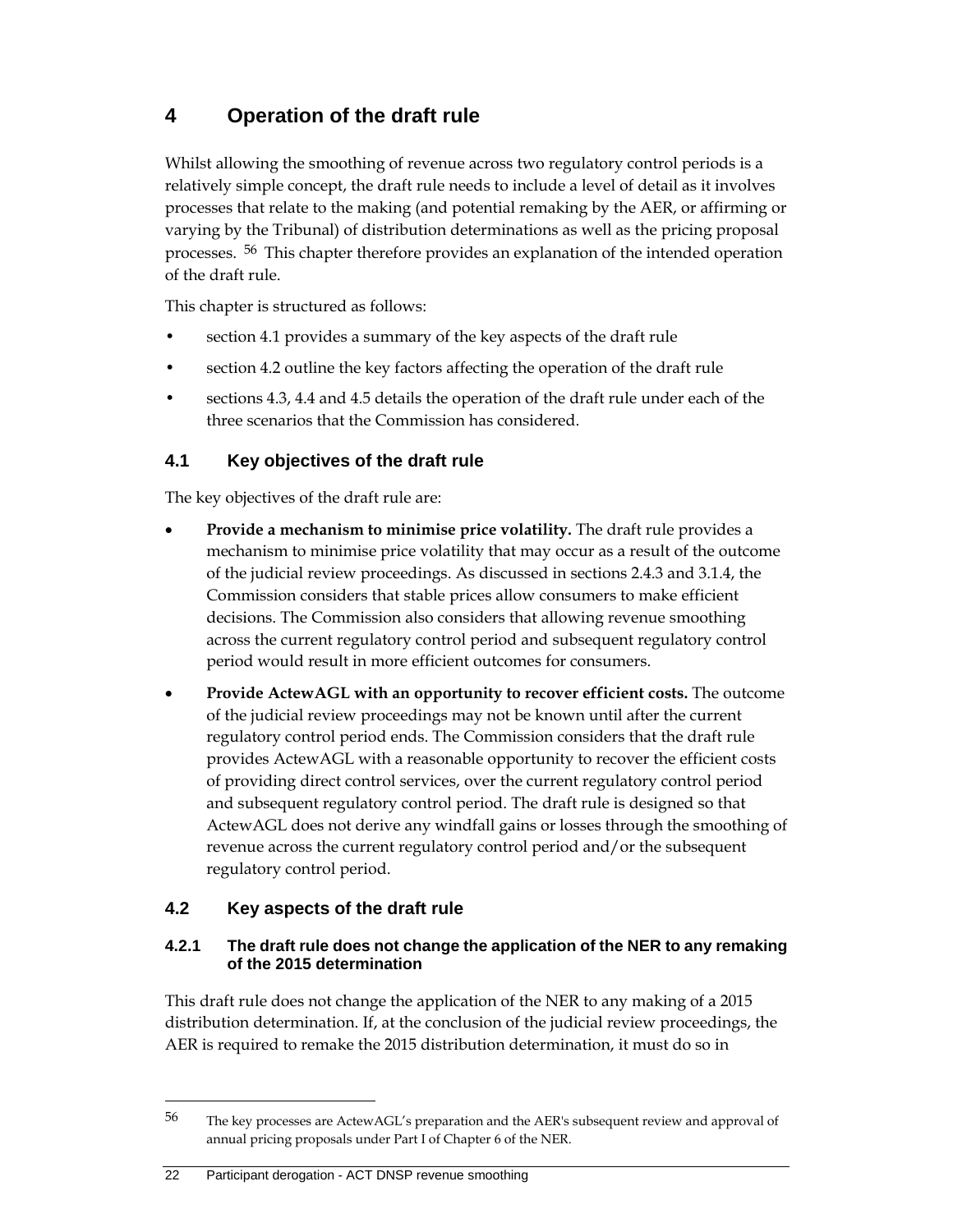accordance with the Tribunal's decision as well as the current NER provisions that cover the making of distribution determinations.

The draft rule is designed to work alongside the existing rules, and to provide a mechanism to allow smoothing of the recovery of revenue across two regulatory control periods to minimise price volatility if the need arises.

The draft rule also provides for certain limited circumstances in which a DNSP is not required to comply with existing rules relating to the pricing proposal process and tariff arrangements. This is only to the extent necessary to give effect to the operation of the draft rule.<sup>57</sup> These modifications to the existing requirements under the NER are set out in clause 8A.14.8 of the draft rule. The Commission considers such modifications to be appropriate to eliminate inconsistencies between the operation of the draft rule and the parts of Chapter 6 that continue to operate concurrently with the derogation.

## **4.2.2 Provides the AER with discretion**

Where the timing of the outcome of the judicial review proceedings provides the opportunity to smooth the recovery of revenue across two regulatory control periods, the draft rule provides the AER discretion to:

- decide whether revenue should be smoothed across two regulatory control periods; and if the AER decides to smooth the recovery of revenue across two regulatory control periods
- decide how any adjustment is allocated between the two regulatory control periods.

Where the AER decides revenue should be smoothed across two regulatory control periods, it must be satisfied that doing so would reasonably minimise variation in network use of system charges.

## **4.2.3 Provides transparency of process**

 $\overline{a}$ 

The draft rule requires the AER to make a separate decision in relation to revenue adjustment and smoothing, and to publish a separate determination (adjustment determination) that sets out the reasons for its decision. Before making the adjustment determination, the AER must consult with the proponent as well as the relevant stakeholders. The adjustment determination will also set out how the AER allocates revenue across the current regulatory control period and subsequent regulatory control period.58

Once the AER has decided on the revenue adjustment required, it is given effect through the annual pricing proposal process and the revenue determination process for

<sup>57</sup> For example, under clause 8A.14.8(b)(5) of the draft the rule, the side constraint provisions do not apply to the extent that a proponent's tariffs vary from tariffs which would otherwise result from complying with those provisions, due to the application of the participant derogation.

 $58$  It is important to note that the adjustment determination also captures circumstances where adjustment is made to revenue allowances in the subsequent regulatory control period only.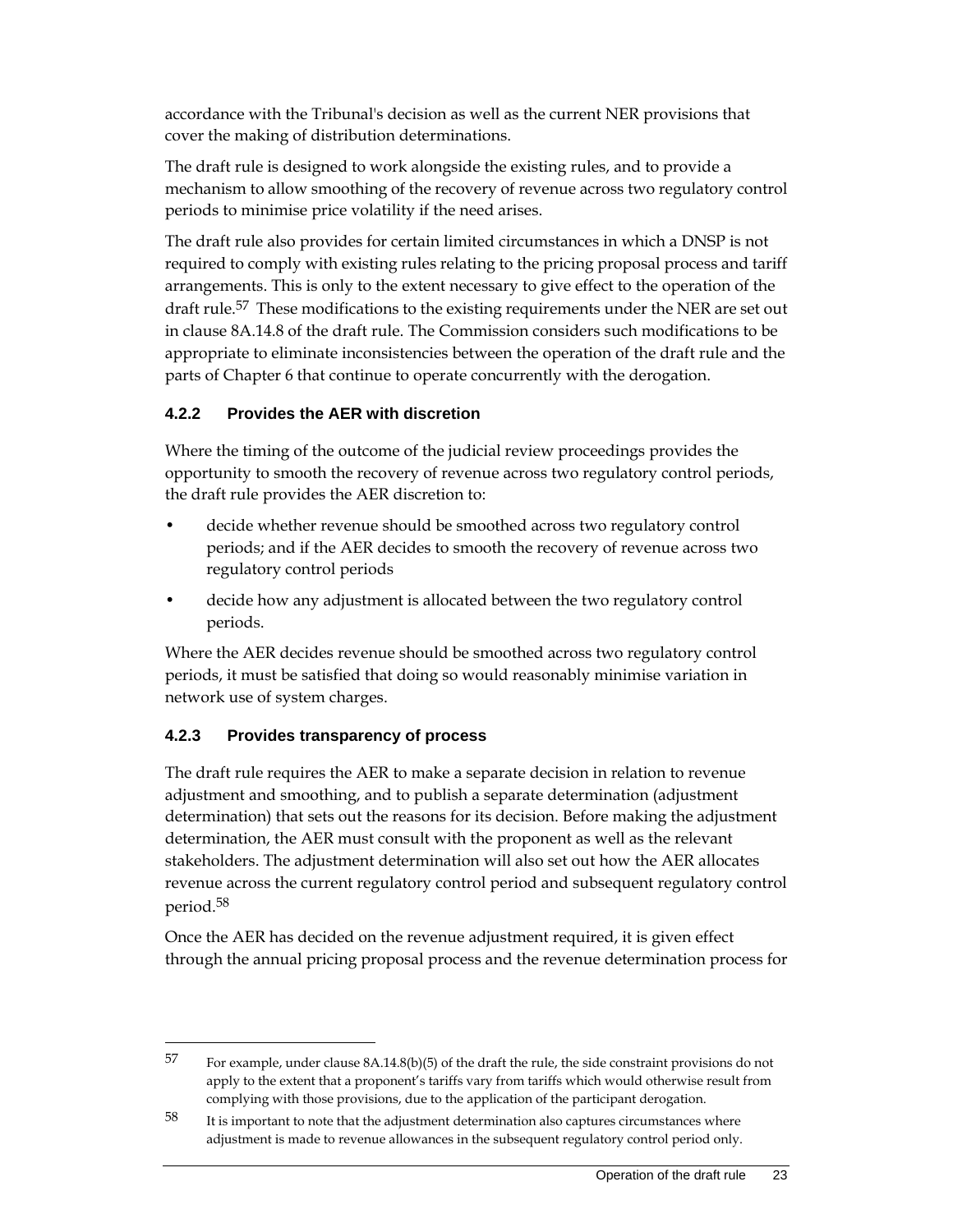the subsequent determination period.<sup>59</sup> The draft rule differs from the proposed rule in that the draft rule does not provide either the AER or the proponent an opportunity to propose a different adjustment amount at the pricing proposal process.

## **4.3 Matters affecting the operation of the draft rule**

Prior to discussing the detailed operation of the draft rule, it is useful to outline the possible outcomes of the judicial review proceedings and the timing of these outcomes as they will affect the following:

- the price setting process for the final year of the current regulatory control period
- the distribution determination process for the subsequent regulatory control period.

## **4.3.1 Possible outcomes of the judicial review proceedings**

At the conclusion of the judicial review proceedings, there are two possible outcomes:

- **The AER is required to remake the 2015 distribution determinations**. Under this outcome, the Tribunal remits the matter back to the AER. Then, the AER is required to remake the 2015 distribution determinations in accordance with the Tribunal's orders and the NER provisions that govern the making of distribution determinations in Chapter 6 of the NER.
- **The Tribunal affirms or varies the 2015 distribution determinations.**60 Under this outcome, the Tribunal affirms<sup>61</sup> or varies<sup>62</sup> the 2015 distribution determinations, and makes no concurrent order to set aside and remit the matter back to the AER to make the decision again.<sup>63</sup>

## **4.3.2 Timing of the outcome**

 $\overline{a}$ 

The timing of the outcome of the judicial review proceedings will have a significant impact on how revenue is recovered in the current regulatory control period and the subsequent regulatory control period. The Commission has considered three broad scenarios that the draft rule would operate in. These scenarios are:

• **Scenario 1: recovery of revenue across the current regulatory control period and subsequent regulatory control period.**64 This scenario applies prior to 1

<sup>59</sup> In Scenario 3 (section 4.3.2 of this Draft Determination), the adjustment determination is issued after the distribution determination of the subsequent regulatory control period but requires a re-opening of the distribution determination.

 $60$  Put simply, the AER is not required to remake the 2015 distribution determinations under this outcome.

<sup>61</sup> Refer to section 71P(2)(a) of the NEL or any other relevant power of the Tribunal.

<sup>62</sup> Refer to section 71P(2)(b) of the NEL or any other relevant power of the Tribunal.

<sup>63</sup> Refer to section 71P(2)(c) of the NEL or any other relevant power of the Tribunal.

 $64$  Clause 8A.14.4 of the draft rule covers this scenario.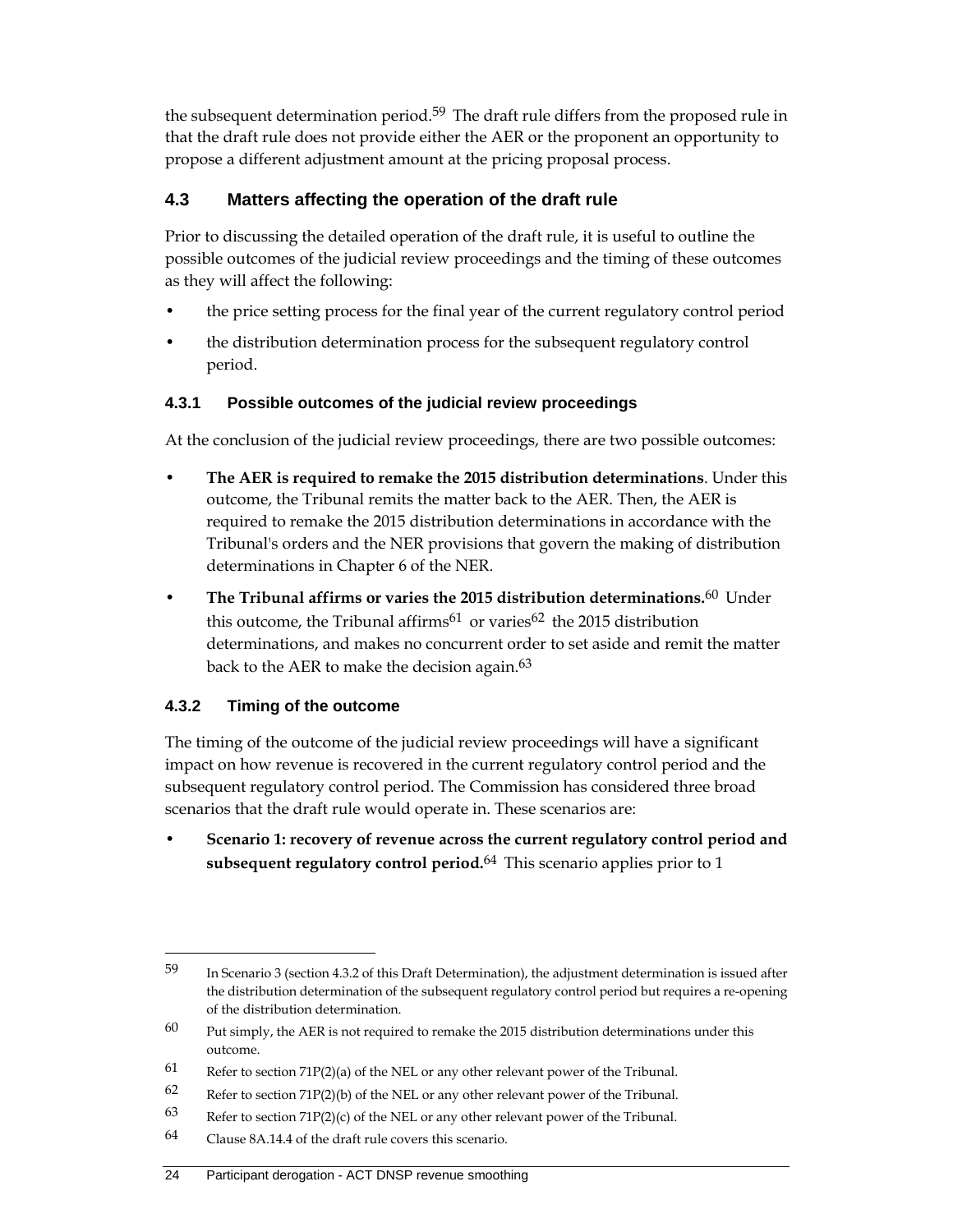December 2017 or 1 March 2018.<sup>65</sup> Under this scenario, the judicial review outcome is known ahead of the price setting process<sup>66</sup> for the  $2018/19$  regulatory year<sup>67</sup> and provides the opportunity for the revenue to be recovered over the current regulatory control period and the subsequent regulatory control period.

- **Scenario 2: recovery of revenue in the subsequent regulatory control period only and no requirement for reopening of the distribution determination for the subsequent regulatory control period.**68 This scenario applies between 1 December 2017/1 March 2018 and 1 February 2019. Under this scenario, the judicial review outcome is known after the commencement of price setting process for the 2018/19 regulatory year but before the AER has made the distribution determination for the subsequent regulatory control period.<sup>69</sup> As the price setting process for the 2018/19 regulatory year have already commenced in this scenario, there is insufficient time to include an adjustment amount in the proponent's pricing proposal for that year. However, as the AER would not have finalised its decision for the subsequent regulatory control period, revenue can be included in (or removed from) the subsequent distribution determination.
- **Scenario 3: recovery of revenue in the subsequent regulatory control period only and reopening of the distribution determination for the subsequent regulatory control period.**70 This scenario applies between 1 February 2019 and 1 December of the fourth final regulatory year of the subsequent regulatory control period.<sup>71</sup> Under this scenario, there is insufficient time for revenue to be included in the distribution determination of the subsequent regulatory control period. A limited re-opening of the subsequent regulatory control period's distribution determination would be required to incorporate the revenue.

<sup>65</sup> The timeframe for the application of scenario 1 is prior to 1 December 2017 in the case that the Tribunal affirms or varies the 2015 distribution determination, and 1 March 2018 in the case that AER remakes the 2015 distribution determination.

<sup>66</sup> The key processes are the DNSPs' preparation and the AER's subsequent review and approval of annual pricing proposals.

<sup>67</sup> This is the final regulatory year of the current regulatory control period.

<sup>68</sup> Clause 8A.14.5 of the draft rule covers this scenario.

<sup>&</sup>lt;sup>69</sup> The subsequent regulatory control period will commence on 1 July 2019. In accordance with clause 6.11.2 of the NER, the AER is required to publish ActewAGL's distribution determination by no later than 30 April 2019, which is two months before the commencement of the subsequent regulatory control period.

<sup>70</sup> Clause 8A.14.6 of the draft rule covers this scenario.

<sup>71</sup> Clause 6.3.2(b) of the NER requires the length of the regulatory control period to be a minimum of five years and the AER has historically set distribution determination at this length. The Commission's intent in setting this end date is to ensure there is at least three full regulatory years for the subsequent adjustment amount to be recovered regardless of the length of the regulatory control period determined by the AER.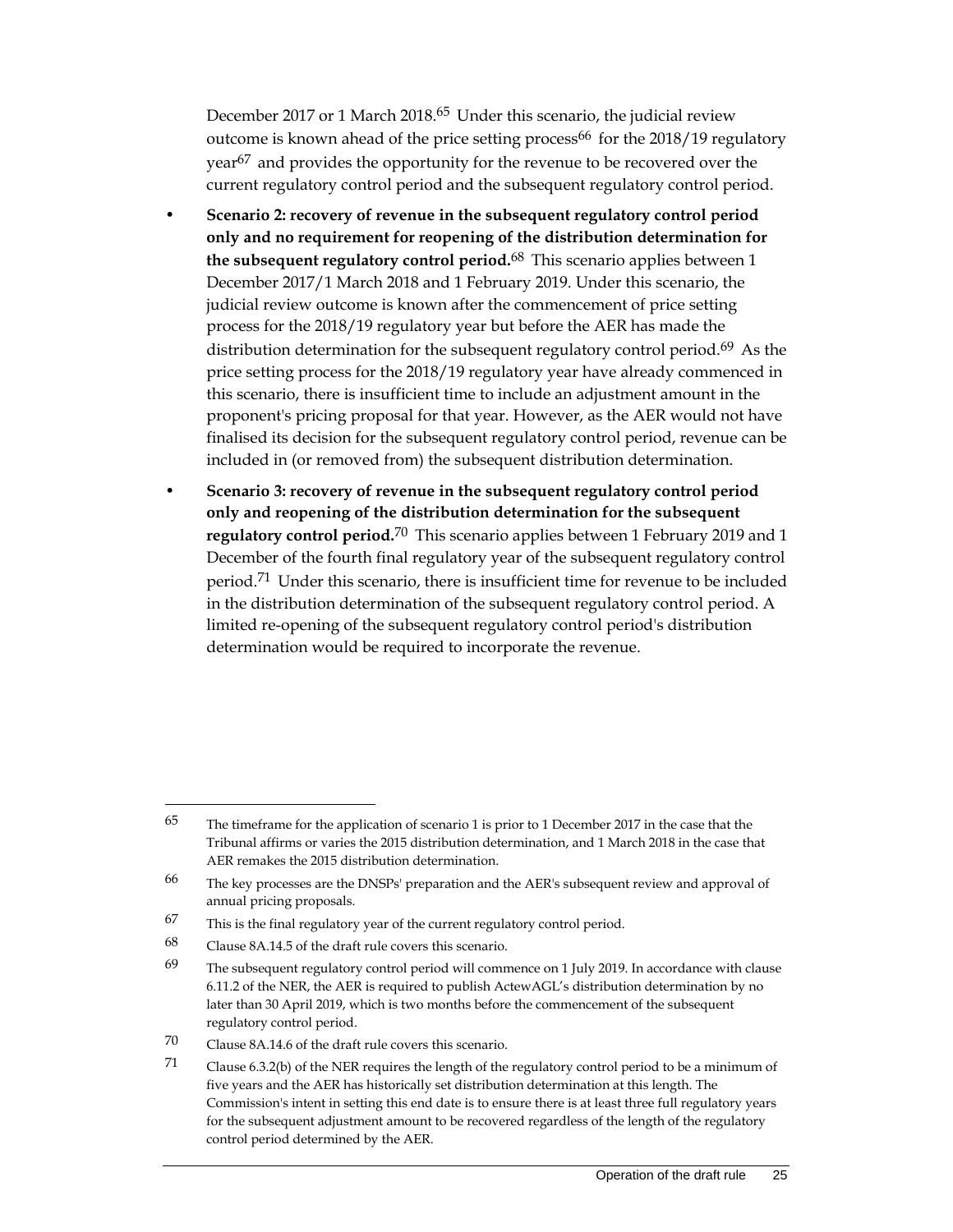## **4.4 Operation of the draft rule under scenario 1 - recovery of revenue in both current regulatory control period and the subsequent regulatory control period**

In this scenario, to reduce price volatility, the AER may decide to increase the proponent's allowed revenue in the current regulatory control period by a specified amount and decrease its allowed revenue in the subsequent regulatory control period by an equivalent amount in NPV terms, or vice versa.

## **4.4.1 If the AER is required to remake the 2015 distribution determination**

This scenario applies prior to 1 March 2018. Under this scenario, the judicial review outcome is known ahead of the pricing proposal process for the 2018/19 regulatory year.

## **The making of the adjustment determination**

At the time of remaking the 2015 determination for the proponent, the AER may make a separate but concurrent decision (adjustment determination) on whether to allow revenue to be recovered over the current regulatory control period and subsequent regulatory control period, and how much to recover in each period. The adjustment determination must be published at the same time that the AER publishes the remade 2015 distribution determination.

For the avoidance of doubt, the AER is required to publish an adjustment determination even if it decides not to smooth revenue across the current and subsequent regulatory control periods.

## **Determining the adjustment amounts**

If the AER determines to allow revenue recovery across both the current regulatory control period and subsequent regulatory control period, the adjustment determination must set out how the AER determines the following:

- **Adjustment amount**. The adjustment amount is a revenue increment/decrement to the total annual revenue that may be earned by the proponent for 2018/19 in accordance with the annual revenue requirement and control mechanism that apply under the remade 2015 distribution determination. This amount represents the revenue that is re-allocated between the current regulatory control period and the subsequent regulatory control period to minimise price volatility.
- **Subsequent adjustment amount**. The subsequent adjustment amount is the inverse of the adjustment amount.72 This amount is to be included in the annual revenue requirement of the first regulatory year of the subsequent regulatory control period at the AER's discretion.73

In determining the above amounts, the AER needs to be satisfied that their application would be reasonably likely to minimise variation in the network use of system

<sup>72</sup> For example, if the adjustment amount is a revenue increase of \$1, then the subsequent adjustment amount is the NPV equivalent of a \$1 revenue decrease.

<sup>73</sup> The Commission considers that the AER has the discretion to smooth the subsequent adjustment amount over the subsequent regulatory control period through the application of the X factor.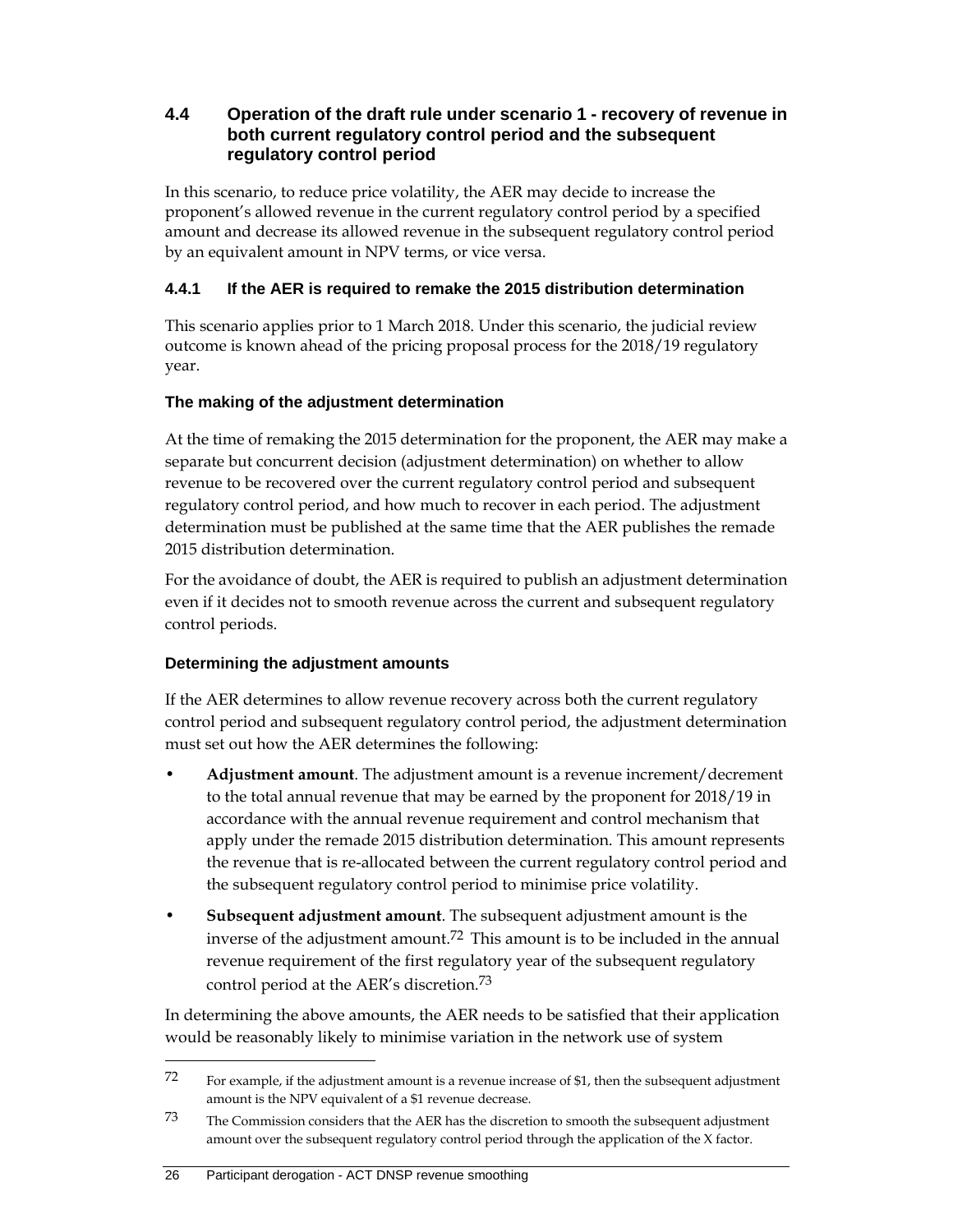charges<sup>74</sup> between the penultimate and final regulatory years of the current regulatory control period (2017/18 and 2018/19) and between the current regulatory control period and the subsequent regulatory control period.

The AER must also ensure that the adjustment amount and subsequent adjustment amount are equivalent in net present value terms. This means that the relevant proponent does not derive any windfall gains or losses as a result of revenue smoothing.

## **Recovery of adjustment amount in the current regulatory control period**

In the current regulatory control period, the AER's adjustment decision is given effect to through the pricing proposal for 2018/19. The pricing proposal for 2018/19 must provide for the recovery of the following amount:

- total annual revenue for the final regulatory year, determined in accordance with the annual revenue requirement and control mechanism under the remade 2015 distribution determination,75 plus or minus (as applicable)
- the adjustment amount.

 $\overline{a}$ 

## **Recovery of adjustment amount in the subsequent regulatory control period**

As discussed above, the subsequent adjustment amount is to be included as an increment or decrement in the annual revenue requirement for the first regulatory year of the subsequent regulatory control period. This amount may be smoothed across the whole of the subsequent regulatory control period under the AER's normal process of setting smoothed revenue through the application of X factor.

The subsequent adjustment amount is able to be included in the annual revenue requirement of first regulatory year of the subsequent regulatory control period at the AER's discretion. The adjustment determination would be published well in advance of the subsequent distribution determination.

<sup>74</sup> The term 'network use of system charges' is not defined in the NER. However, 'use of system' is defined to include distribution use of system and transmission use of system - see Chapter 10 of the NER. Chapter 10 defines a distribution use of system service as a service provided to a Distribution Network User for use of the distribution network for the conveyance of electricity that can be reasonably allocated on a locational and/or voltage basis. The intention of this draft rule is to provide a mechanism to minimise the variation in the network component of the final consumers' prices.

<sup>75</sup> ActewAGL would set its prices to achieve this as their target revenue in the absence of this draft rule.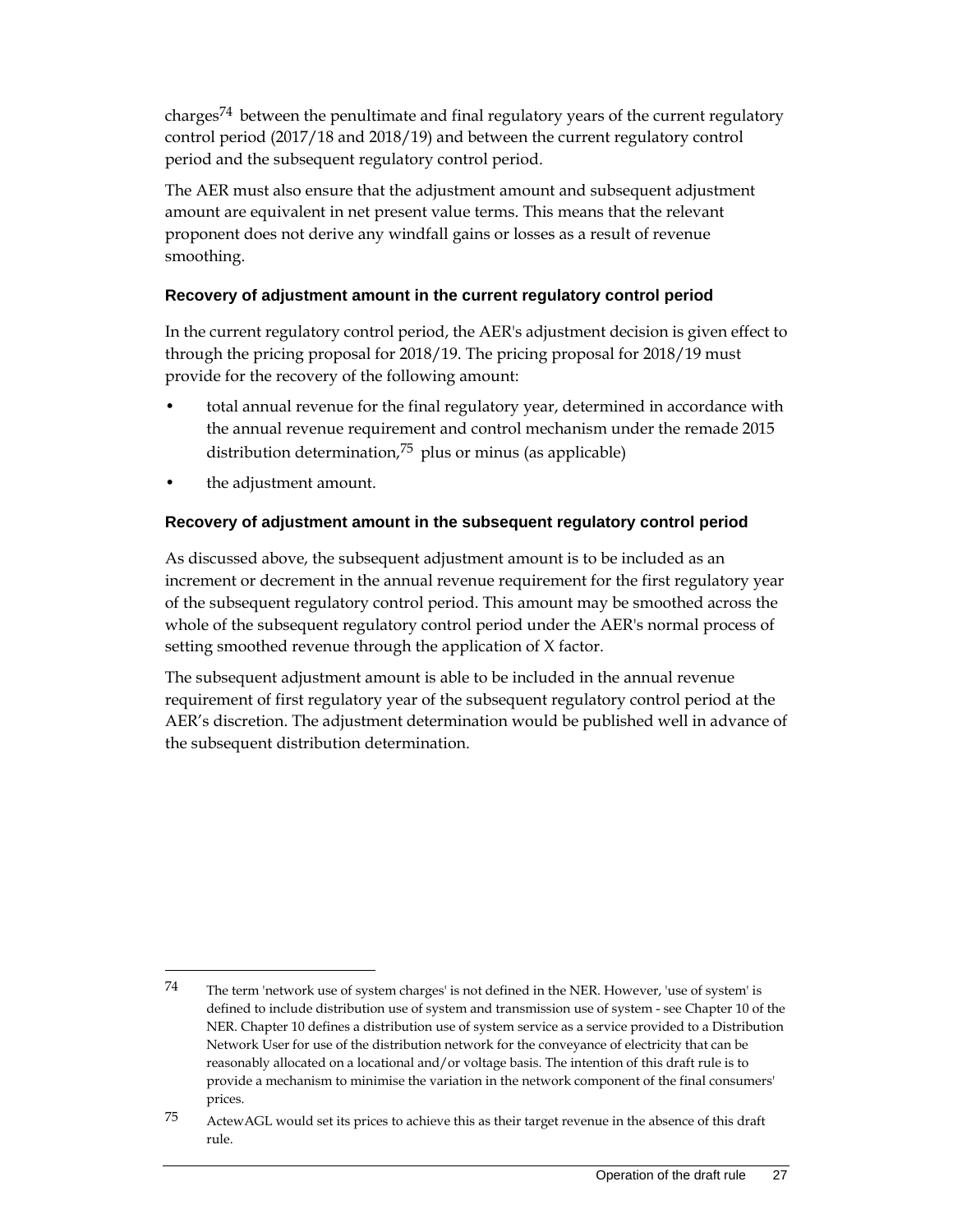## **4.4.2 If the Tribunal affirms or varies the 2015 distribution determination**

This scenario applies prior to 1 December 2017. Under this scenario, the judicial review outcome is known ahead of the pricing proposal process for the 2018/19 regulatory year.

## **The making of the adjustment determination**

In the event that Tribunal affirms or varies the 2015 distribution determination, there may still be a need to consider whether adjustment needs to be made in order to minimise price volatility as the undertakings mean that the revenue collected by the relevant proponent is highly likely to be different to the amounts allowed under the affirmed or varied 2015 distribution determination. Under this scenario, the AER may make an adjustment determination setting out the same matters as above.

The adjustment determination must be published by 28 February 2018. This is to provide the relevant proponent sufficient time to incorporate the AER's decision when preparing the pricing proposal for 2018-19.

## **Determining the adjustment amounts**

The process in determining the adjustment amount is the same as that described in section 4.3.1 above, except the amounts are derived with reference to the affirmed or varied 2015 distribution determination.

#### **Recovery of adjustment amount in the current regulatory control period and the subsequent regulatory control period**

Once the adjustment and subsequent adjustment amount has been determined, the method of recovery in both the current regulatory control period and the subsequent regulatory control period is the same as that described in section 4.3.1.

## **4.5 Operation of the draft rule under scenario 2 - recovery of revenue in the subsequent regulatory control period only and no reopening of the subsequent distribution determination is required**

In this scenario, the AER must increase or decrease the proponent's allowed revenue in the subsequent regulatory control period by a specified amount to adjust for the difference between the revenue that it was entitled to recover under the undertaking and the revenue that it is entitled to recover under the in force revenue determination following the outcome of the judicial review proceedings.

## **4.5.1 If the AER is required to remake the 2015 distribution determination**

This scenario applies between 1 March 2018 and 1 February 2019. Under this scenario, the judicial review outcome is known after the commencement of price setting processes for the 2018/19 regulatory year but before the AER has made the distribution determination for the subsequent regulatory control period.

#### **The making of the adjustment determination**

Similar to scenario 1, at the time of remaking the 2015 distribution determination for the proponent, the AER must make an adjustment determination that is separate to, but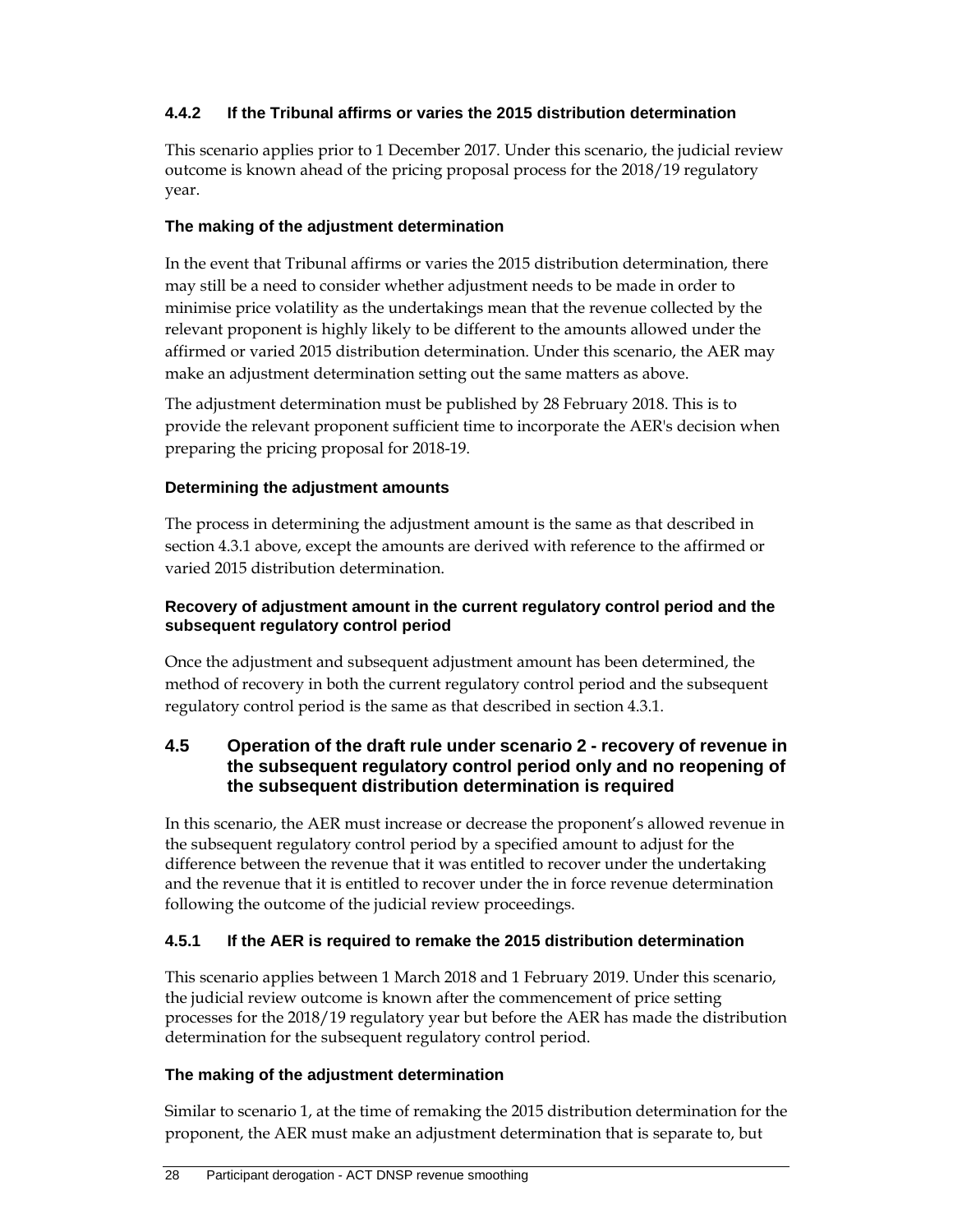made concurrently with the remade determination. The adjustment determination must be published at the same time the AER publishes the remade 2015 distribution determination.

Any changes to revenue would occur in the subsequent regulatory control period only as there is insufficient time for adjustments to be included in the 2018/19 pricing proposal.

#### **Determining the variation amount and the subsequent adjustment amount**

The adjustment determination must set out how the AER determines the following amounts:

• **Variation amount**. The variation amount is the difference between the total annual revenue requirement for 2018/19 in accordance with:

 (a) the annual revenue requirement and control mechanism that apply under the remade 2015 distribution determination; and

(b) any undertaking that applies for that regulatory year.<sup>76</sup>

• **Subsequent adjustment amount**. The subsequent adjustment amount is the equivalent in net present value<sup>77</sup> terms to the variation amount.

#### **Recovery of the subsequent adjustment amount in the subsequent regulatory control period**

The subsequent adjustment amount is to be included as an increment or decrement (as applicable) in the annual revenue requirement of the first regulatory year of the subsequent regulatory control period. This amount may be smoothed across the whole of the subsequent regulatory control period under the AER's normal process of setting smoothed revenue through the application of X factor.

Similar to scenario 1 above, the subsequent adjustment amount is able to be included in the annual revenue requirement for the subsequent regulatory control period as the adjustment determination would be published in advance of the subsequent distribution determination.

#### **4.5.2 If the Tribunal affirms or varies the 2015 distribution determination**

This scenario applies between 1 December 2017 and 1 February 2019. Under this scenario, the judicial review outcome is known after the commencement of price setting processes for the 2018/19 regulatory year but before the AER has made the distribution determination for the subsequent regulatory control period.

<sup>76</sup> The draft rule assumes that ActewAGL will enter into an enforceable undertaking under section 59A of the NEL to set prices for the final regulatory year of the current regulatory period.

<sup>77</sup> As discussed in section 4.3.1, the application of net present value is to ensure that ActewAGL does not derive any windfall gains or losses as part of the adjustment process.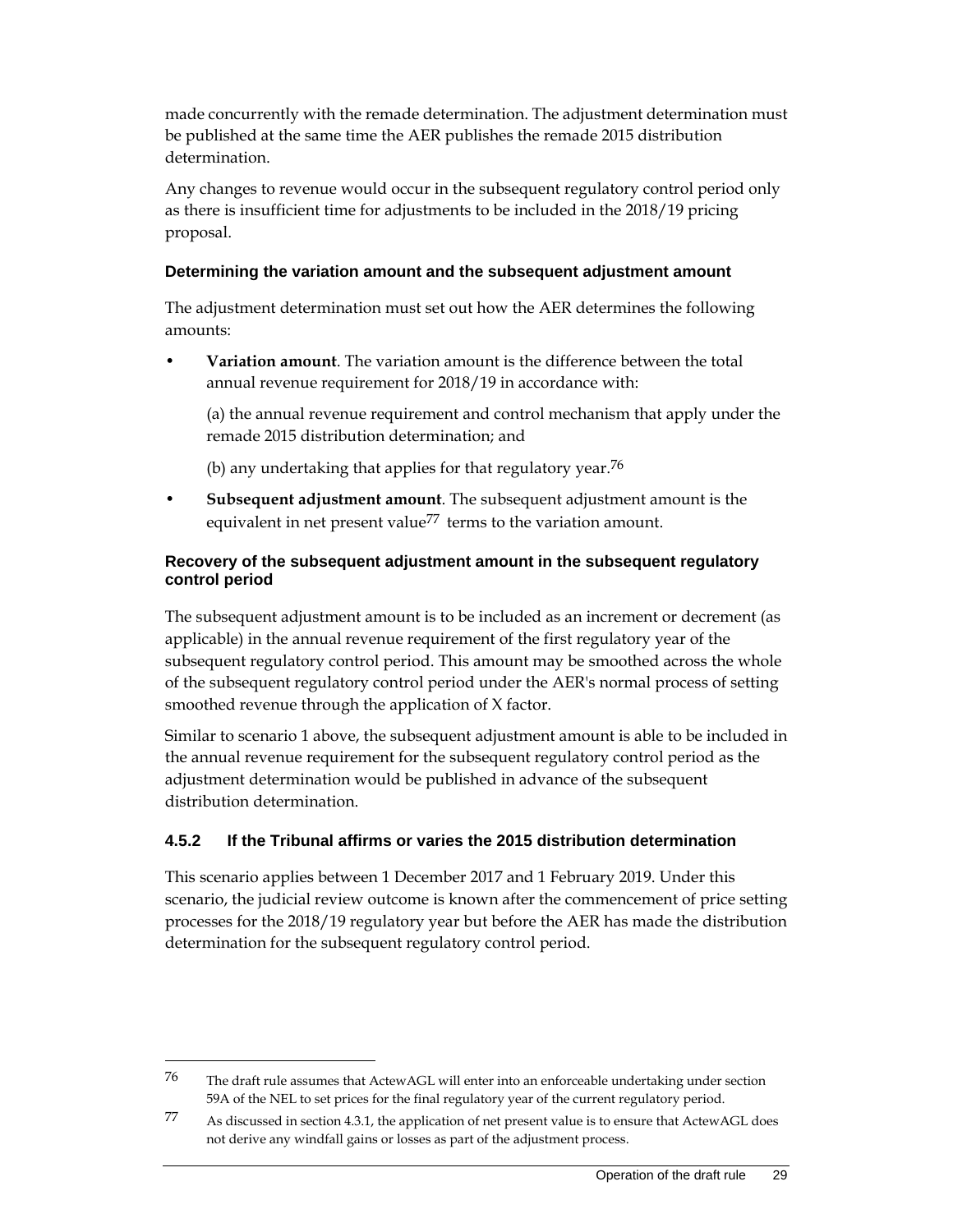#### **The making of the adjustment determination**

In the event that Tribunal affirms or varies the 2015 distribution determination, there is a high likelihood that the revenue the proponent is entitled to earn under the undertaking<sup>78</sup> is different to the amounts that are allowed under the affirmed or varied 2015 distribution determination. Under this scenario, the AER is required to make an adjustment determination setting out the variation amount and subsequent adjustment amount. The adjustment determination must be published by 31 March 2019.79

### **Determining the variation amount and the subsequent adjustment amount**

The process of determining the variation amount and the subsequent adjustment amount is the same as that described in section 4.4.1 above, except the amounts are calculated with reference to the affirmed or varied 2015 distribution determination.

#### **Recovery of the subsequent adjustment amount in the subsequent regulatory control period**

Once the adjustment and subsequent adjustment amount has been determined, the method of recovery in the subsequent regulatory control period is the same as that described in section 4.4.1.

## **4.6 Operation of the draft rule under scenario 3 - recovery of revenue in the subsequent regulatory control period only and reopening of distribution determination is required**

In this scenario, the draft rule operates in the same way as in scenario 2, except that a limited reopening of the subsequent distribution determination is needed to incorporate the revenue adjustment. This is because the judicial review outcome is known too late for the AER to address it before publishing the subsequent distribution determination.

The operation of this part of the rule will not extend beyond 1 December of the fourth final regulatory year of the subsequent regulatory control period. The Commission's intent in setting this end date is to ensure there is at least three full regulatory years for the adjustment amounts to be recovered regardless of the length of the regulatory control period determined by the AER.80

#### 30 Participant derogation - ACT DNSP revenue smoothing

 $78$  The draft rule assumes that the relevant NSW DNSP will enter into an enforceable undertaking under section 59A of the NEL to set prices.

<sup>79</sup> The Commission considers this is the latest date for which any revenue increment or decrement resulting from the adjustment determination can be included in the distribution determination of the subsequent regulatory control period.

<sup>80</sup> Clause 6.3.2(b) of the NER requires the length of a regulatory period to be a minimum of five years and the AER has historically set regulatory control period at this length. However, the AER may decide to set a regulatory period for longer than five years.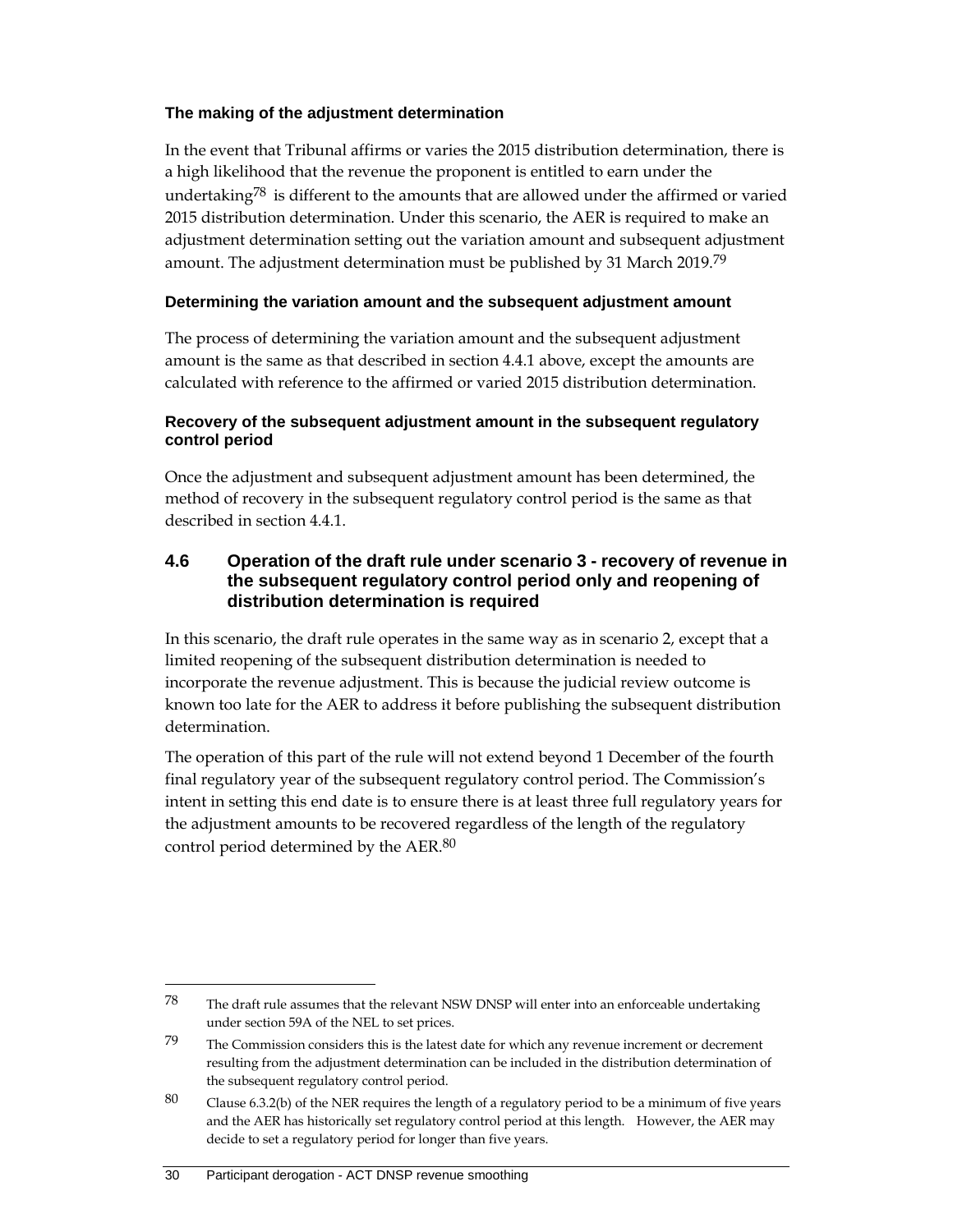#### **4.6.1 If the AER is required to remake the 2015 distribution determination**

#### **The making of the adjustment determination**

The requirement for the AER to make a separate adjustment determination in this scenario is the same as scenarios 1 and 2. The adjustment determination must be published at the same time as the remade 2015 distribution determination is published.

#### **Determining the variation amount and the subsequent adjustment amount**

The process of determining the variation amount and subsequent adjustment amount is the same as that described in section 4.4.1.

#### **Recovery of the subsequent adjustment amount in the subsequent regulatory control period**

Under this scenario, the draft rule requires the AER to:

- Revoke the subsequent distribution determination and make a substituted determination covering the remainder of the subsequent regulatory control period
- include the subsequent adjustment amount as an increment or decrement (as applicable) to one or more regulatory years for the remainder of the subsequent regulatory control period.

Where the AER decides to allocate the subsequent adjustment amount over more than one regulatory year, the aggregate of the amount allocated to each of the regulatory year must be equivalent in net present value terms to the subsequent adjustment amount.

In addition, the substituted distribution determination must only vary from the revoked distribution determination to the extent necessary to reflect the inclusion of the revenue increment or decrement referred to above. It is not the Commission's intention for the reopening of the subsequent distribution determination to include items unrelated to this rule change.

#### **4.6.2 If the Tribunal affirms or varies the 2015 distribution determination**

#### **The making of the adjustment determination**

Under this scenario, the AER must publish its adjustment determination by 28 February of the fourth last regulatory year of the subsequent regulatory control period.

#### **Determining the variation amount and the subsequent adjustment amount**

The process of determining the variation amount and subsequent adjustment amount is the same as that described in section 4.4.2 above.

#### **Recovery of the subsequent adjustment amount in the subsequent regulatory control period**

The recovery of the subsequent adjustment amount in the subsequent regulatory control period is the same as that described in section 4.5.1 above.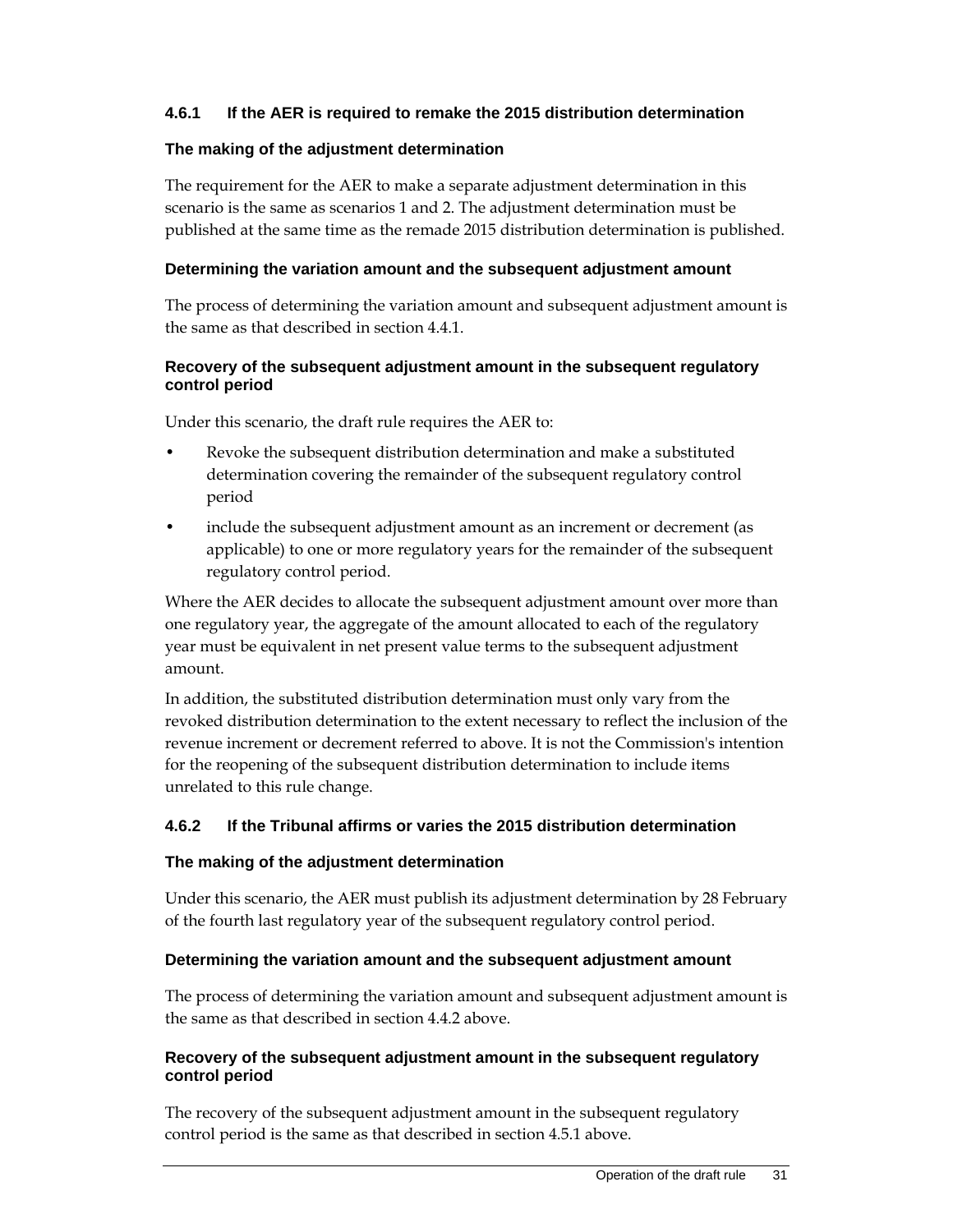# **Abbreviations**

| <b>AEMC</b>   | <b>Australian Energy Market Commission</b>                                                                                  |
|---------------|-----------------------------------------------------------------------------------------------------------------------------|
| AEMO          | Australian Energy Market Operator                                                                                           |
| AER           | Australian Energy Regulator                                                                                                 |
| Commission    | See AEMC                                                                                                                    |
| <b>ECCNSW</b> | Ethnic Communities' Council of NSW                                                                                          |
| <b>MCE</b>    | Ministerial Council on Energy                                                                                               |
| <b>NEL</b>    | National Electricity Law                                                                                                    |
| <b>NEO</b>    | National electricity objective                                                                                              |
| NSW DNSPs     | New South Wales Distribution Network Service<br>Providers. This includes Ausgrid, Endeavour<br>Energy and Essential Energy. |
| Tribunal      | The Australian Competition Tribunal                                                                                         |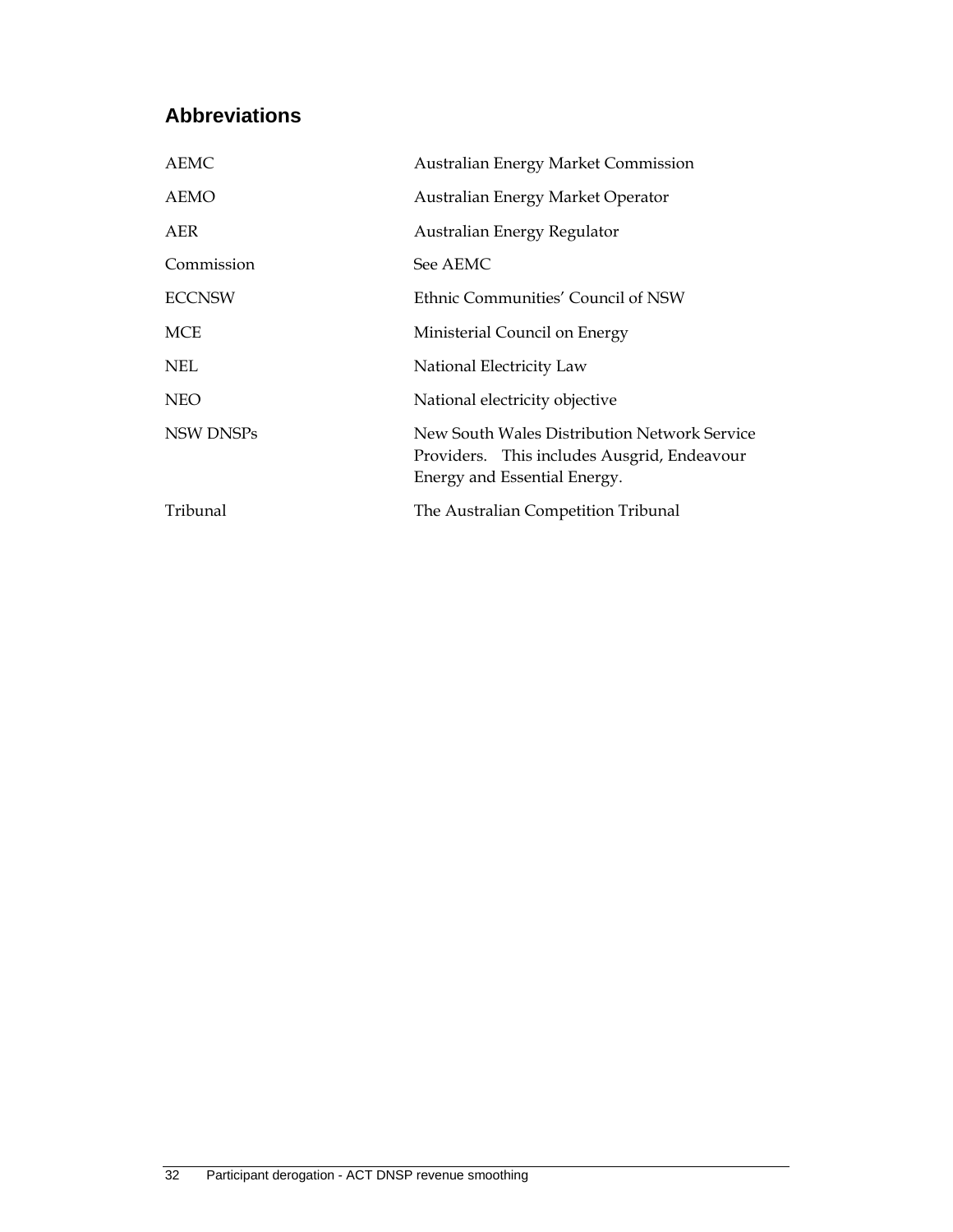# **A Summary of other issues raised in submissions**

This appendix sets out other issues raised in the first round of consultation on this rule change request, and the Commission's response to each issue. If an issue raised in a submission has been discussed in the main body of this document, it has not been included in this table.

| <b>Issue</b>                                                                                                                                                                                                                                             | <b>Stakeholder</b>                                | <b>Commission's Response</b>                                                                                                                      |
|----------------------------------------------------------------------------------------------------------------------------------------------------------------------------------------------------------------------------------------------------------|---------------------------------------------------|---------------------------------------------------------------------------------------------------------------------------------------------------|
| Note that the discount rate for the NPV calculation will<br>be the relevant weighted average cost of capital in<br>the remade 2015 determination, noting that this will<br>vary year-by-year because of annual updates to the<br>cost of debt.           | AER, p.17                                         | The draft rule gives AER discretion to determine the discount rate.                                                                               |
| Agree that it is the AER's task to ensure NPV<br>neutrality in setting X factors within the constraints of<br>the NER.                                                                                                                                   | Ausgrid, p.2                                      | The draft rule gives AER discretion to determine the applicable discount<br>rate consistent with the existing provisions of Chapter 6 of the NER. |
| Consider that the proposal should take the form of<br>general rule change to apply in future to all DNSPs in<br>these circumstances.                                                                                                                     | <b>Energy Consumers</b><br>Australia, p.2         | This is outside the scope of the rule change request.                                                                                             |
| Consider that a 'one-off' steep fluctuation and return<br>in prices may not necessarily be a worse outcome<br>than steady increases over 6-7 years, especially if<br>mitigated for the most vulnerable consumers by<br>'one-off' supplementary payments. | <b>Ethnic Communities'</b><br>Council of NSW, p.2 | The AEMC considers that reducing price volatility best promotes the<br>National Electricity Objective.                                            |
| Consider whether the likely effect of the proposed<br>derogation would be to increase the amount of<br>revenue that could be recovered in the absence of<br>the derogation, regardless of the final adjustment<br>amount.                                | <b>Public Interest</b><br>Advocacy Centre, p.3    | The draft rule requires a revenue outcome that is neutral in Net Present<br>Value terms.                                                          |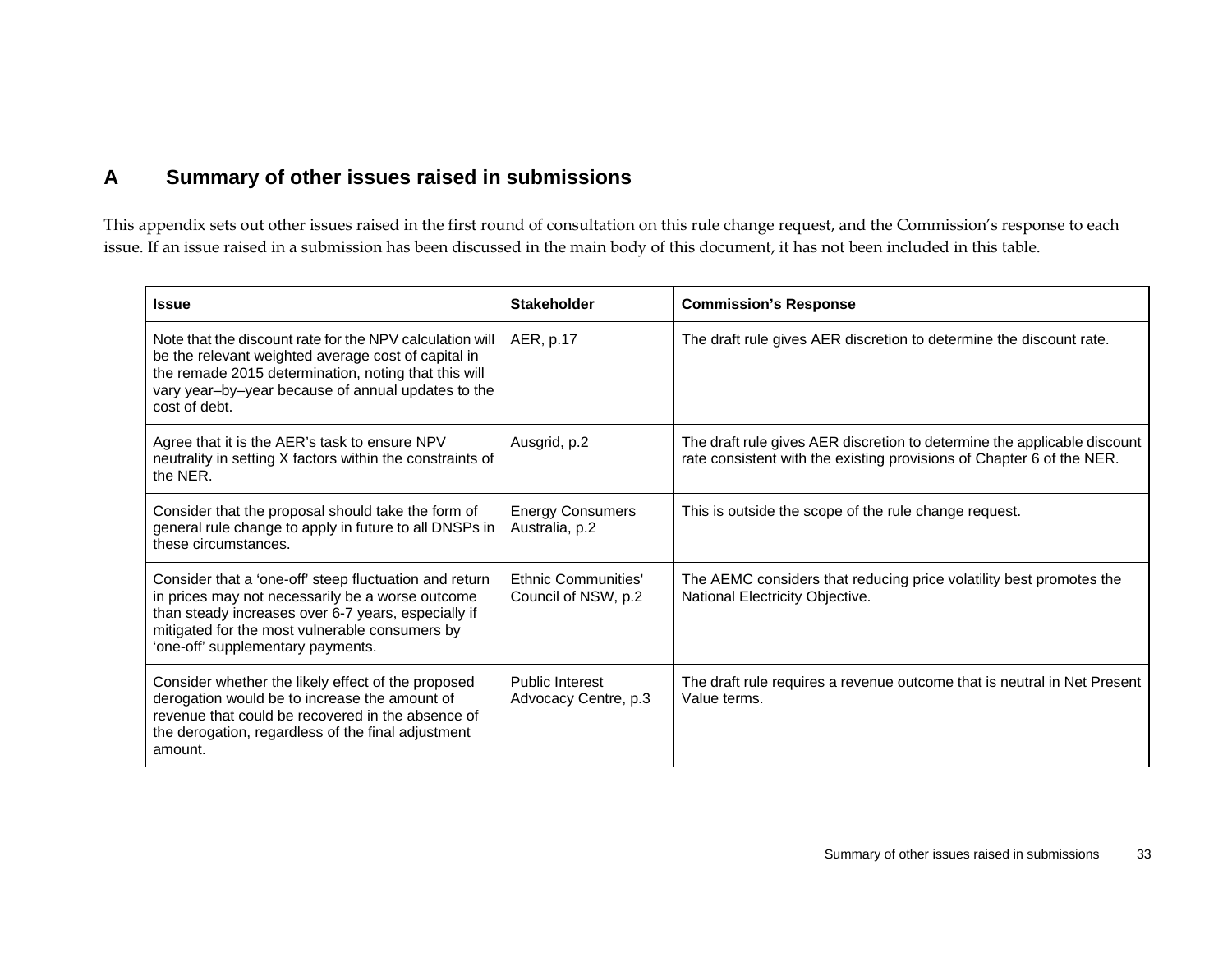| <b>Issue</b>                                                                                                                                                                                                                                                                                                             | <b>Stakeholder</b>                                        | <b>Commission's Response</b>                                                                                                                                                                                                                                                                                                                                                                                                                          |
|--------------------------------------------------------------------------------------------------------------------------------------------------------------------------------------------------------------------------------------------------------------------------------------------------------------------------|-----------------------------------------------------------|-------------------------------------------------------------------------------------------------------------------------------------------------------------------------------------------------------------------------------------------------------------------------------------------------------------------------------------------------------------------------------------------------------------------------------------------------------|
| Note that the best method to reduce volatility may be<br>to retain the existing rules, including the remaining<br>side constraints and the customer impact principle.                                                                                                                                                    | <b>Public Interest</b><br>Advocacy Centre, p.3            | The draft rule is not inconsistent with existing NER rules on side<br>constraints and pricing principles. The draft rule provides that the side<br>constraint provision (clause 6.18.6 of the NER) does not apply to the<br>extent that the proponents' tariffs vary from tariffs that would otherwise<br>result from complying with the side constraints, due to the application of<br>the participant derogation (clause 8A.15.8(b)(5) of the NER). |
| Note that movements in regulated revenue may not<br>necessarily result in volatility.                                                                                                                                                                                                                                    | <b>Public Interest</b><br>Advocacy Centre, p.5            | The draft rule gives AER discretion to determine, in consultation with the<br>relevant proponent and such other persons that the AER considers<br>appropriate, whether or not to smooth revenue across the current<br>regulatory control period and the subsequent regulatory control period<br>under the requirement of minimising price volatility.                                                                                                 |
| Consider that review of the interaction between the<br>network pricing objective and the pricing principles,<br>and the impact of under recovery of the adjustment<br>amount on capital costs for networks, is important.                                                                                                | <b>Public Interest</b><br>Advocacy Centre, pp.<br>$6 - 7$ | The draft rule is not inconsistent with existing NER rules on pricing<br>principles, and is consistent with the network pricing objective in so far<br>as it allows the recovery of efficient costs of providing direct control<br>services for the current regulatory control period (refer to Chapter 4 of<br>the Draft Determination).                                                                                                             |
| Consider that temporary rules that prescribe<br>variances to the method for revenue smoothing<br>normally adopted by the AER should only be on<br>grounds for reducing compensation for the time value<br>of money, rather than being overly generous to<br>networks by increasing total amount of revenue<br>recovered. | <b>Public Interest</b><br>Advocacy Centre, p.7            | The draft rule is consistent with the revenue and pricing principles<br>(refer to section 3.3 of the draft determination), and requires that any<br>revenue adjustment be equivalent in net present value terms.                                                                                                                                                                                                                                      |
| Question whether derogation is required given<br>significant uncertainty associated with the judicial<br>review, and whether Commission should wait for the<br>outcome before issuing a rule change determination.                                                                                                       | Red and Lumo Energy,<br>p.2                               | The draft rule reduces the regulatory uncertainty that is associated with<br>the judicial review, and incorporates various timeframes and outcomes<br>of the judicial review.                                                                                                                                                                                                                                                                         |
| Consider that any revenue smoothing derogation that                                                                                                                                                                                                                                                                      | Red and Lumo Energy,                                      | The draft rule is consistent with the revenue and pricing principles                                                                                                                                                                                                                                                                                                                                                                                  |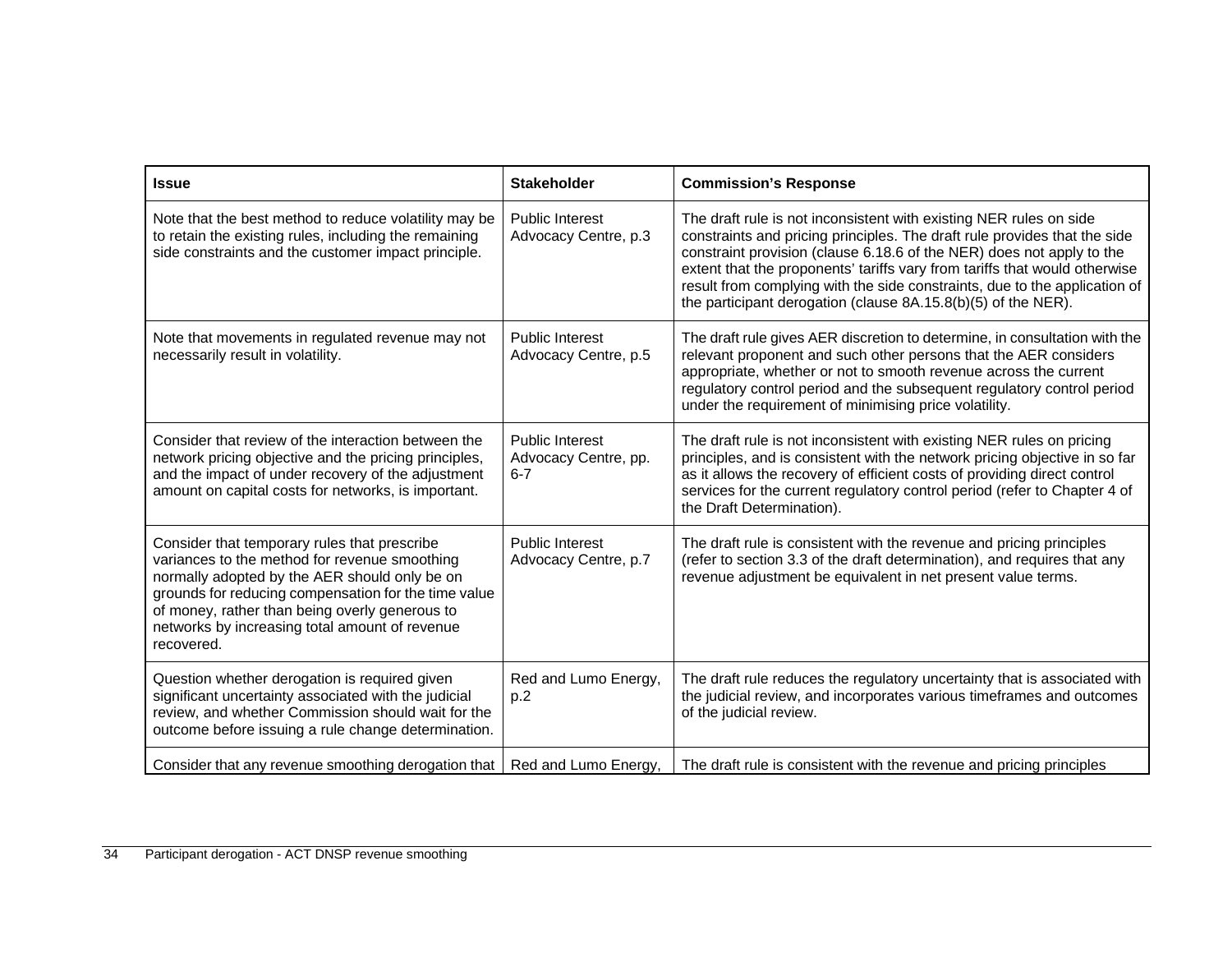| <b>Issue</b>                                                                                                                             | <b>Stakeholder</b> | <b>Commission's Response</b>                       |
|------------------------------------------------------------------------------------------------------------------------------------------|--------------------|----------------------------------------------------|
| avoids required network price adjustments in favour<br>of revenue smoothing may breach the revenue and<br>pricing principles in the NEL. | p.2                | (refer to section 3.3 of the draft determination). |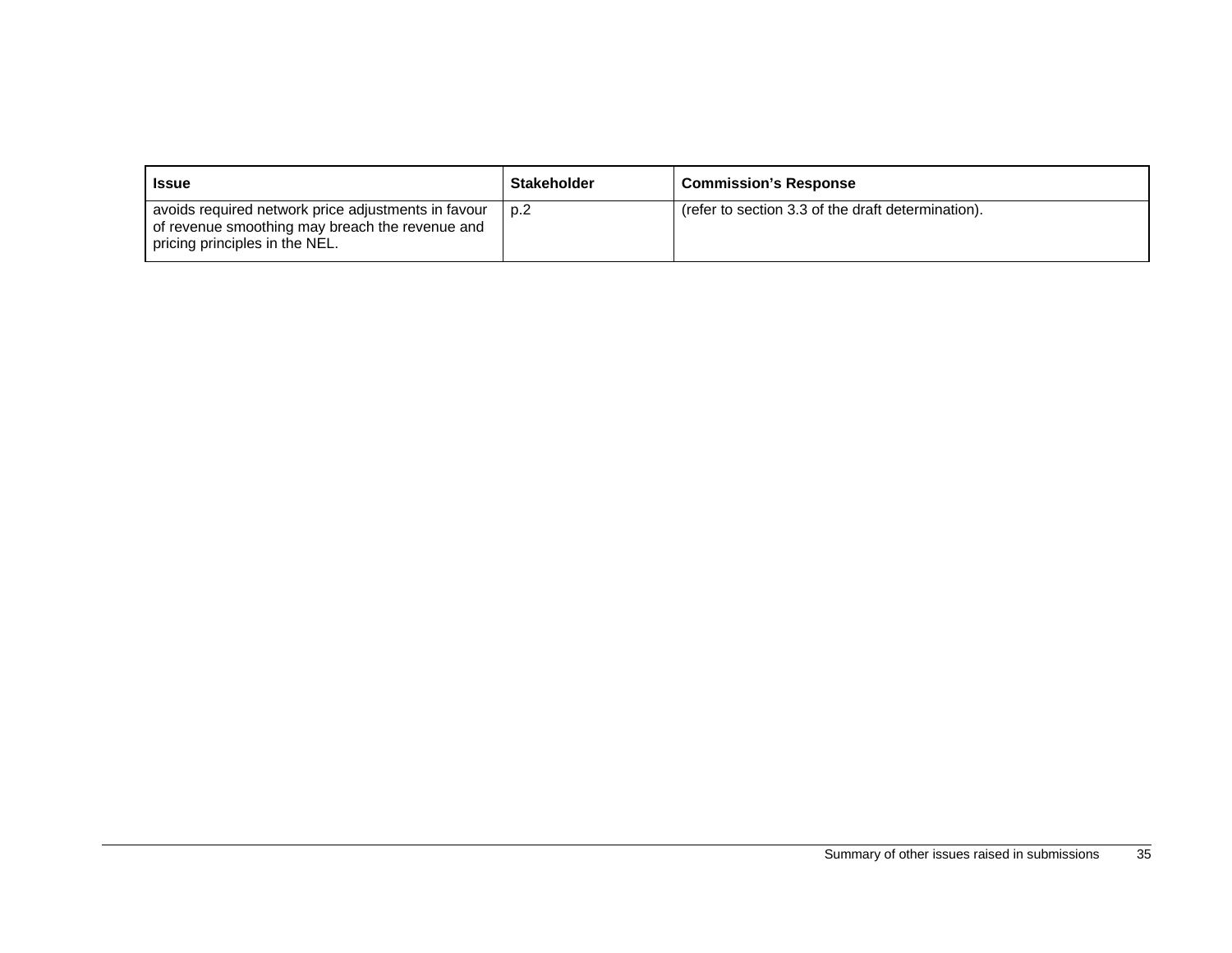# **B Legal requirements under the National Electricity Law**

This appendix sets out the relevant legal requirements under the National Electricity Law (NEL) for the Commission to make this draft rule determination.

## **B.1 Draft rule determination**

In accordance with section 99 of the NEL the Commission has made this draft rule determination in relation to the rule proposed by ActewAGL.

A copy of the more preferable draft rule is published with this draft rule determination. Its key features are described in section 2.4.

The Commission's reasons for making this draft rule determination are set out in Chapter 3.

## **B.2 Power to make the rule**

The Commission is satisfied that the more preferable draft rule falls within the subject matter about which the Commission may make rules. The more preferable draft rule falls within section 34 of the NEL as it relates to the activities of persons participating in the national electricity market or involved in the operation of the national electricity system.<sup>81</sup>

## **B.3 Additional rule making test – Northern Territory**

From 1 July 2016, the NER, as amended from time to time, apply in the Northern Territory, subject to derogations set out in regulations made under the Northern Territory legislation adopting the NEL.<sup>82</sup> Under those regulations, only certain parts of the NER have been adopted in the Northern Territory.83

The National Electricity (Northern Territory) (National Uniform Legislation) Act 2015 allows for an expanded definition of the national electricity system in the context of the application of the NEO to rules made in respect of the Northern Territory, as well as providing the Commission with the ability to make a differential rule that varies in its terms between the national electricity system and the Northern Territory's local electricity system.

The Commission has considered whether a differential rule is required for the Northern Territory electricity service providers and concluded that it is not required in this instance. This is because the provisions of the draft rule have no practical effect in the Northern Territory because they relate to a participant derogation for a distribution network service provider in the Australian Capital Territory, and is not relevant to participants in the Northern Territory.

 $\overline{a}$ 

#### 36 Participant derogation - ACT DNSP revenue smoothing

<sup>81</sup> Refer to section  $34(1)(a)(iii)$  of the NEL.

<sup>82</sup> Refer to National Electricity (Northern Territory) (National Uniform Legislation) (Modification) Regulations.

<sup>83</sup> For the version of the Electricity Rules that applies in the Northern Territory, refer to: http://www.aemc.gov.au/Energy-Rules/National-electricity-rules/National-Electricity-Rules-(No rthern-Territory).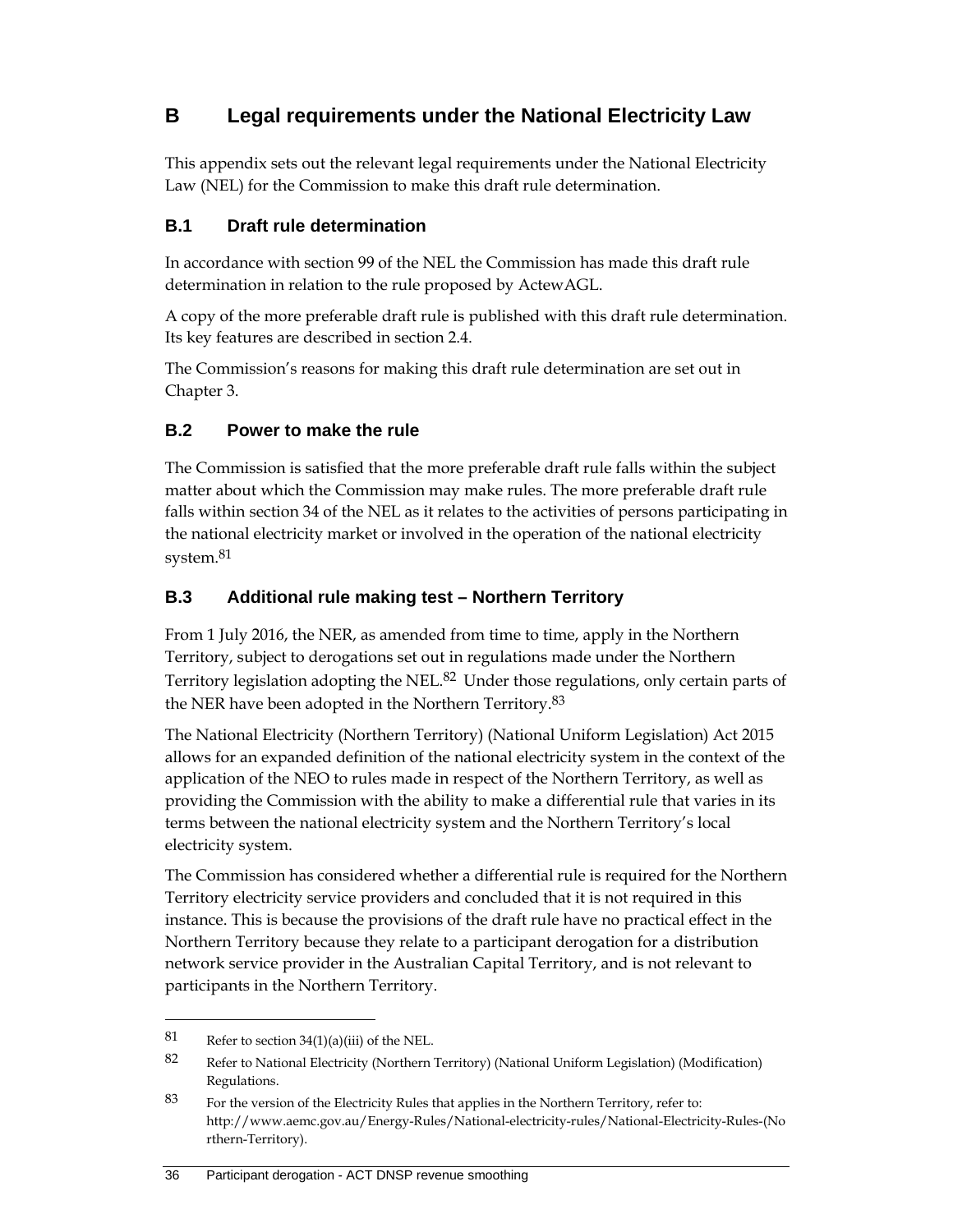## **B.4 Participant derogations**

Under the NEL,84 the Commission may make a rule (**participant derogation**) at the request of a person who is conferred a right, or on whom an obligation is imposed, under the Rules (including a Registered participant), that:

(a) exempts, in a specified case or class of cases, that person or a class of person of which that person is a member, from complying with a provision, or a part of a provision, of the Rules; or

(b) modifies or varies the application of a provision of the Rules, (with or without substitution of a provision of the Rules or a part of a provision of the Rules) to that person or class of person of which that person is a member.

The Commission must not make a participant derogation unless the derogation specifies a date on which it will expire.<sup>85</sup>

## **B.5 Commission's considerations**

In assessing the rule change request the Commission considered:

- its powers under the NEL to make the rule
- the rule change request
- submissions received during first round consultation
- the Commission's analysis as to the ways in which the proposed rule will or is likely to, contribute to the national electricity objective

There is no relevant Ministerial Council on Energy (MCE) statement of policy principles for this rule change request.<sup>86</sup>

The Commission may only make a rule that has effect with respect to an adoptive jurisdiction if it is satisfied that the proposed rule is compatible with the proper performance of Australian Energy Market Operator's (AEMO's) declared network and system functions.87 The more preferable draft rule is compatible with AEMO's declared network and system functions because it is unrelated to them and therefore does not affect the performance of those functions.

## **B.6 Power to make a more preferable draft rule**

Under section 91A of the NEL, the Commission may make a rule that is different (including materially different) from a proposed rule if the Commission is satisfied that,

<sup>84</sup> Refer to section 91(5) of the NEL.

<sup>85</sup> Refer to section 103 of the NEL.

<sup>86</sup> Under section 33 of the NEL the Commission must have regard to any relevant MCE statement of policy principles in making a rule. The MCE is referenced in the Commission's governing legislation and is a legally enduring body comprising the Federal, State and Territory Ministers responsible for Energy. On 1 July 2011 the MCE was amalgamated with the Ministerial Council on Mineral and Petroleum Resources. The amalgamated council is now called the COAG Energy Council.

<sup>87</sup> Refer to section 91(8) of the NEL.